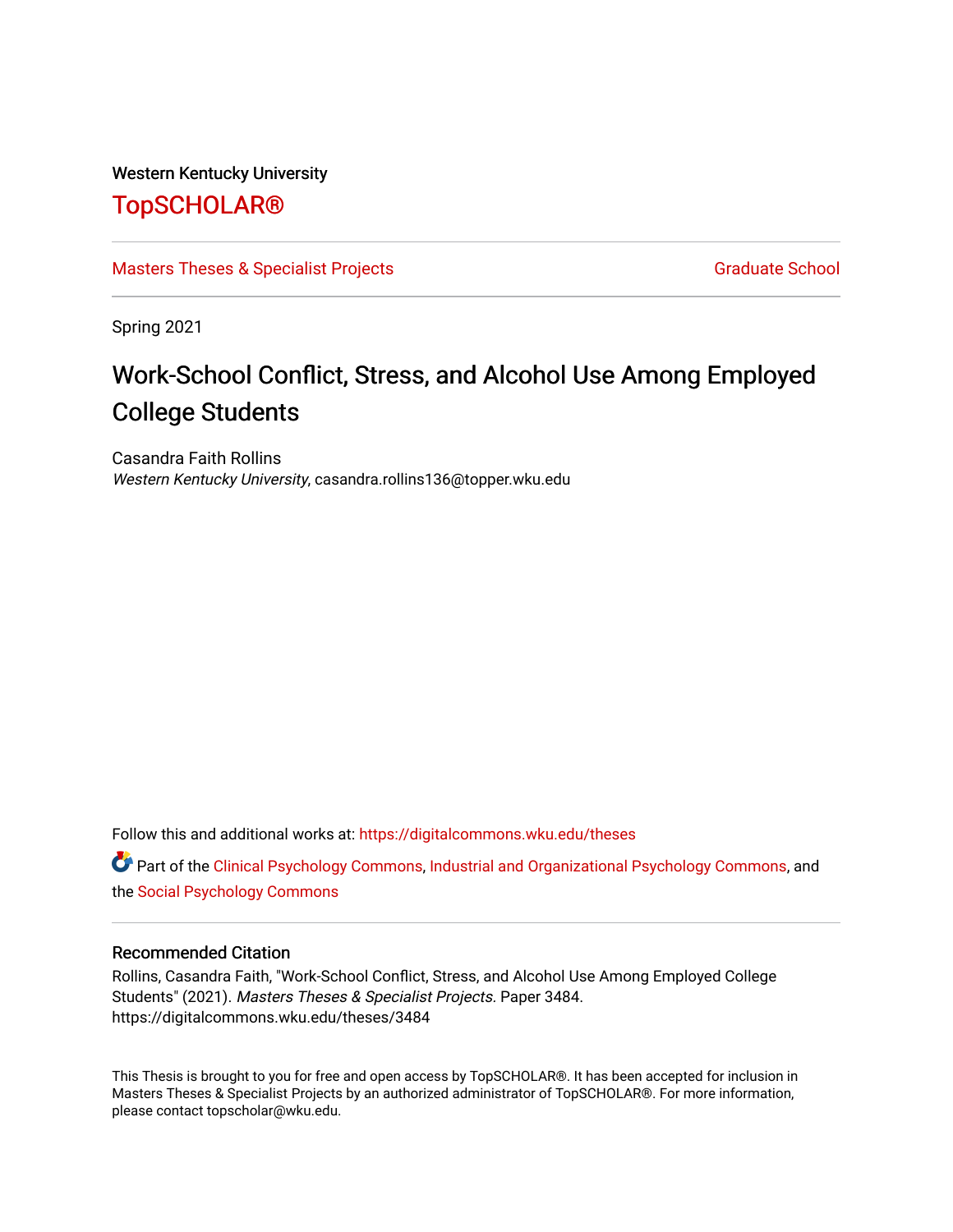## WORK-SCHOOL CONFLICT, STRESS, AND ALCOHOL USE AMONG COLLEGE **STUDENTS**

A Thesis Presented to The Faculty of the Department of Psychological Sciences Western Kentucky University Bowling Green, Kentucky

> In Partial Fulfillment Of the Requirements for the Degree Master of Science

> > By Casandra F. Rollins

> > > May 2021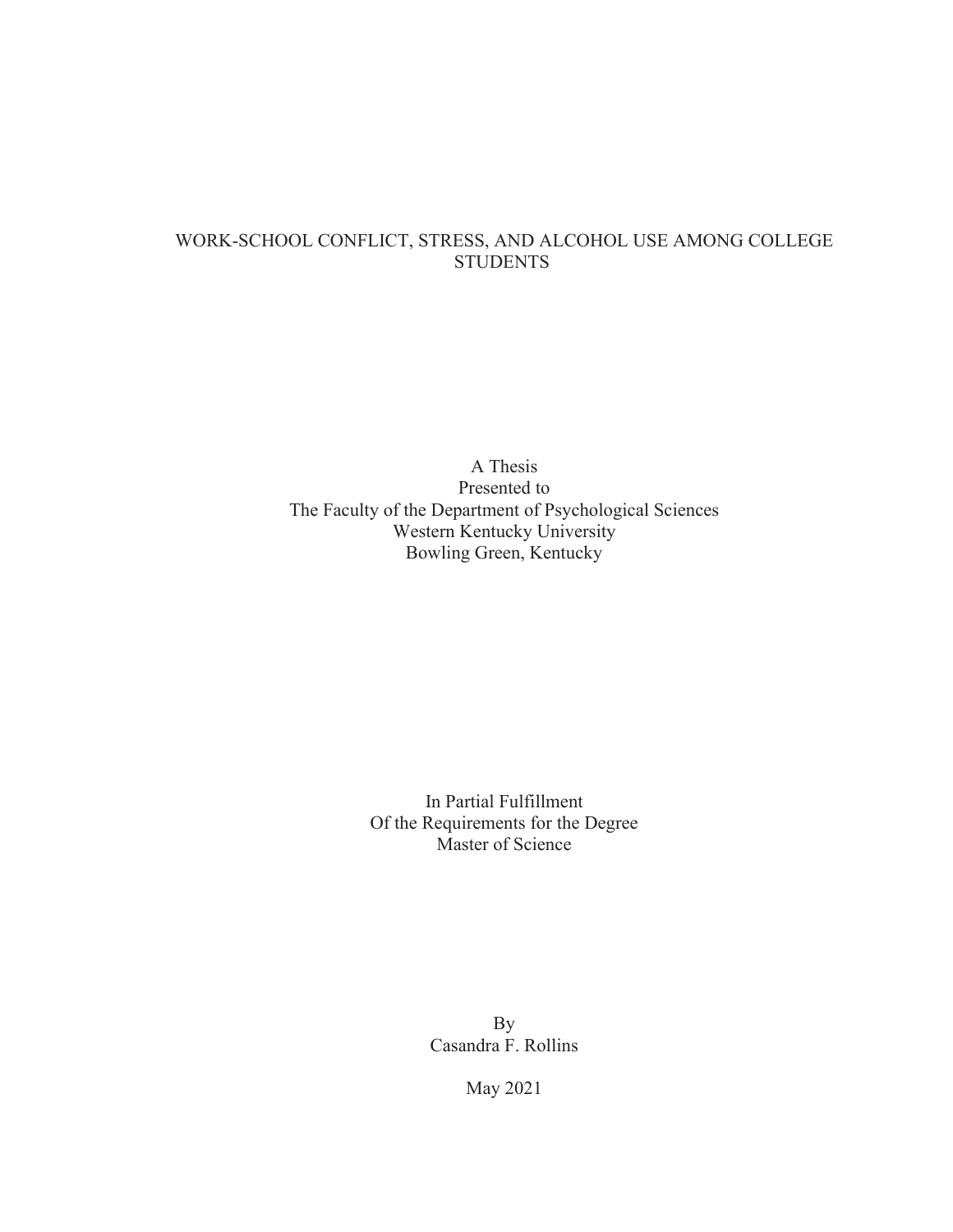# WORK-SCHOOL CONFLICT, STRESS, AND ALCOHOL USE AMONG COLLEGE **STUDENTS**

| April 5, 2021<br>Date recommended |                                                                          |  |  |  |  |  |  |
|-----------------------------------|--------------------------------------------------------------------------|--|--|--|--|--|--|
|                                   | Katrina A. Burch Digitally signed by Katrina A. Burch                    |  |  |  |  |  |  |
| Dr. Katrina A. Burch              | , Director of Thesis                                                     |  |  |  |  |  |  |
| Reagan D. Brown                   | Digitally signed by Reagan D. Brown<br>Date: 2021.04.06 16:51:21 -05'00' |  |  |  |  |  |  |
| Dr. Reagan D. Brown               |                                                                          |  |  |  |  |  |  |
| Jenni Teeters                     | Digitally signed by Jenni Teeters<br>Date: 2021.04.07 18:01:00 -05'00'   |  |  |  |  |  |  |
| Dr. Jenni Teeters                 |                                                                          |  |  |  |  |  |  |

BEFFON

Associate Provost for Research and Graduate Education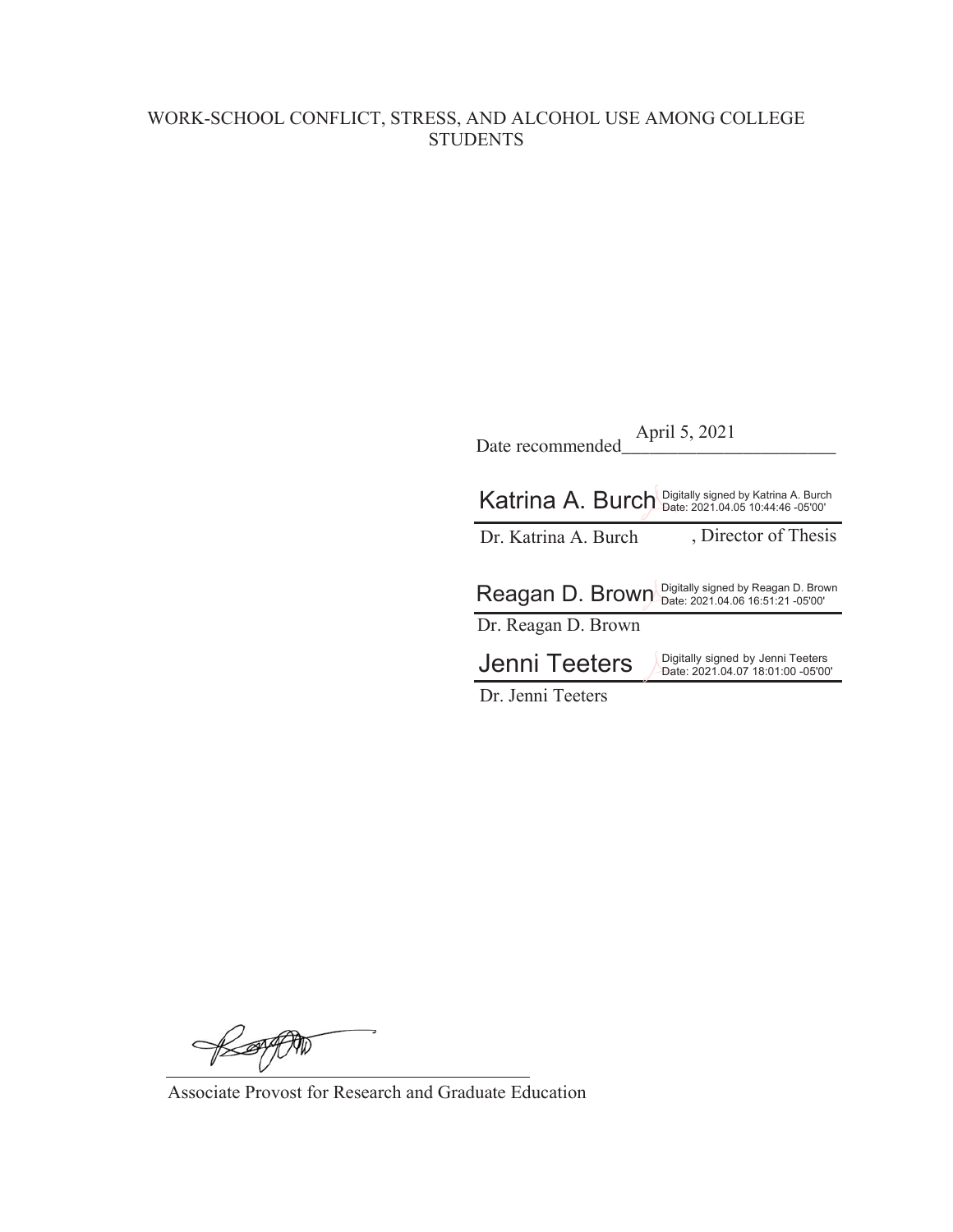I dedicate this thesis to my mom Terridene and sister Grace who have always been my biggest supporters. I love you both more than you will ever know.

I also want to acknowledge my cohort for being the best friends anyone could ask for. Thank you Brewer, Eli, Brandi, San, and Ben for always encouraging me. I wish you all the best in life.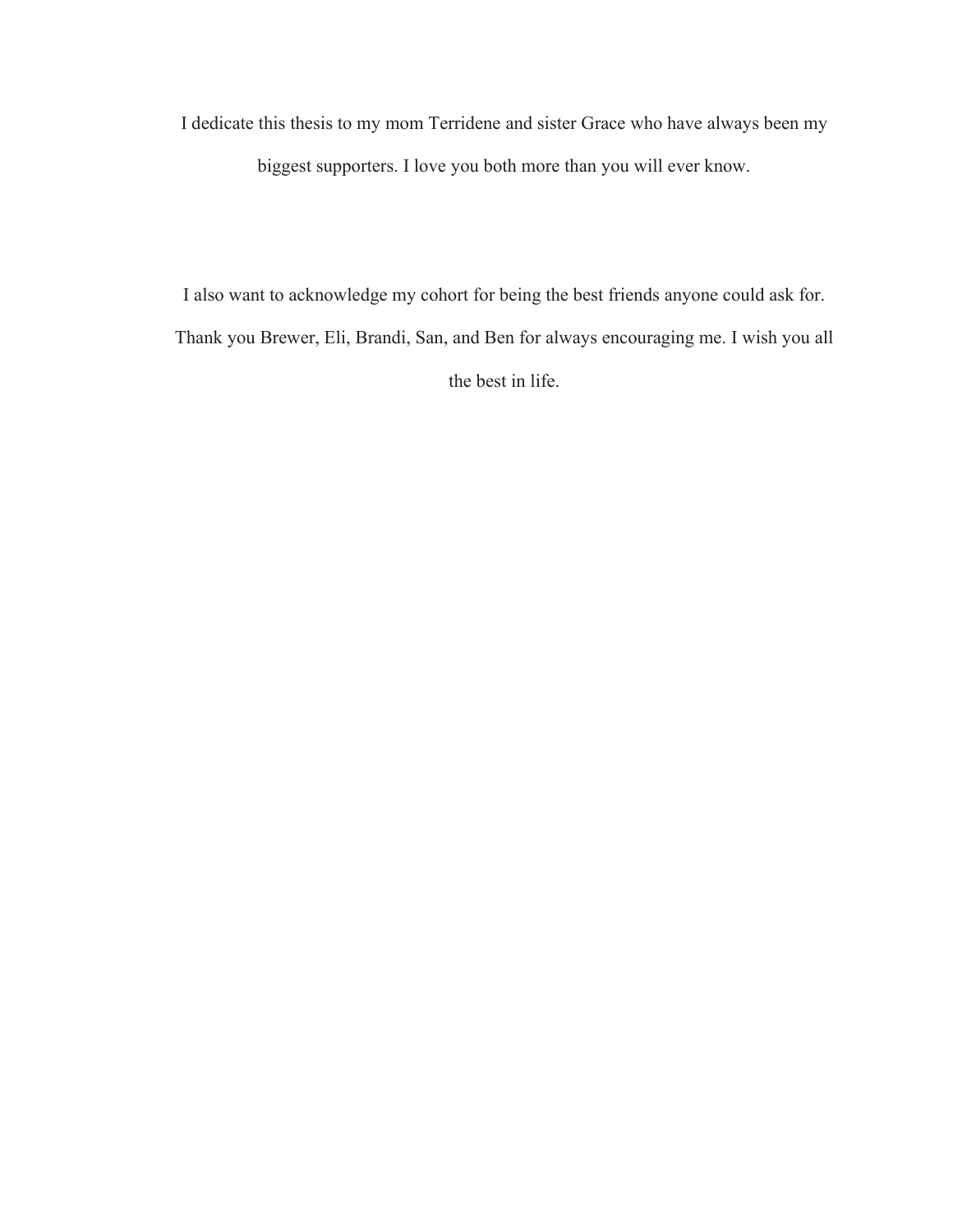#### ACKNOWLEDGEMENTS

I would like to acknowledge my mentor Dr. Katrina Burch for her guidance and efforts in making this thesis possible. Thank you for all the times you have went out of your way to help me succeed and for pushing me to be the best version of myself. I could not have successfully made it through this program without your support and encouragement. I also want to thank Dr. Jenni Teeters for supporting me in exploring my research interest in my undergraduate studies and for always being so helpful in supporting this thesis project. Thank you also to Dr. Regan Brown for being a great teacher and part of my thesis committee.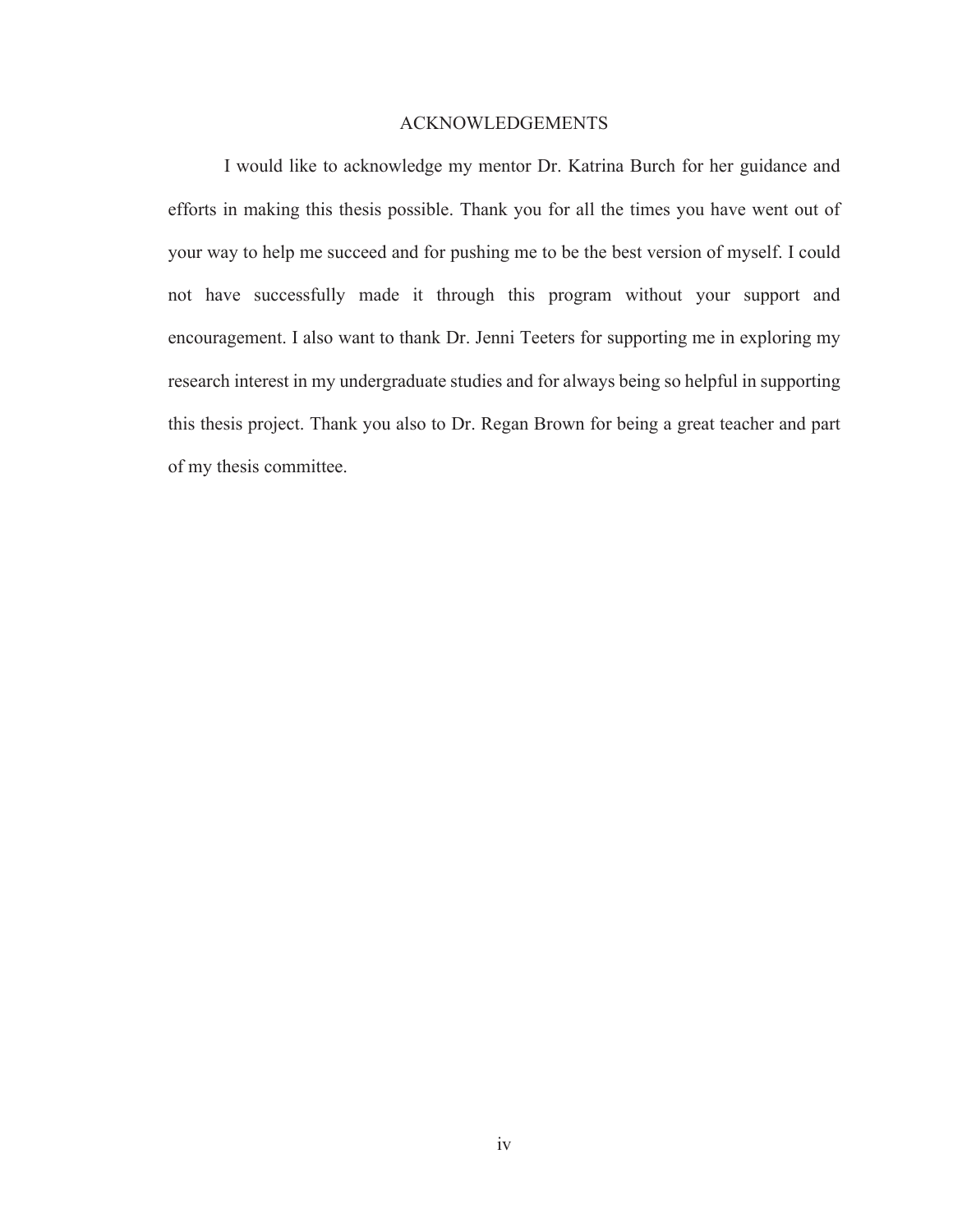# TABLE OF CONTENTS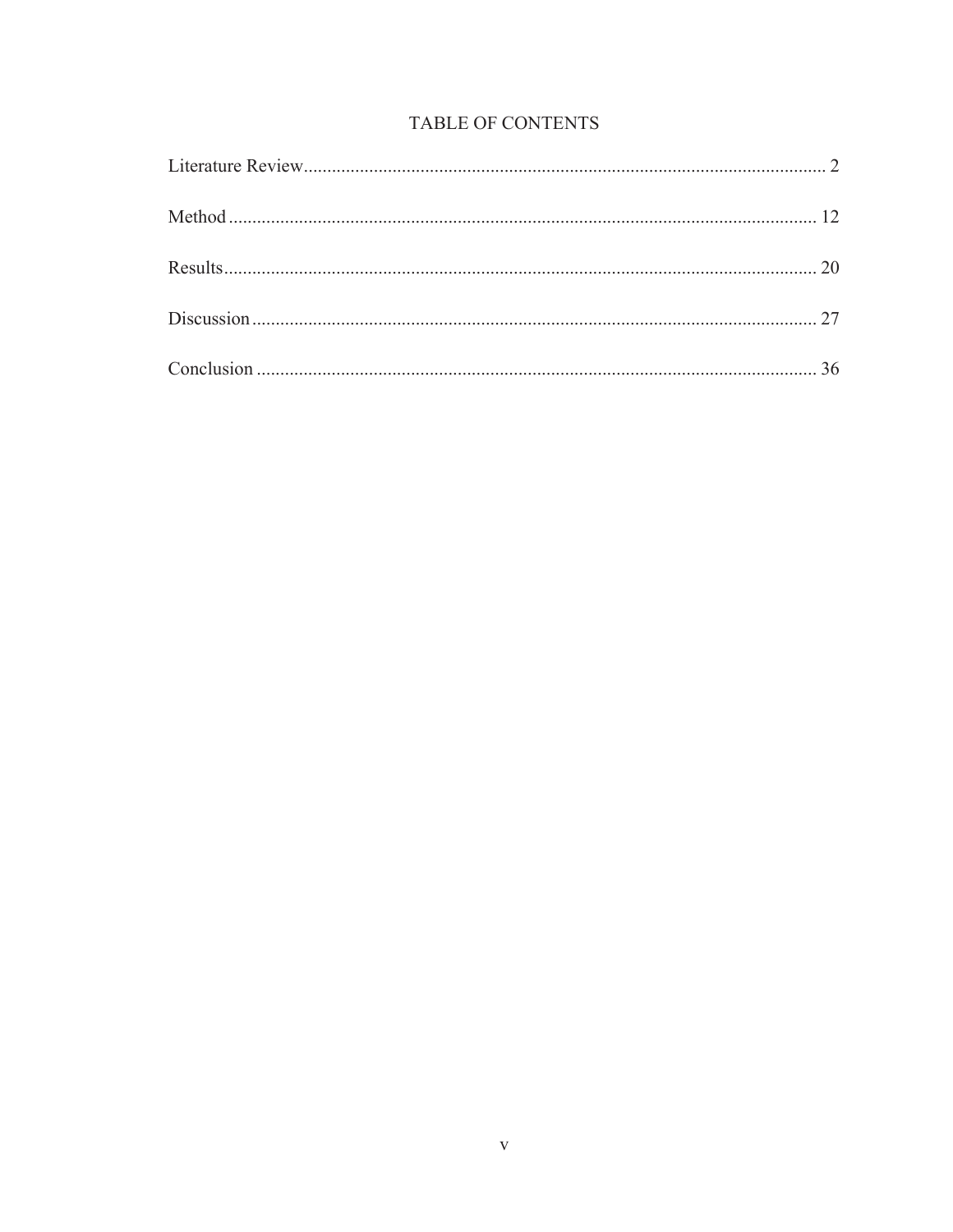# **LIST OF FIGURES**

| – |  |  |  |
|---|--|--|--|
|---|--|--|--|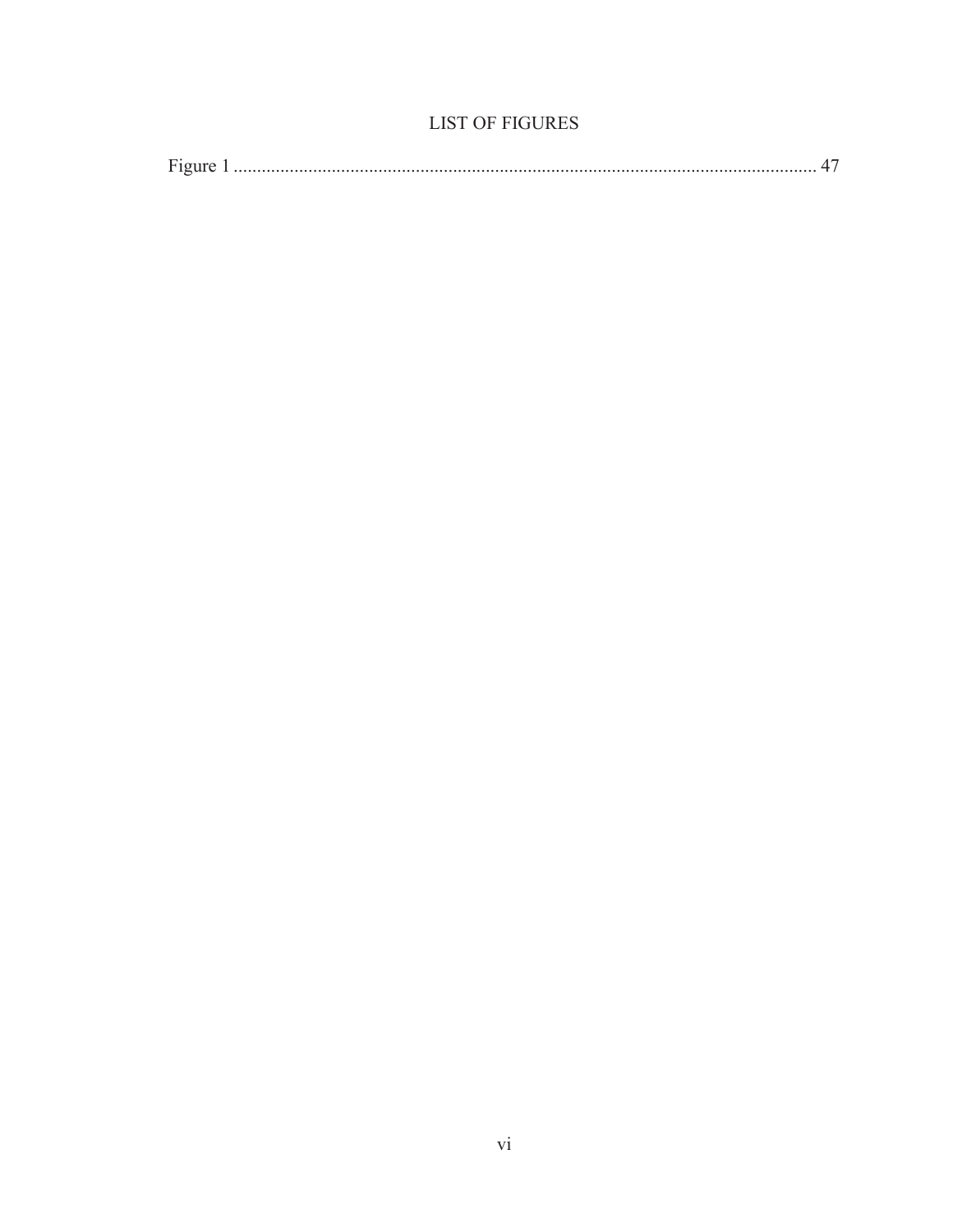# **LIST OF TABLES**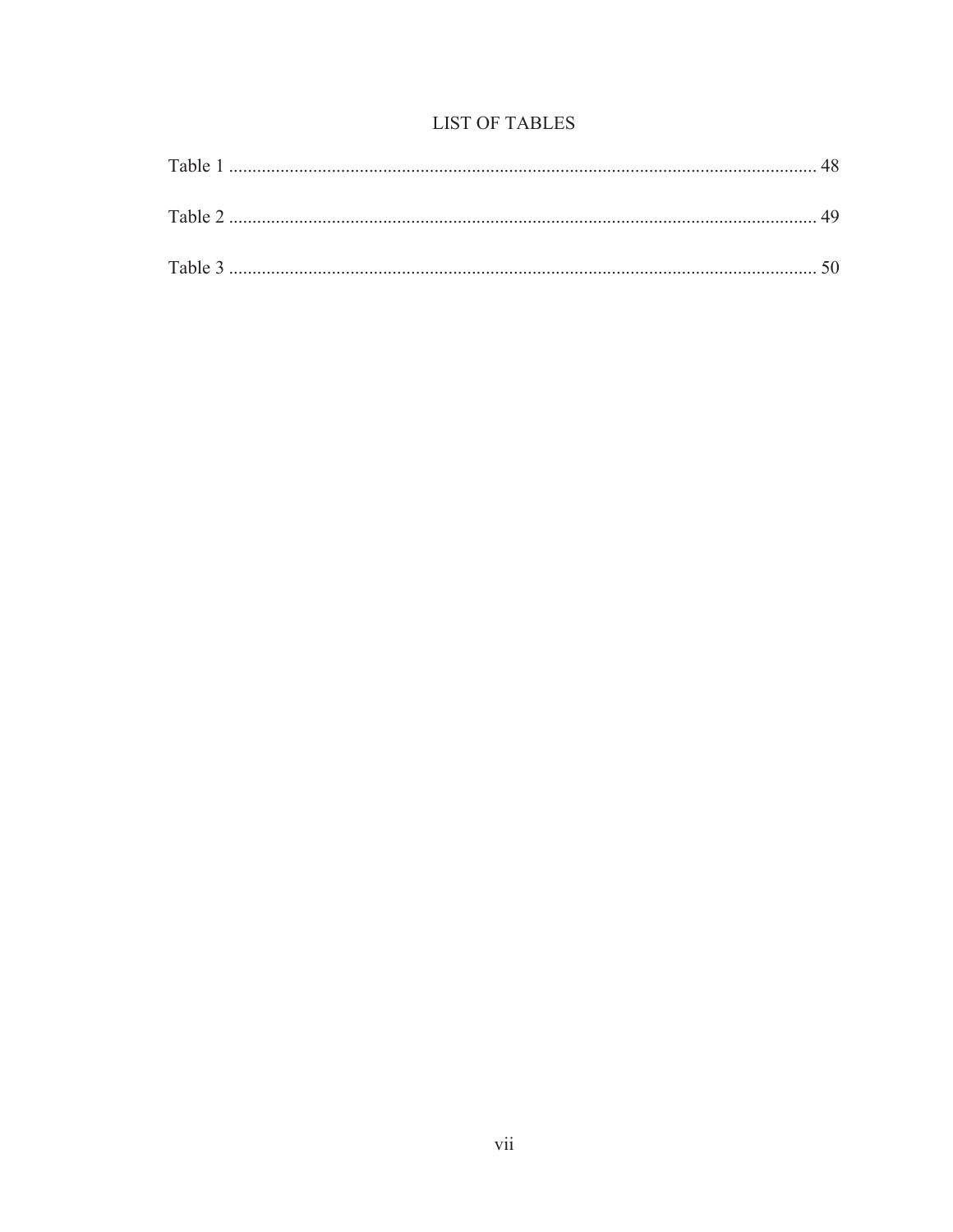### WORK-SCHOOL CONFLICT, STRESS, AND ALCOHOL USE AMONG COLLEGE **STUDENTS**

Casandra F. Rollins May 2021 61 Pages Directed by: Dr. Katrina Burch, Dr. Jenni Teeters, and Dr. Reagan Brown Department of Psychological Sciences Western Kentucky University

The purpose of this study was to examine the relationship between work-toschool conflict (WSC), role stress in the school domain, and alcohol use among employed, full-time college students  $(n = 51)$ . It was also examined whether the relationship between WSC and school stress is influenced by student role salience. A within-person, daily diary design was used in order to measure participants' daily WSC, school stress, and alcohol use over a 14-day period. Multilevel Random Coefficient Modeling (MRCM) was utilized to investigate the relationships of interest. A small nonsignificant, positive relationship between daily WSC and daily alcohol use was found. Although there was no significant relationship between daily school stress and daily alcohol use, a positive relationship between daily WSC and daily school stress was supported. Role salience did not significantly moderate the relationship between WSC and school stress as predicted. Although it was found that school stress did not significantly mediate the relationship between daily WSC and daily drinking, supplemental analyses did indicate that daily school stress is positively related to weekly drinking and interestingly, that there is an indirect effect of daily WSC on weekly drinking when including daily school stress in the model. These results can help researchers and practitioners alike understand how college student employment during the academic year affects consequent drinking behaviors.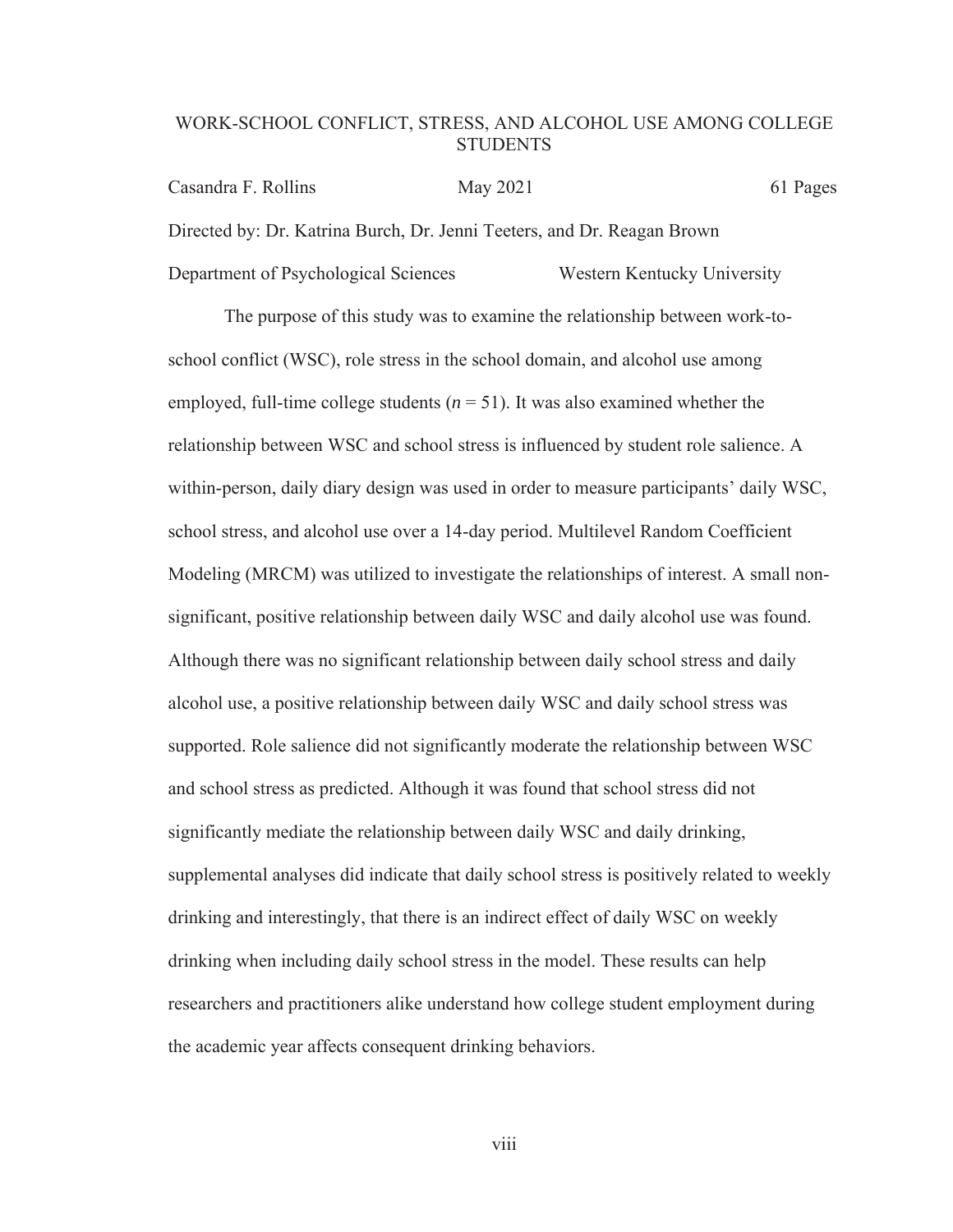#### **Work-School Conflict, Stress, and Alcohol Use Among College Students**

College students misuse alcohol at alarming rates. National surveys of US college students indicate that 40-44% engage in heavy episodic drinking and that this rate is on the rise (Office of Applied Studies, 2006; Wechsler al., 2002). This behavior is potentially dangerous and has many negative consequences for those who engage in it, such as early death and injury. Research addressing this issue has found that although college student alcohol use is determined by many factors, there is evidence that students' alcohol misuse may be the result of the increased stress students face while attending college and is thus used as a way to regulate emotion (Rice & Van Arsdale, 2010). There are various new roles students must adopt while attaining a college degree (e.g. student, adult), with many students finding these roles stressful to balance and maintain (e.g. Armeli et al., 2010; Robotham, 2008). Associated role stress is arguably magnified for students who must work in order to afford costs such as living expenses and tuition, with research highlighting that these students' working environments put them at a higher risk of misusing alcohol and other substances (Frone, 2003; Valois et al., 1999). In an effort to better understand the antecedents to student employees' stress, researchers have coined the term work-to-school conflict (WSC), which refers to the interference of work with one's ability to meet the demands and responsibilities of school (Markel & Frone, 1998). A developing topic of interest for researchers in the field of organizational psychology has been focused on examining how the stress extending from WSC is related to student's subsequent alcohol use (Oviatt et al., 2017).

Furthermore, a major concern for researchers and practitioners is whether the working student population is more susceptible to using alcohol as a coping mechanism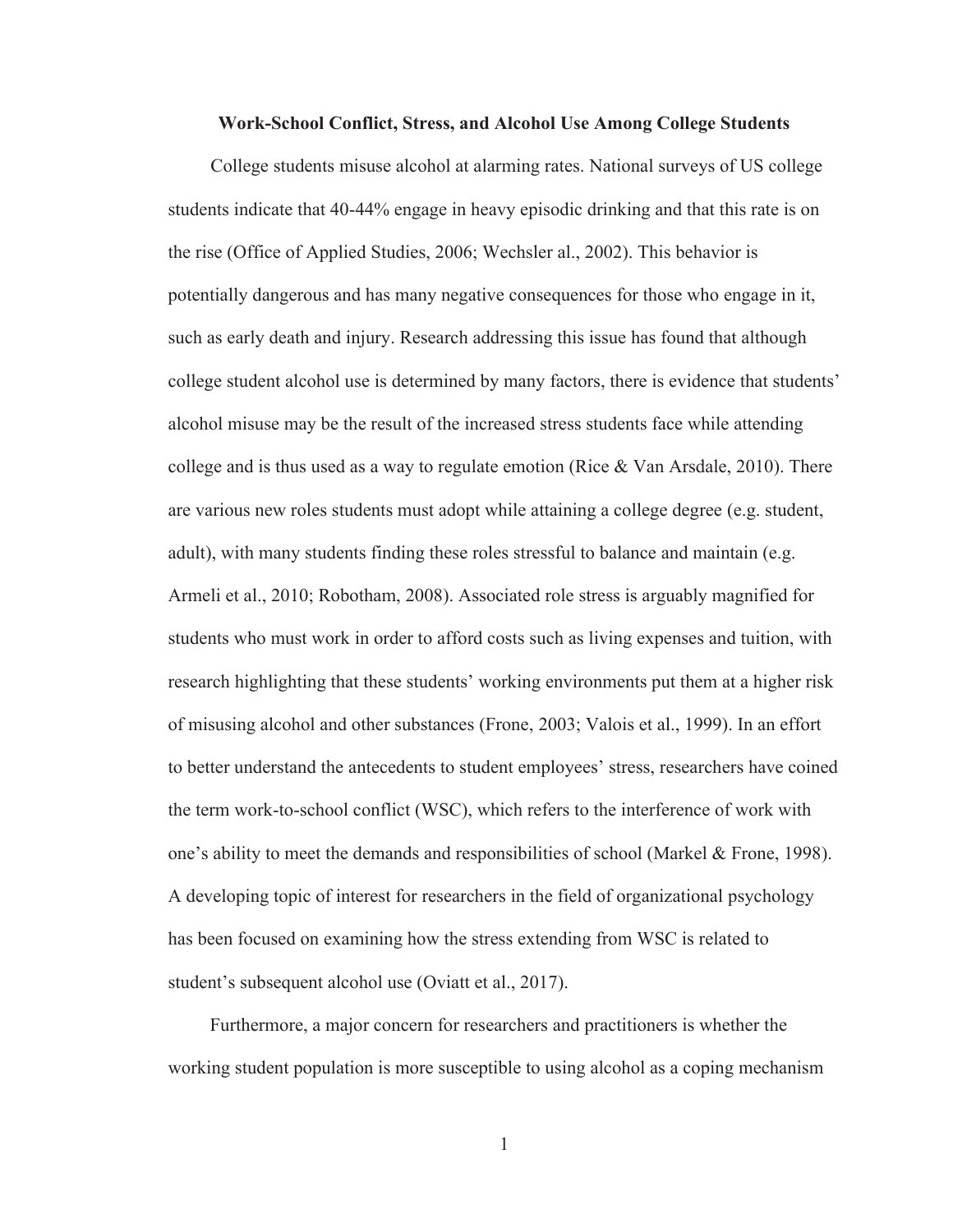in response to the perceived stress generated by WSC. Work-family conflict, another form of inter-role conflict, is empirically similar to work-school conflict and research examining the connecting between work-family conflict and alcohol use supports this hypothesis (Butler, 2007; Wolff et al., 2013). Consistent with the stressor-stress-strain model, the work-family literature has found evidence suggesting that stress mediates the relationship between work-family conflict and subsequent alcohol use, and that these relationships may exhibit similar effects for WSC (Wang et al., 2010). College students have been severely underrepresented in occupational-health related studies and researchers have called for a better understanding of this at-risk population of part-time workers (Calderwood & Gabriel, 2017). Another important and larger issue the current study aims to address is whether employed students use alcohol to cope with role-conflict from their competing work and school demands, thus setting the stage for future, problematic coping mechanisms utilized in their careers after college. As such, I aim to investigate how work-school conflict, stress, and role salience influence alcohol use among working college students.

#### **Literature Review**

As stated, work-to-school conflict (WSC) arises when a student's work demands result in an individual not feeling as if they can meet the responsibilities of their schoolwork and this interferes with their academic performance (e.g., having to work the night before an exam, ruminating about work responsibilities while at school). Workschool conflict is a bidirectional process, with work-to-school conflict comprising one end of the spectrum. The school domain can also interfere with one's ability to meet their work demands and responsibilities, which is termed school-to-work conflict (Kremer,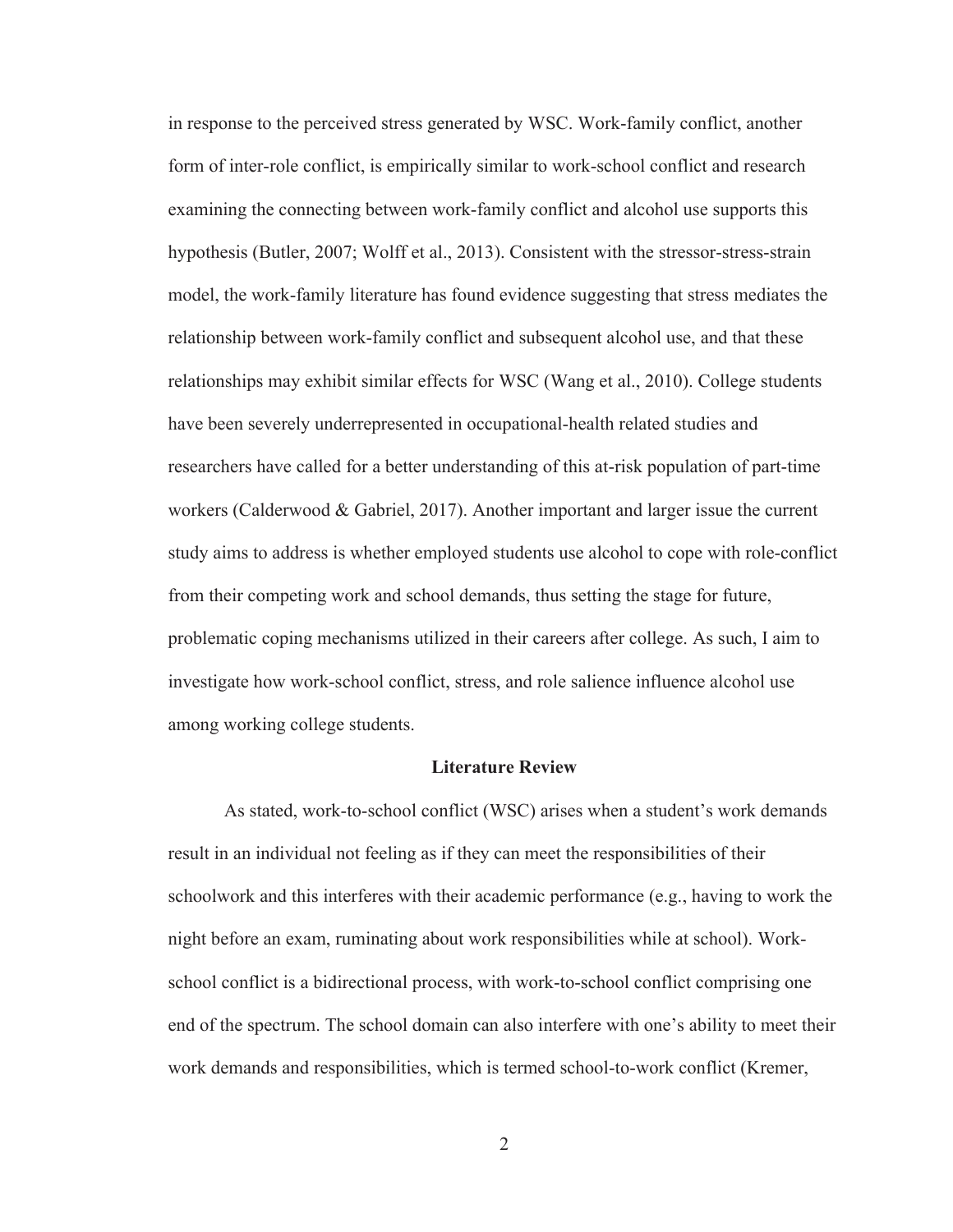2016; Olson, 2014). This notion of bidirectionality comes from the work-family conflict literature which states there are separate mechanisms by which the different directions of work-family conflict are related to antecedents and outcomes [i.e. work-to-family conflict (WFC) vs. family-to-work conflict (FWC); Frone et al., 1992]. Though there are many different directions of work-school-family conflict in the literature, the current study is focused specifically on the effects of work-to-school conflict (WSC) given the centrality of the school domain to most college students.

Student employment is common among college students, with research from Georgetown University (2015) indicating that more than 70% of college students have worked while attending school. This may be due to the increased cost of college tuition, indicating that more students are now working in order to afford the excessive cost of higher education. Research has found that working while attending school is not ideal for students and many believe that their job during the semester is a burden that impedes their long-term goal of graduating college in order to begin their preferred careers (Butler, 2007). Many students have also stated they believe their work is associated with negative outcomes in their academic pursuits (Curtis & Williams, 2002).

Research associated with WSC has been mostly concerned with outcomes such as school performance, attendance, social support, and psychological/physical health (e.g. Adebayo et al., 2008; Kremer, 2016; Markel & Frone, 1998). For example, Park and Sprung (2013) found that WSC significantly predicted detriments in psychological health (no impact on physical health), though this relationship was weaker when the students received work supervisors' work-school support and experienced higher levels of workschool facilitation (i.e., work enhancing school life). Important implications of Park and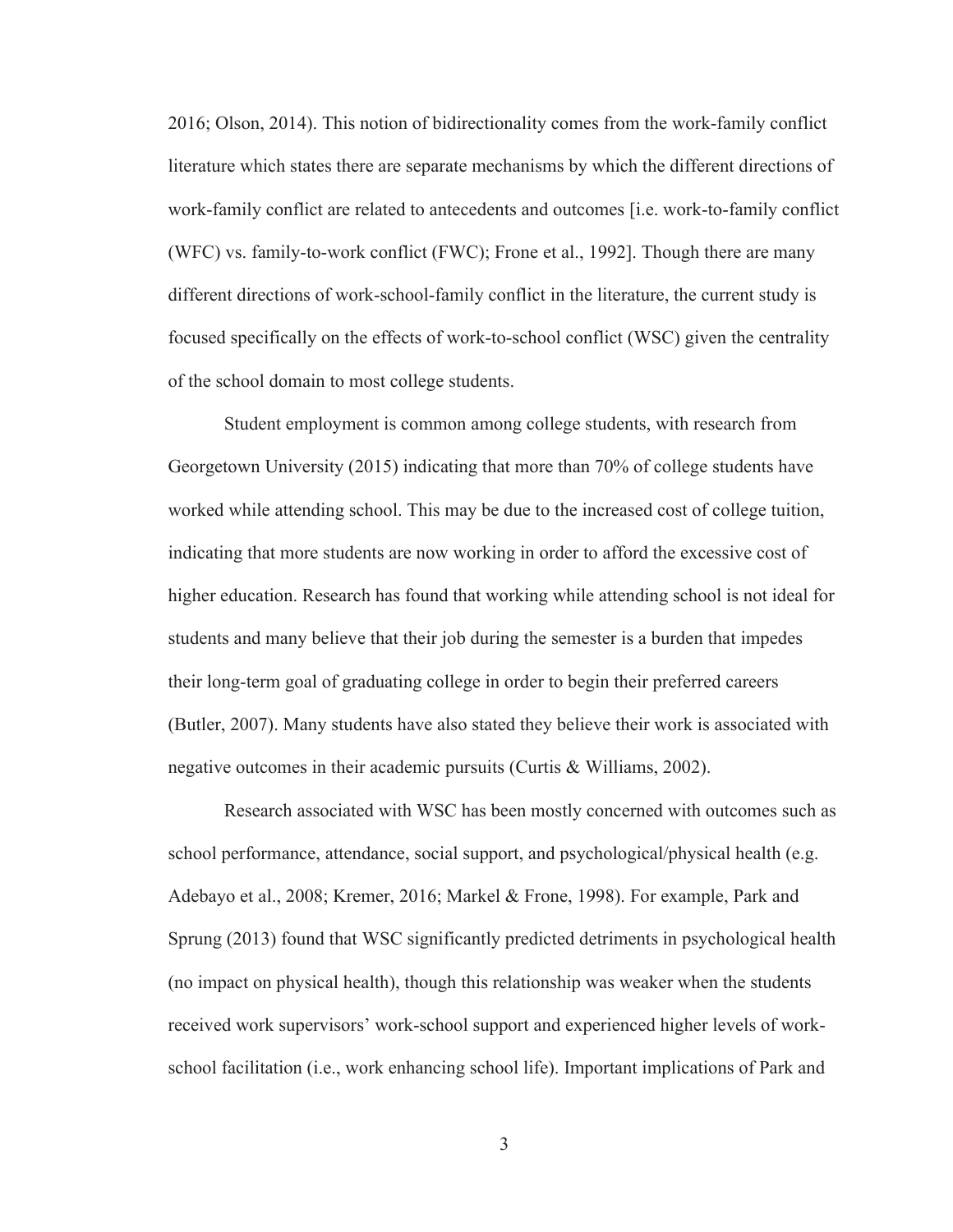Sprung's (2013) study are that (1) consistent with the literature, WSC was found to be a significant predictor of students' psychological stress, (2) the relationship between WSC and stress can be buffered by providing students positive support from their work domain, and (3) working while attending school may be viewed positively by students as well. The last implication highlights that students' work roles can provide role enrichment and positive outcomes for employed students who participate in both domains.

McNall and Michel (2011) found results similar to Park and Sprung (2013) in that WSC was related to detriments in psychological health, and that school-related organizational support was a positive, significant moderating variable between WSC and reduced psychological health. McNall and Michel (2011) additionally found that students with high core-self evaluations were less likely to perceive WSC, and those with low core-self evaluations were more likely to experience school burnout. This suggests that there are individual differences related to personality that can either increase or decrease a student's perceived ability to manage both work and school demands.

#### **Work-to-School Conflict and Alcohol Use**

While research investigating the antecedents and outcomes associated with WSC appears to be on the rise, there remains a large gap in the literature addressing how WSC may be associated with behavioral outcomes such as problematic college drinking behaviors. While research is limited, Butler et al. (2010) examined college students' daily work stressors and alcohol consumption utilizing an online daily diary design for fourteen days. Butler et al. (2010) assessed whether increased daily workload, hours worked, and WSC were positively related to student's daily alcohol consumption, and hypothesized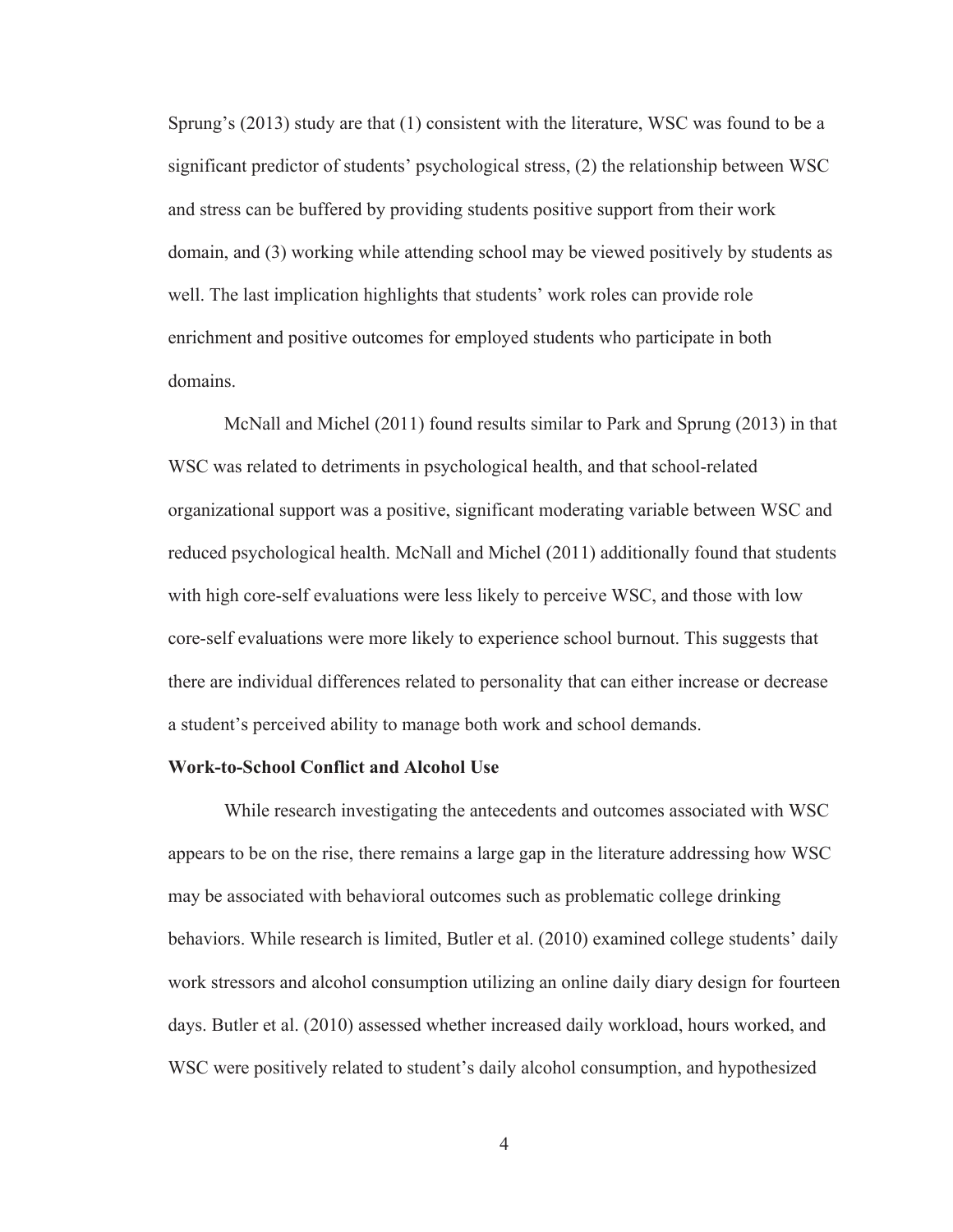that this relationship would be stronger for those who (1) had strong expectations about alcohol's tension reducing properties and (2) were men. Butler et al. (2010) found, opposite to their hypotheses, that daily WSC conflict was *negatively* related to daily alcohol consumption. The authors noted that these findings may be due to the fact that working students' busy schedules give them less of an opportunity to drink and engage in the college drinking culture (Leppel, 2006).

Oviatt et al. (2017) conducted a study to further address the relationship between WSC and student substance use behaviors. Oviatt et al. (2017) used a cross-sectional research design, examining 2,055 student's current employment characteristics, WSC, depressive symptomatology, and substance use, and found that WSC significantly predicted increased alcohol use among employed students after controlling for demographic variables and hours worked. Oviatt et al. (2017) hypothesized that the relationship between WSC and alcohol use would be negative, consistent with the findings from Butler et al. (2010), but instead found results that indicated that more perceived WSC was associated with greater frequency of alcohol consumption. It is important to note that alcohol use was measured as the number of drinks consumed in the past month in this study rather than daily drinks (i.e., a between rather than within-person measure of drinking).

Oviatt et al. (2017) stated that the differences in their findings as compared with Butler et al. (2010) may be due to the nature of the designs used in both studies. The cross-sectional nature of the study done by Oviatt et al. (2017) accounted for employed students' greater alcohol use related to WSC on days in which the students had greater opportunities to drink (i.e., days of low school load) due to decreased work-school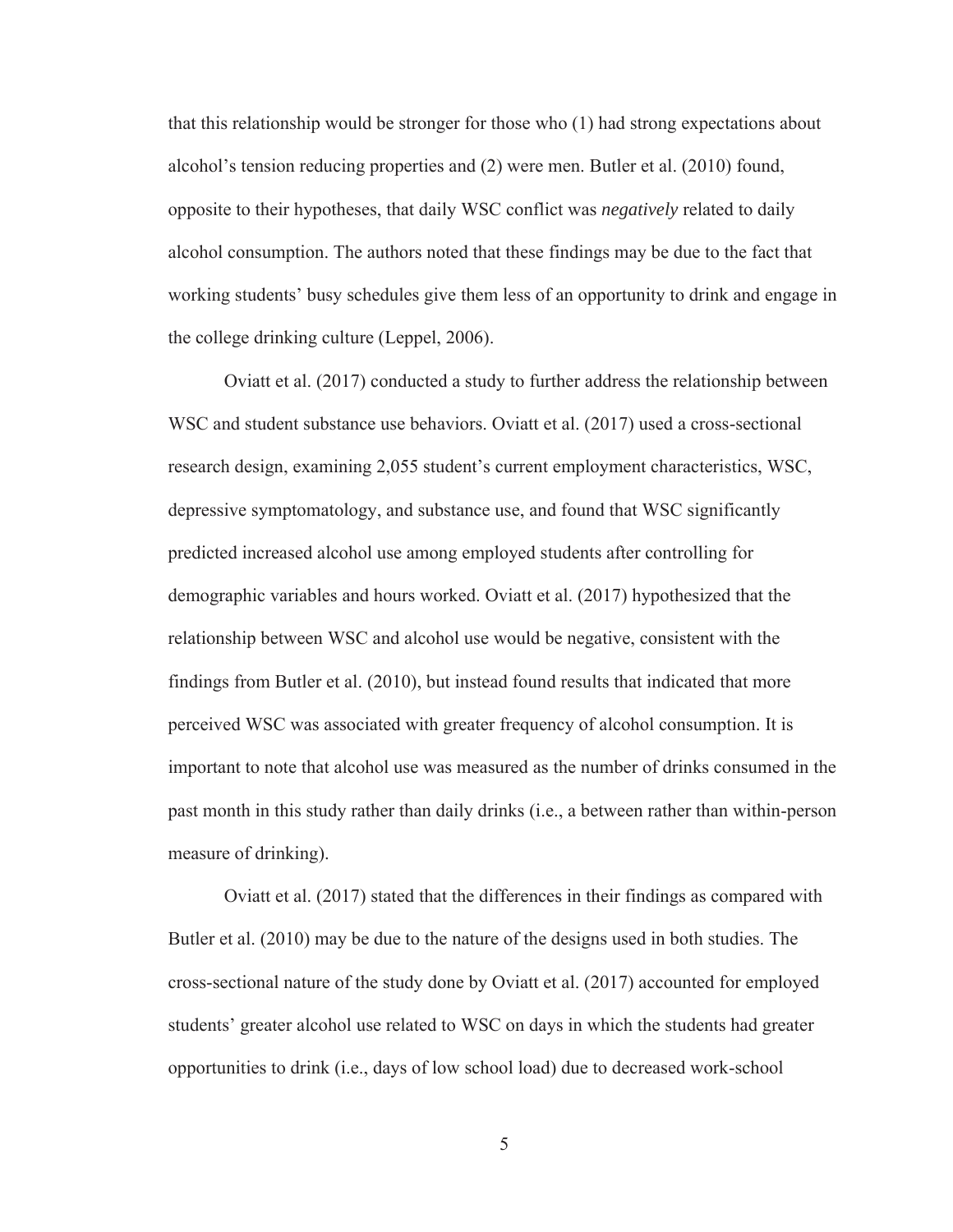obligations. In comparison, Butler et al.'s (2010) daily study did not account for how school load affected students' ability to drink on days with high WSC. Because of the high demands and responsibilities employed students face on days with high WSC, students may have chosen to engage in problematic drinking behaviors to cope with their school stress at a later time when they were more capable of doing so. Oviatt et al. (2017) concluded that both findings together may support an overall clearer picture of how WSC affects student's substance use: students who experience WSC are more likely to engage in alcohol use to cope with this conflict, that is, when they have the available time to do so, rather than when they experience this conflict on a daily basis.

#### *Drawing on the Work-Family Literature*

The concept of work-to-school conflict grew out of the work-family conflict (WFC) literature, and as previously noted, may elucidate the process whereby WSC influences alcohol use. Work-family conflict is a form of role conflict that implies tension between one's work and family roles. Work-family conflict has been demonstrated to be related to negative behavioral outcomes, including increased alcohol use (e.g. Amstad et al., 2011). Although research demonstrating the association between WSC and alcohol use has produced inconsistent findings; research consistently supports the association between work-family conflict and alcohol use (see Amstad, et al., 2011).

For example, Frone et al. (1993) reported that WFC conflict was positively associated with drinking to cope, as well as problem drinking in a cross-sectional study. Frone et al. (1997) conducted a four-year longitudinal study to support the aforementioned cross-sectional findings and found that WFC was significantly related to heavy alcohol use. In addition to these early studies, Amstad et al. (2011) found in their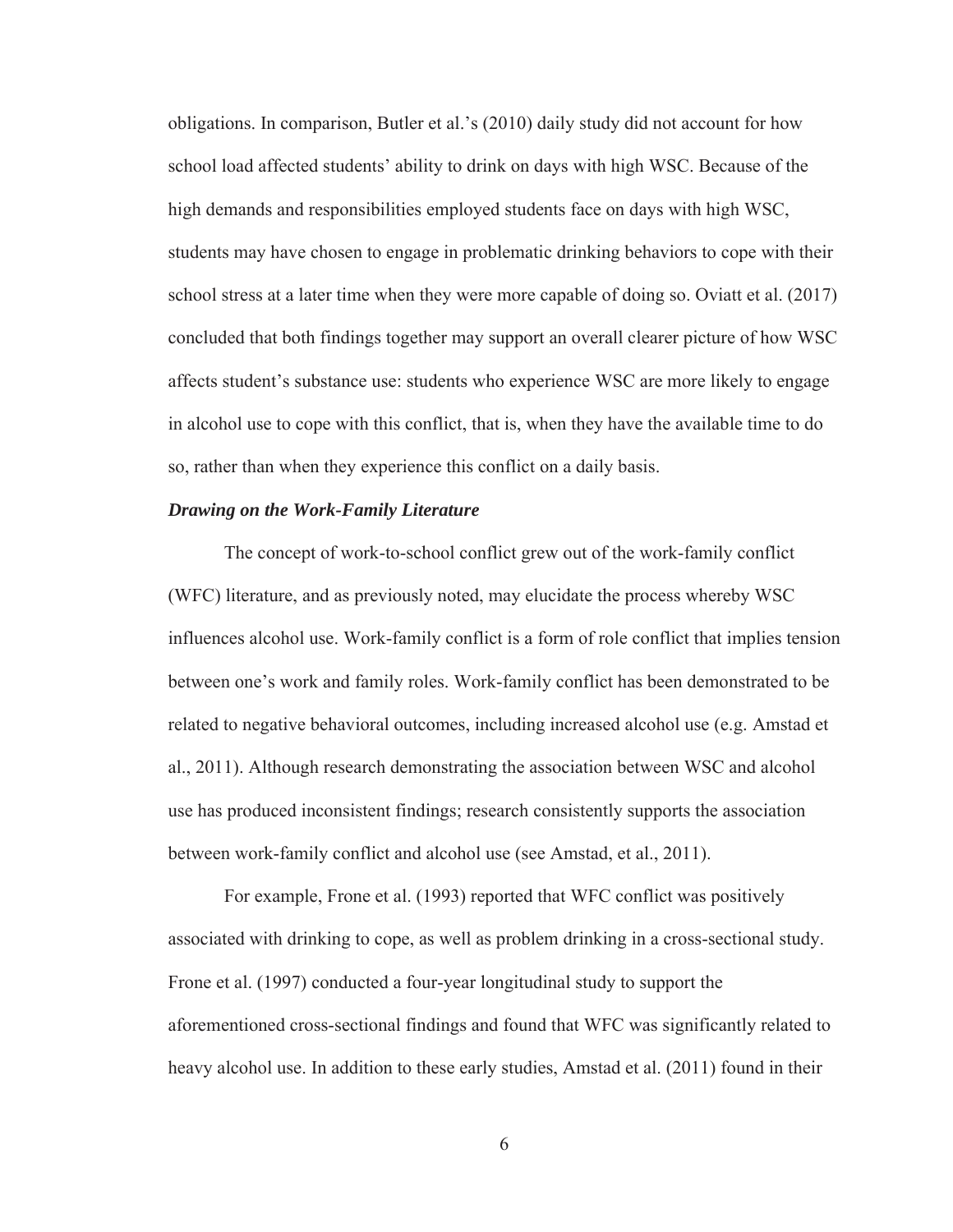meta-analysis that substance use (operationally defined to include alcohol misuse) was a significant outcome for both work-to-family and family-to-work conflict. Overall, these findings support the relationship between work-family conflict and alcohol use.

An individual's alcohol use is not particularly known to be stable, with research indicating that alcohol use is best described as a complex behavior that varies daily (Muraven et al., 2005). Given the daily, within-person variation of alcohol use, researchers have supported that within-subjects designs should be utilized in order to best explain students' alcohol usage while also measuring other daily variables that are predicted to affect this variance; opposed to cross-sectional designs (e.g. Park et al., 2004). For example, Wang et al. (2010) utilized a within-subjects design in examining the relationship between WFC and alcohol use and found that daily WFC did in fact predict daily alcohol use. Given previously stated evidence that WSC varies on a daily basis (Butler et al., 2005; Butler et al., 2010), expanding on previous research designs that examined WSC and alcohol use, and extrapolating the WFC and alcohol use literature to the present study, I hypothesize that:

*Hypothesis 1: daily work-school conflict will be positively associated with daily alcohol use among college students.* 

#### **Stress**

Stress is defined as "a state of mental or emotional strain or tension resulting from adverse or very demanding circumstances" (Oxford English Dictionary, 2019). There has been a plethora of research supporting that students in higher-education face increased experiences of stress, especially those who work for pay during the semester (see Robotham, 2008 for review). What's more, role conflict, a stressor, is a significant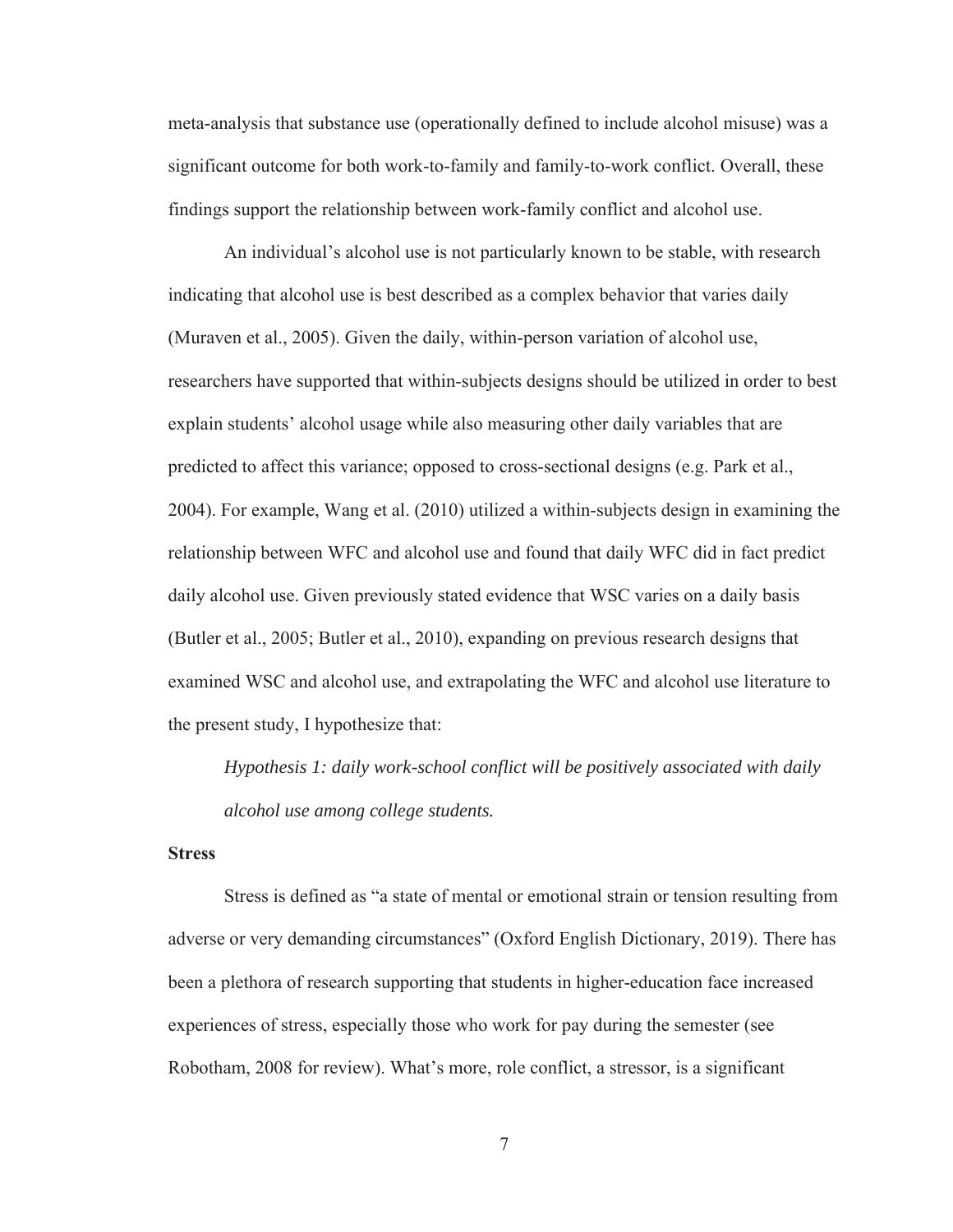predictor of stress (Coverman, 1989; Kahn et al., 1964; Siegall, 2000). Work-to-school conflict, a form of interrole conflict, should therefore be associated with stress, especially stress that students experience in the school domain.

As mentioned, stress plays an important role in the WSC literature with findings indicating that WSC is positively related to students' increased stress within their student role (Butler, 2007; Kremer, 2016). Moreover, the stressor-stress-strain model indicates that stress is associated with stressors, which produces psychological, physical, and behavioral strain outcomes (e.g., drinking to cope). Being that the current study is specifically interested in work-to-school conflict, the stress that students experience specifically in their student role will be examined. It is also important to note that like WSC, student role stress is a state that can vary daily (Mroczek & Almeida, 2004). Given these findings, I hypothesize that:

# *Hypothesis 2: daily work-school conflict will be positively associated with daily role stress; specifically, the stress students experience in the school domain.*

It should be noted that stress has received more attention in the comparable WFC literature. WFC has similarly been found to be significantly related to stress, with research also indicating that this increased stress is positively related to increased alcohol use among employees (Wolff et al., 2013). Researchers have, for example, investigated how negative emotions related to stress are positively associated with heavy drinking, and have found that stress serves as an explanatory mechanism that links WFC to increases in drinking behaviors (Frone et al., 1994; Vasse et al., 1998). Extrapolating these findings to the work and school domains, it follows logically that school stress experienced as a result of managing both work and school (WSC) may predict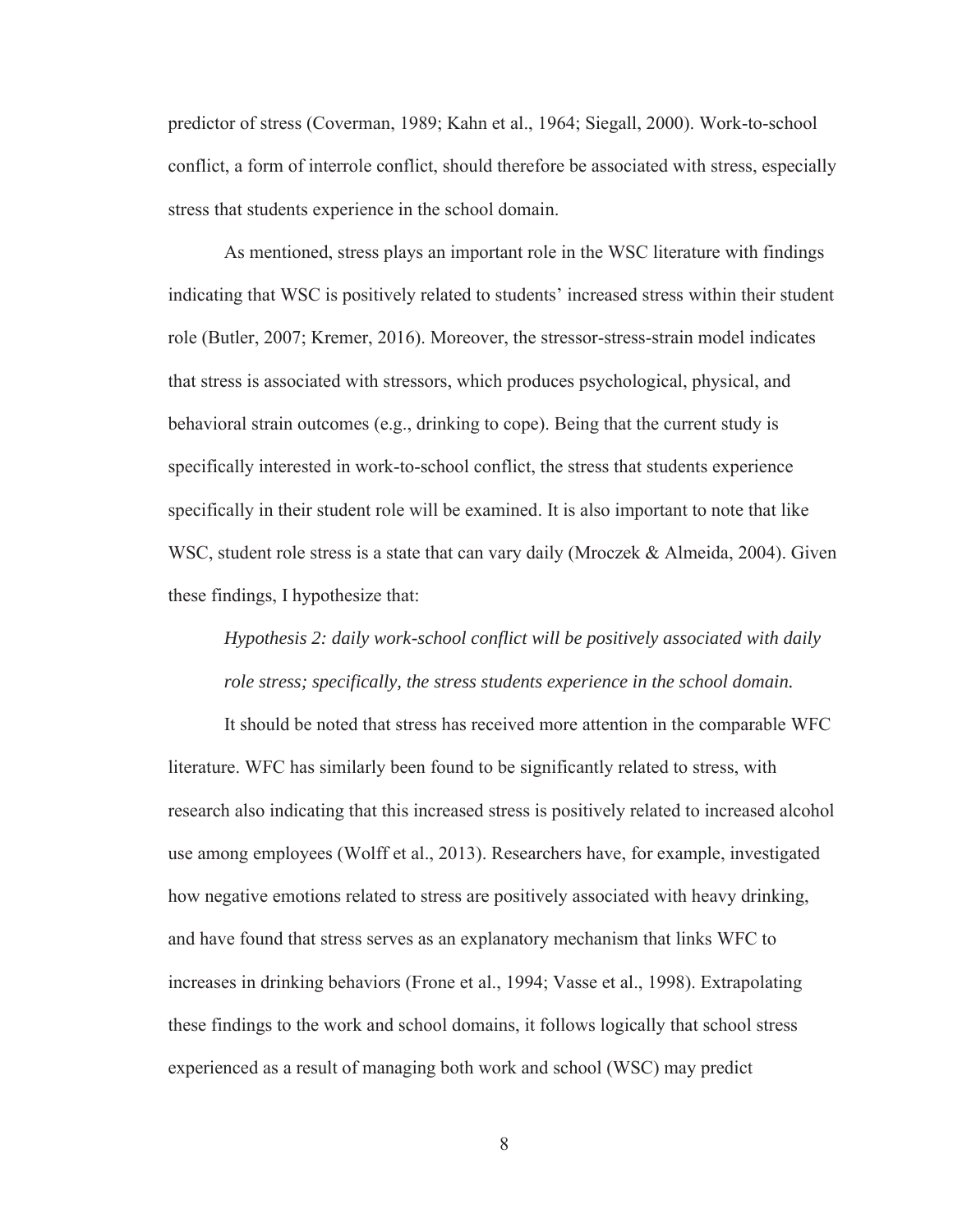subsequent alcohol use in college students. Therefore, it is clear that WSC leads to student's experience of role stress in the school domain, and this stress may be the explanatory mechanism that leads students to cope with this stress through alcohol use, consistent with both the stressor-stress-stain model and the tension reduction theory of alcohol use.

 As stated, the stressor-stress-strain model proposes that perceived stressors in one's environment leads to the experience of stress, which then leads to strain outcomes that can be psychological, physiological, or behavioral. Utilizing the stressor-stress-strain model, I posit that increased drinking behaviors can be conceptualized as a behavioral strain outcome resulting from school stress associated with competing work and school demands. Furthermore, the tension reduction theory states that alcohol is used as a means for students to reduce tension and stress, given the expectancies that alcohol has calming properties that will "promote relaxation and alleviate negative emotions" (Frone, 1999, pg. 289). The tension reduction theory proposes that students rely on socially accepted beliefs of using alcohol as means of reducing stress to consequently engage in more alcohol misuse.

 Research supports both the stressor-stress-strain model and tension reduction theory in proposing that stress is associated with increased alcohol use and drinking problems (Cooper et al., 1992). Moreover, a recent longitudinal study that supports the idea of alcohol use as behavioral strain response to stress found that student's daily stressors (e.g., conflict) were associated with higher odds of drinking and alcohol-related problems (Russell et al., 2017). Provided that alcohol use can be seen as a maladaptive,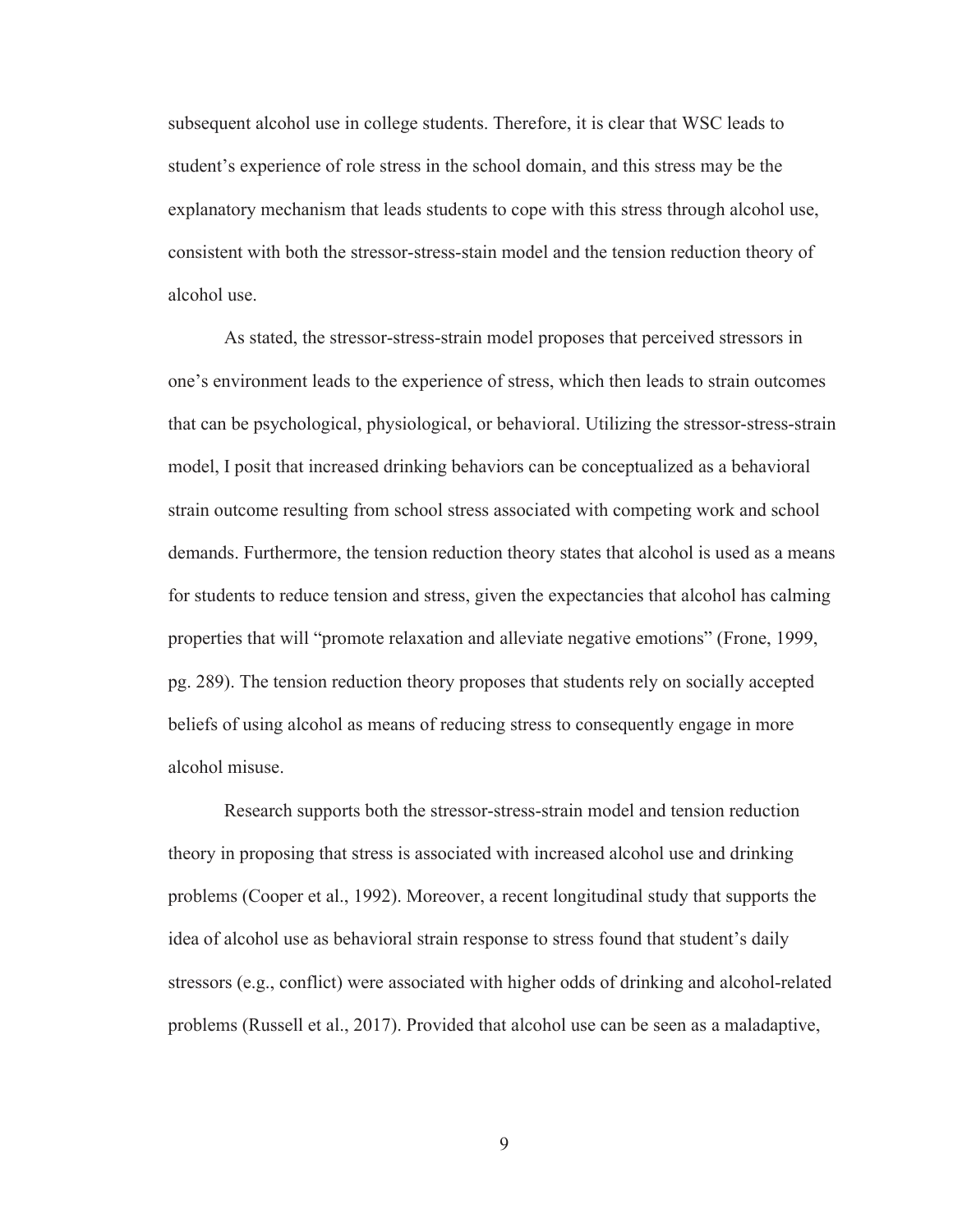behavioral and tension reducing coping response to the experience of role stress resulting from WSC, and can vary on a daily basis, I hypothesize the following:

*Hypothesis 3: daily role stress in the school domain is positively associated with daily alcohol use among college students.* 

*Hypothesis 4: daily role stress in the school domain mediates the relationship between daily work-to-school conflict and daily alcohol use among college students.* 

#### **Role Salience**

Students take on many different roles throughout college, especially students who are employed during their college tenure. Students' different roles may compete with each other, while some are more likely to have implications for subsequent behavior. Role salience, the importance of different roles in a person's life, relates to how committed, active, and experienced an individual is in a certain role (Nevill & Super, 1986). The more value a role has within these three criteria, the more salient the role is to an individual's life and therefore identity. Knowing the salience of an individual's different roles can offer enhanced insight of an individual by obtaining an improved understanding of the motives behind their behavior and values.

 Research has supported the importance of role salience in understanding outcomes associated with WSC and WFC (Beutell, 1983; Greenhaus & Kopelman, 1981). For example, Kremer (2016) found that school-to-work (SWC) conflict was associated with stress and burnout for married couples, and that women reported more WFC and FWC conflict than men. This finding suggests that women's stronger family role salience may negatively impact them more when appraising conflict between their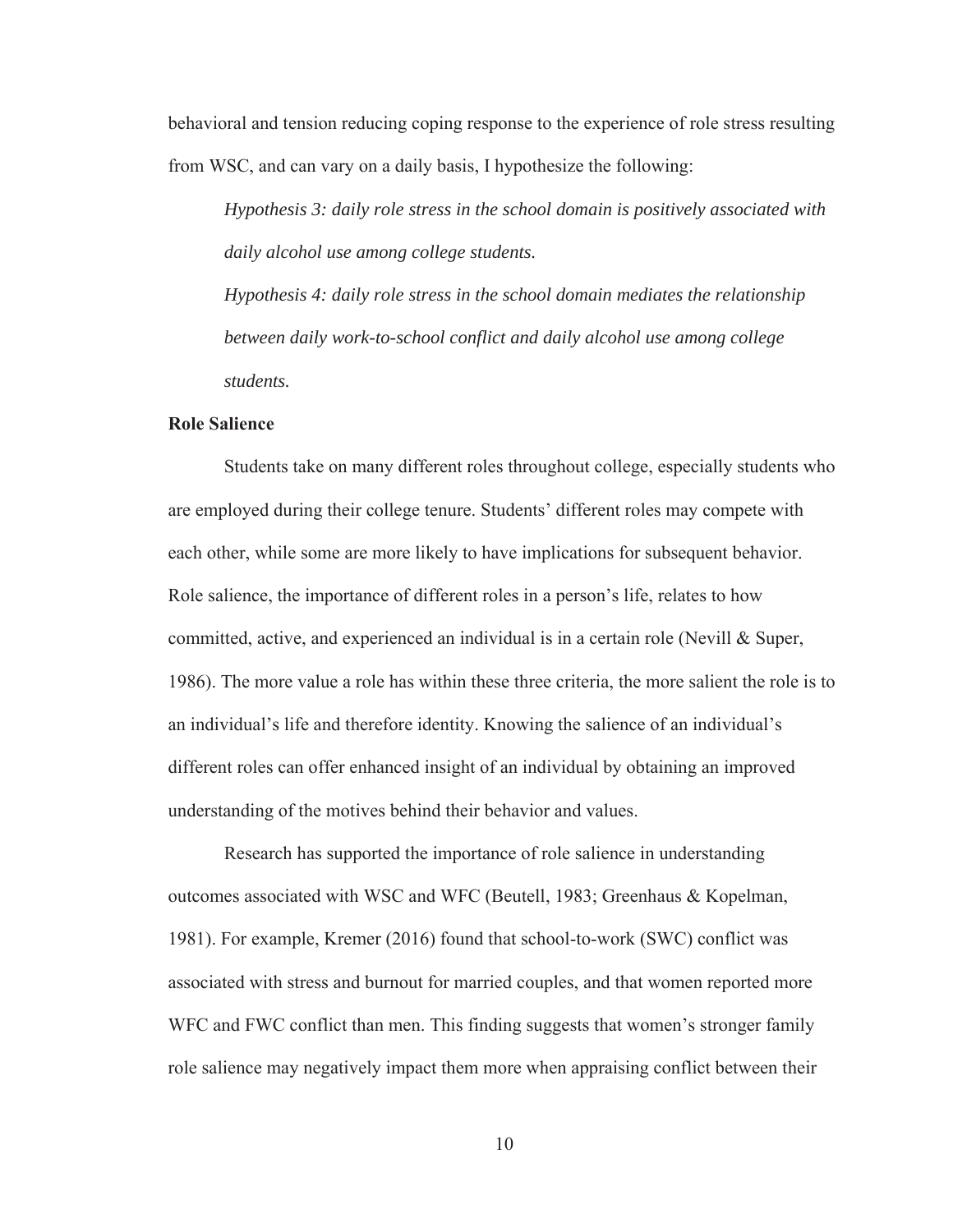responsibilities in both domains. Furthermore, Cinamon (2010) found after examining three groups of employees (i.e., those who identified more with the either the family role, work role, or both), that employees who strongly identified with both their work and family roles were more likely to experience WFC, and that those who mainly identified with the family role experienced the lowest levels of WFC. This research can be extrapolated to the work and school domains, which suggests that role salience may have implications for better understanding the relationship between WSC, stress, and alcohol use.

Given that many students experience the changing and emerging roles of young adulthood, role salience is suggested as a moderator in the proposed study as research extended to the work and school domains supports that it may differentially influence students' perceptions of WSC, and further, experiences of stress and engaging in alcohol use (Arnett, 2000). The various roles that students embrace may be difficult to manage while in school, and these role salience difficulties may help researchers to better understand WSC. Thus, the role salience that students' associate with will most likely impact how they experience WSC and engage in alcohol use, with those identifying more strongly with their student role arguably being the most likely to experience WSC and further school stress. The cross-domain hypothesis suggests that conflicting demands arising in a domain that are salient to an individual's identity (i.e., school) will more likely result in the opposing domain (i.e., work) creating conflict in that domain (i.e., the school domain) and subsequent stress (i.e., WSC; Gutek et al. 1991). This suggests that a stronger student identity salience will exacerbate the relationship between WSC and school stress, thus influencing students' alcohol use. To date, this is the first study to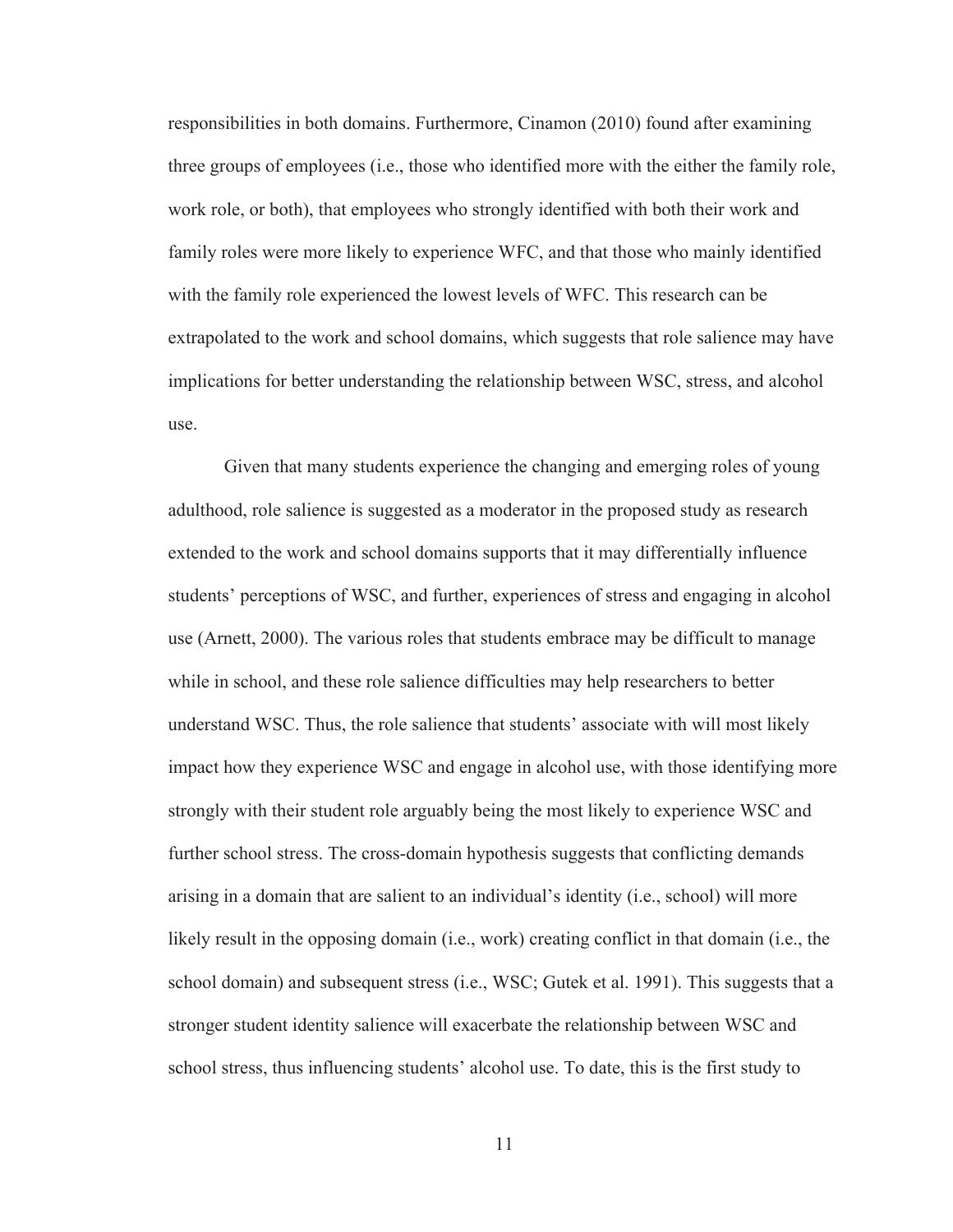examine the possible moderating influence of role salience on the relationship between WSC, stress, and alcohol use. Therefore, I propose the following hypothesis:

*Hypothesis 5: Student role salience will moderate the relationship between workto-school conflict and school stress, such that the relationship between work-toschool conflict and school stress will be stronger for students who strongly identify with their student role.*

#### **Present Study**

A within-person daily diary design to assess participants daily work-to-school conflict, school stress, and alcohol use for two weeks was utilized. Given the varying nature of these variables, there is a need to examine these variables on the daily level. Using a daily diary approach reduces bias and error that is characteristic in retrospective reporting of experiences and can provide a much clearer picture of the relationships of interest (Fisher & To, 2012). Student role salience will be examined as a possible moderator between WSC and school stress, such that the relationships of interest will arguably be exacerbated for those whose student role is more salient. The conceptual model guiding this research is presented in Figure 1.

#### **Method**

#### **Participants**

Students who were eligible for the daily portion of the study were 18 years of age, considered a part-time or full-time college student, had access to the internet, worked at least 4 or more hours per a week, and drank three or more alcoholic drinks a month. Students seeking treatment for substance use were ineligible for the study.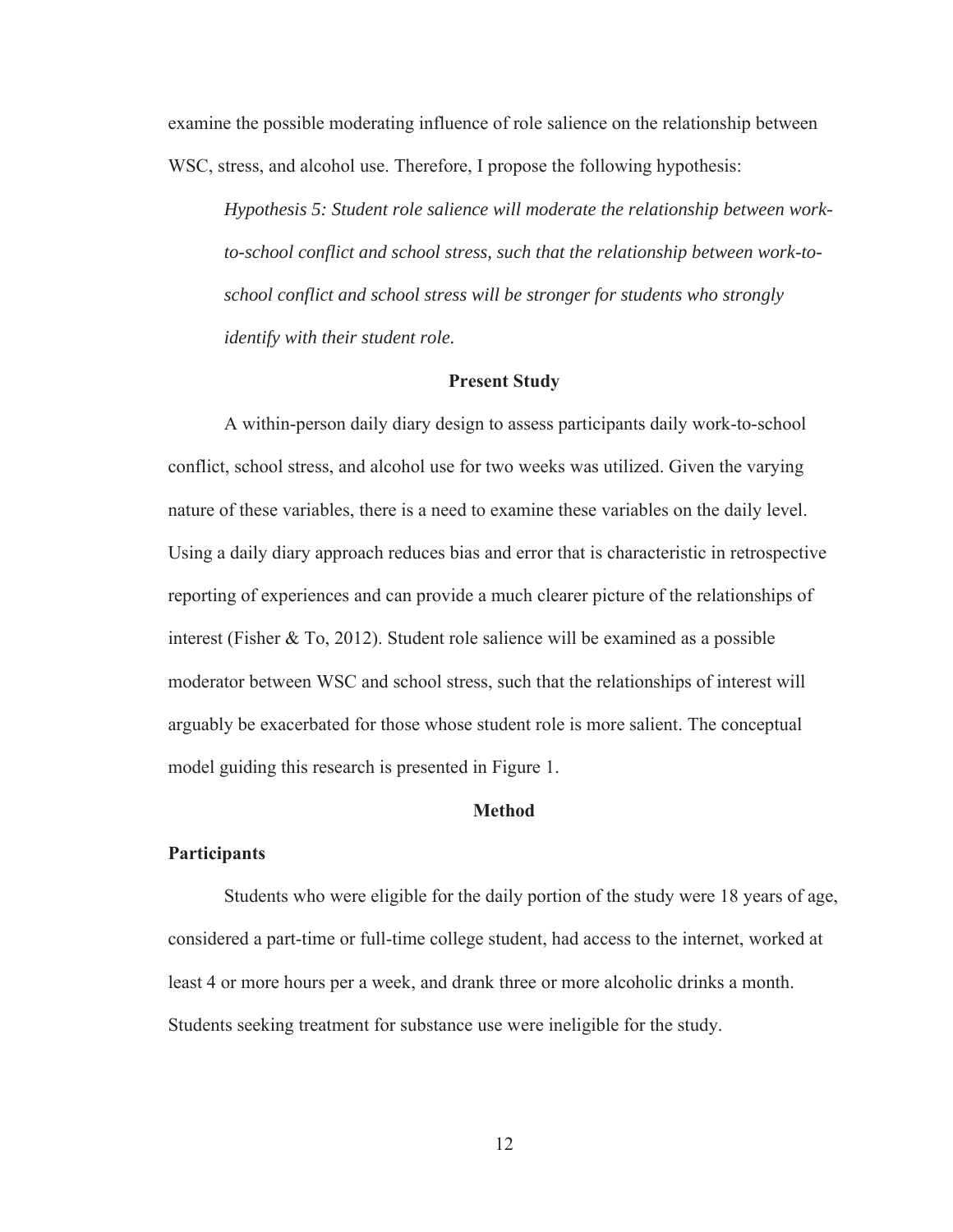Out of 817 respondents who completed a baseline/screening survey, a total of 92 participants were eligible to participate in the daily diary portion of the study. Of the 92 participants who were eligible to participate, a total 53 participants indicated interest in the daily portion of the study, although only a total of 51 participants completed at least 1 survey (response rate  $= 55\%$ ). Of the 51 participants who participated in the daily portion of the study, all maintained they worked and were a college student on the first daily survey and thus maintained their eligibility to participate. Of the 51 participants, a total of 41 completed 7 or more of the 14 daily surveys (response rate = 80%). Specifically, 17 participants completed all 14 surveys (response rate = 33%), 12 participants completed 13 surveys (response rate = 24%), and 12 participants completed between 7 to 12 surveys (response rate  $= 24\%$ ).

The sample for this study was mostly selected from the student population at Western Kentucky University (96%), with only 2 students attending another public university in Kentucky. The majority of participants were white (66.7%) and female (58.8%). Many of the students were seniors (41%) and graduate students (29%), studying within in a variety of different majors (e.g., nursing, elementary education, engineering, psychology, and finance). Mean age was 23.8 years, with a standard deviation of 5.35 years. Participants were employed in a wide variety of job fields, including: medical (20%), restaurant (15.6%), and office administrative (10%) positions. The students worked an average of  $26.69$  ( $SD = 11.72$ ) hours per a week and were enrolled in an average of  $11.85$  ( $SD = 3.83$ ) course credit hours. The majority of the sample contained full-time students (82%).

#### **Measures**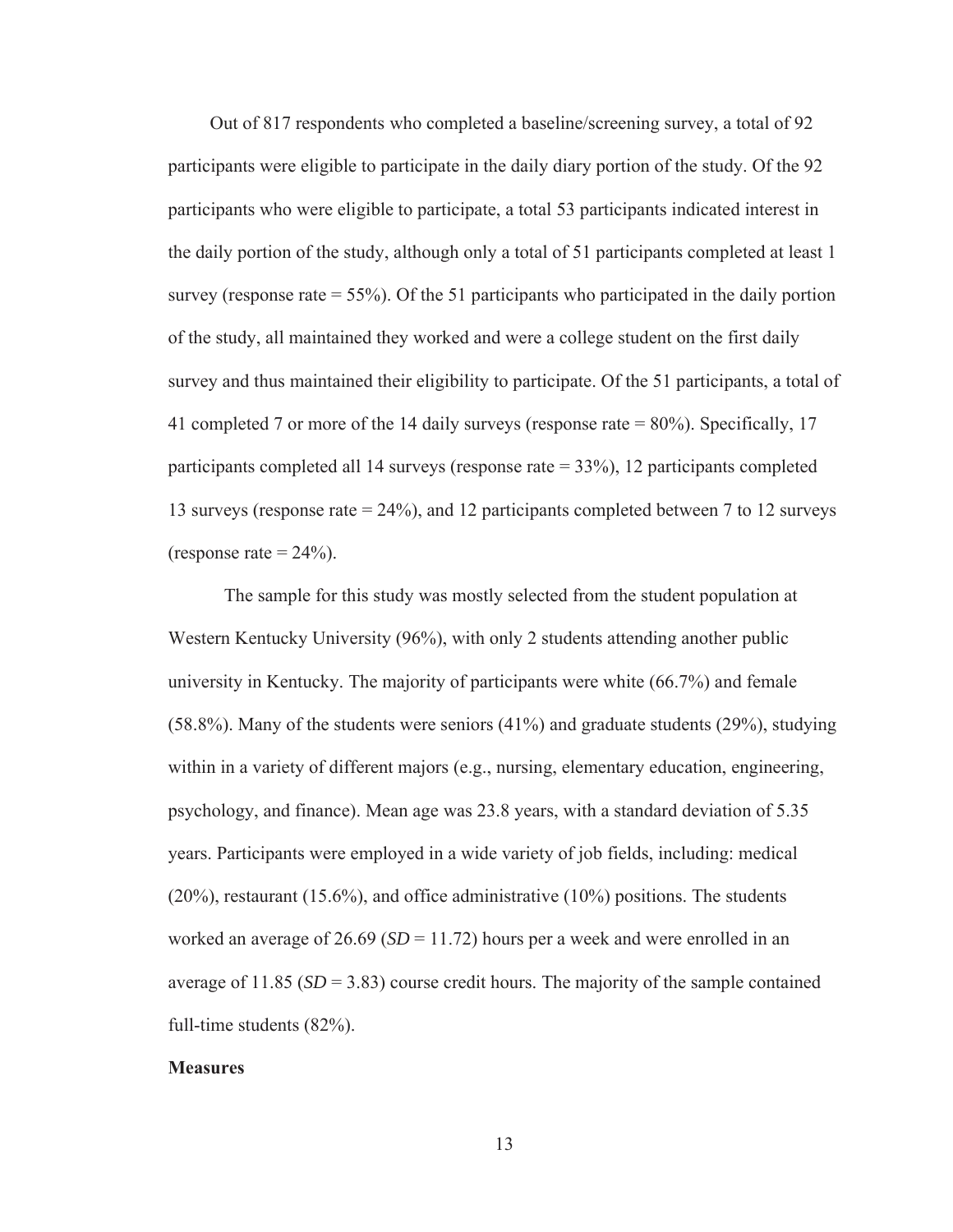The study measured employed students on the variables of interest first using a baseline/screening survey. Eligible participants were then assessed using a short daily survey which they completed for two consecutive weeks (14 days).

#### *Baseline/Screening Survey*

Measures included in the baseline survey were either developed for the purposes of this study or used in prior research and have been found to demonstrate good psychometric properties. Please see the Appendix for a list of all survey measures and associated items.

**Student demographics***.* Participant age, gender, sexual orientation, job type, hours worked, income, and number of credits were assessed.

**Student role salience.** Student identity salience was measured using a 4-item scale, adapted from Callero (1985), and Burke and Reitzes (1991). The original reliability of the scale was a Chronbach's  $\alpha$  of .59. After examining the item intercorrelations, it was found that the fourth item was not correlated with the other items on the scale, thus the item was deleted. Deleting the fourth item increased the reliability of the scale to a Cronbach's  $\alpha$  of .70. The three items were averaged to create a single scale score for each participant as a measure of their student role salience. Responses were assessed using a 5 point Likert-type scale ranging from *strongly disagree* (1) to *strongly agree* (5). Items were coded such that higher scores indicate more salience within the student role.

**Psychological Well-being Control Variables.** Three psychological constructs were measured in order to examine their potential use as control variables for individual differences that may be likely to impact the study variables of interest: core-self evaluations, positive and negative affect, and depression.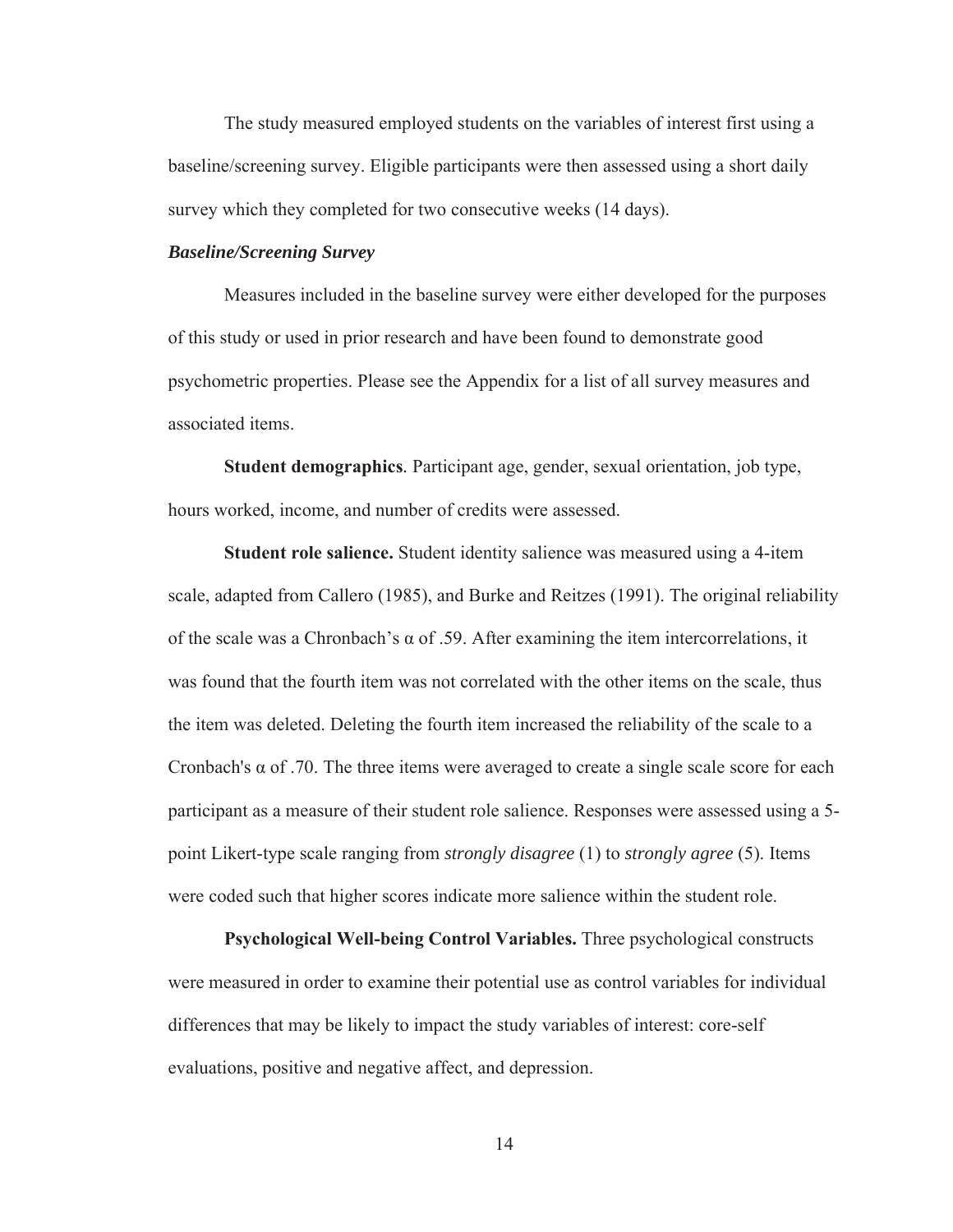*Core-Self Evaluations.* Core-self evaluations were assessed via the Core-Self Evaluation Scale developed Judge et al. (2003). The CSES measures a single factor that is the communality of self-esteem, locus of control, generalized self-efficacy, and emotional stability. Response options for the scale are rated along a 5-point Likert-type scale, ranging from *strongly disagree* (1) to *strongly agree* (5). Responses were coded such that higher scores indicate stronger core-self evaluations such as a strong internal locus of control (Cronbach's α = .78).

*Positive and Negative Affect.* Positive and Negative Affect were measured using the Positive and Negative Affect Schedule – Short Form (PANAS) developed by Thompson (2007). Participants indicated, on a 5-point Likert-type scale (*never* to *very often*), the extent to which they generally experience different affective states (e.g., nervous, inspired). Responses were calculated such that higher scores indicated higher levels of these affective states (Cronbach's α for negative affect = .64; Cronbach's α for positive affect  $= .68$ ).

*Depression.* Students' depression was measured using 10 items from Radloff's (1977) Center for Epidemiologic Studies Depression (CES-D) scale measuring depression in the general population. Items were assessed along a 4-point Likert-type scale that asks respondents to report the frequency of their feelings, thoughts, symptoms, and energy levels associated with mild depression ranging from *rarely or none of the time* to *all of the time*. Responses were calculated such that higher scores indicated greater depressive symptomology (Cronbach's  $\alpha$  = .75).

**Typical Alcohol Use.** Typical drinks per week was assessed using the Daily Drinking Questionnaire (DDQ; Collins, Parks, & Marlatt, 1985). The DDQ was included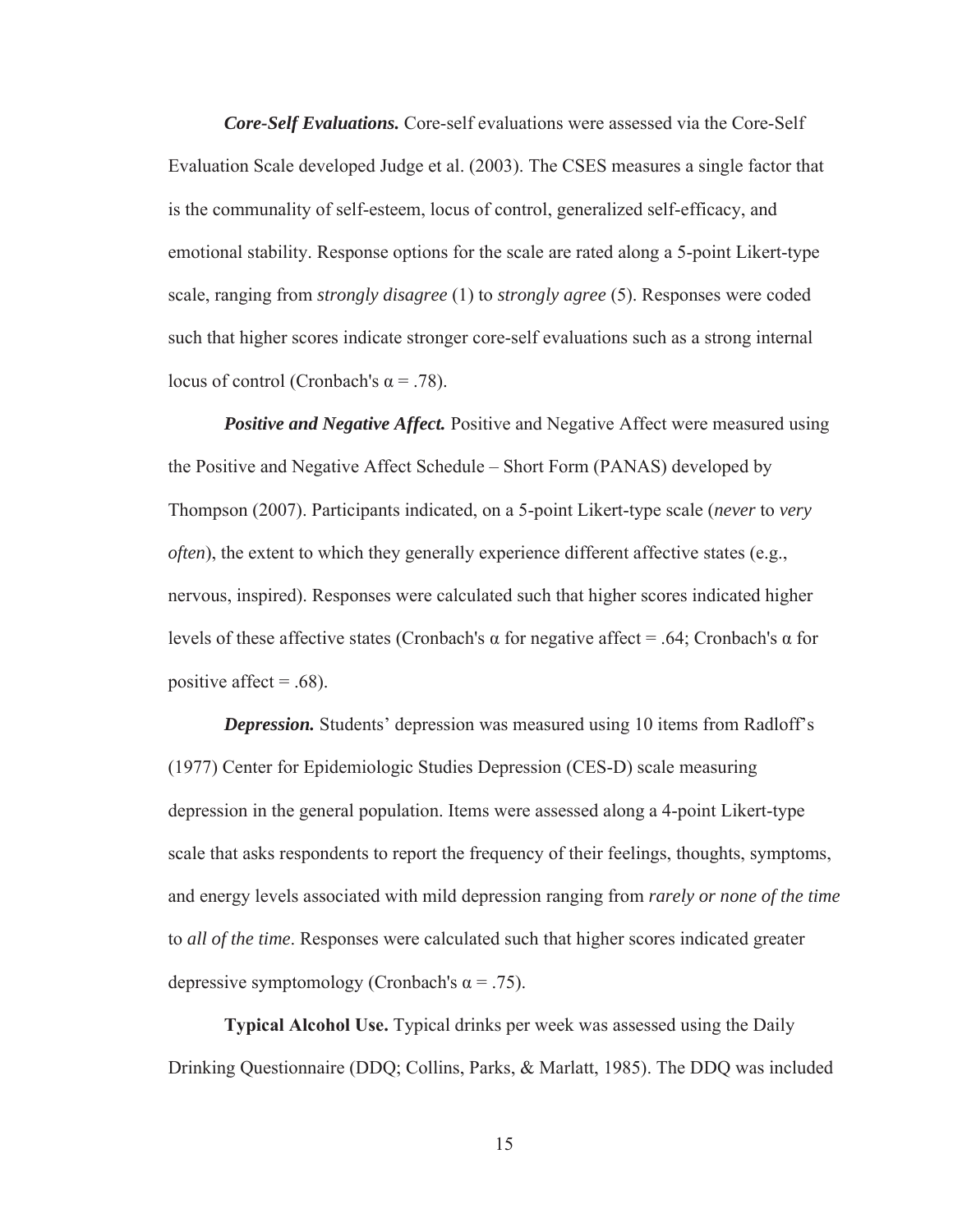on the baseline survey in order to measure participant's overall, average alcohol use given that the daily measure of alcohol use was limited to the two-week period of the study. Students were asked to estimate the total number of standard drinks they consumed on each day during a typical week in the past month. A separate item was included to assess heavy episodic drinking. Students were asked to report how many times they had drank four or more (if female) or five or more (if male) standard drinks in one occasion during the past month (Wechsler et al., 1995).

### *Daily Survey*

The following measures were included in the daily survey. All measures were adapted for use to fit the daily context. The daily survey was designed to take less than five minutes to complete.

**Work-to-School Conflict (WSC).** Daily work-to-school conflict was measured using 6 items from Olson's (2014) work, family, and school conflict scale adapted for daily use. This measure uses a 5-point Likert-type response format ranging from *strongly disagree* (1) to *strongly agree* (5). Responses were coded such that higher scores indicate a greater degree of work-to-school conflict. The Cronbach's alpha reliability of the scale ranged from .91 - .98 across the 14 days of data collection.

**Student Role Stress***.* Students' school stress was measured using an adapted version of the Job Stress in General scale developed by Stanton et al. (2001). Items were adapted to fit the school context and asked students to indicate how they felt that day regarding school. This 14-item measure used an adapted forced-choice 4-point Likerttype response format ranging from *strongly disagree* to *strongly agree*. Responses were coded such that higher scores indicate a greater degree of student role stress. The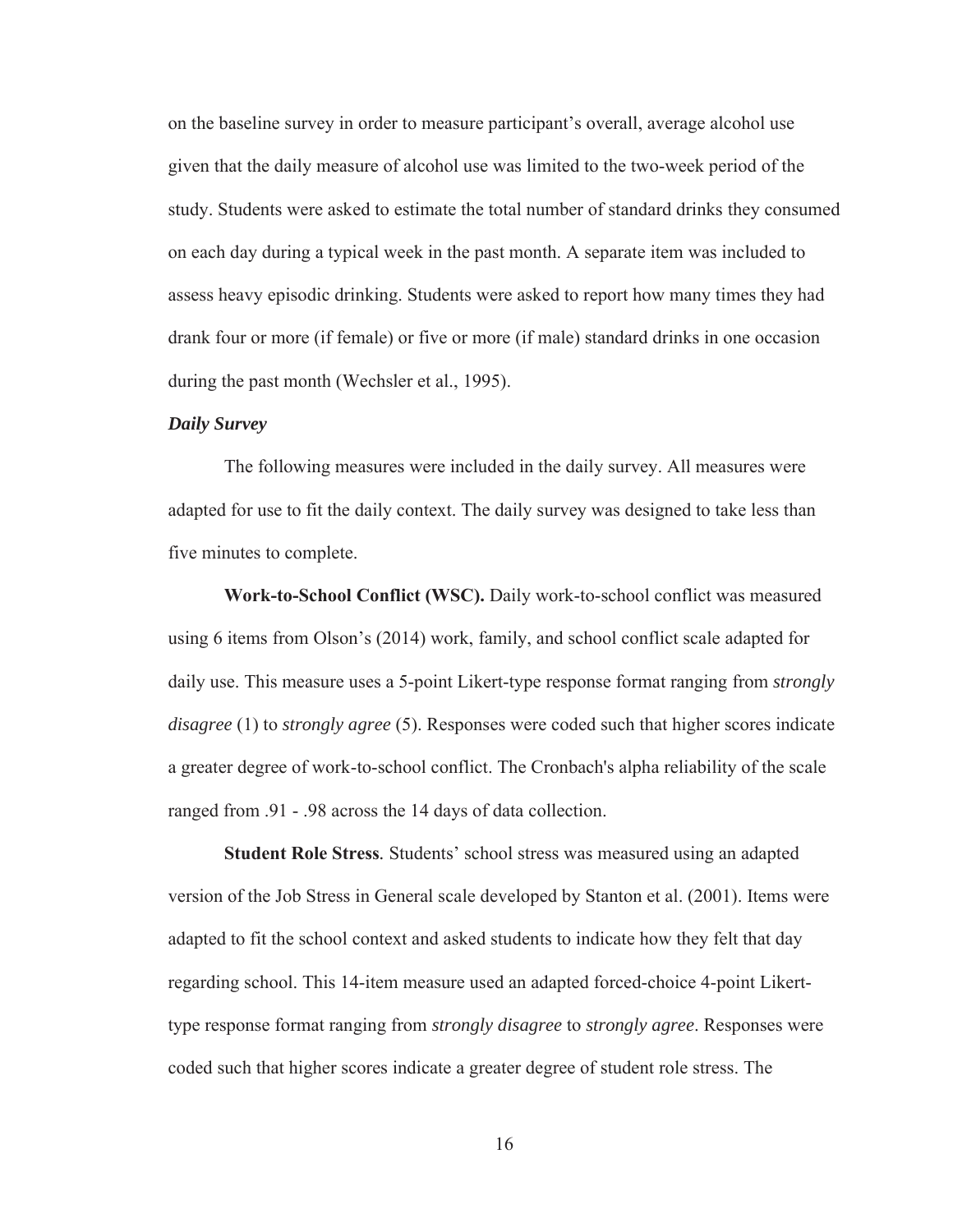Cronbach's alpha reliability of the scale ranged from .90 - .97 across the 14 days of data collection.

**Alcohol use.** Daily alcohol use was measured by participants reporting how many standard drinks they consumed that day (e.g., 12oz of beer, 5oz of wine, 1.5oz of liquor). Pictures were provided to help guide students in deciding how many standard drinks they had consumed. The more drinks the student reported consuming, the greater their alcohol use.

**COVID-19.** Questions related to how students are impacted daily by COVID-19 were assessed to control for the pandemic's possible effects on the variables of interest. This included asking students if they went to class or work online and also if COVID-19 impacted their levels of stress at work and school. These questions were created for the current study. An example item is "did you feel more stressed at school today as a result of COVID-19?".

**Tension Reduction Expectancies.** Students daily tension reduction expectancies of alcohol were measured using Leigh et al.'s (2003) 3-item alcohol expectancies scale, and included to assess the students beliefs about the tension reduction properties of alcohol. Responses were assessed along a 5-point Likert-type response format ranging from *strongly disagree* to *strongly agree*. Responses were coded such that higher scores indicate greater tension reduction expectancies of alcohol. The Cronbach's alpha reliability of the scale ranged from .84 - .98 across the 14 days of data collection.

**Daily Course Load.** Daily course load was included as a potential control variable given the potential impact of course load on students' opportunity to drink. Students were asked how much time they spent on school work each day. Responses were assessed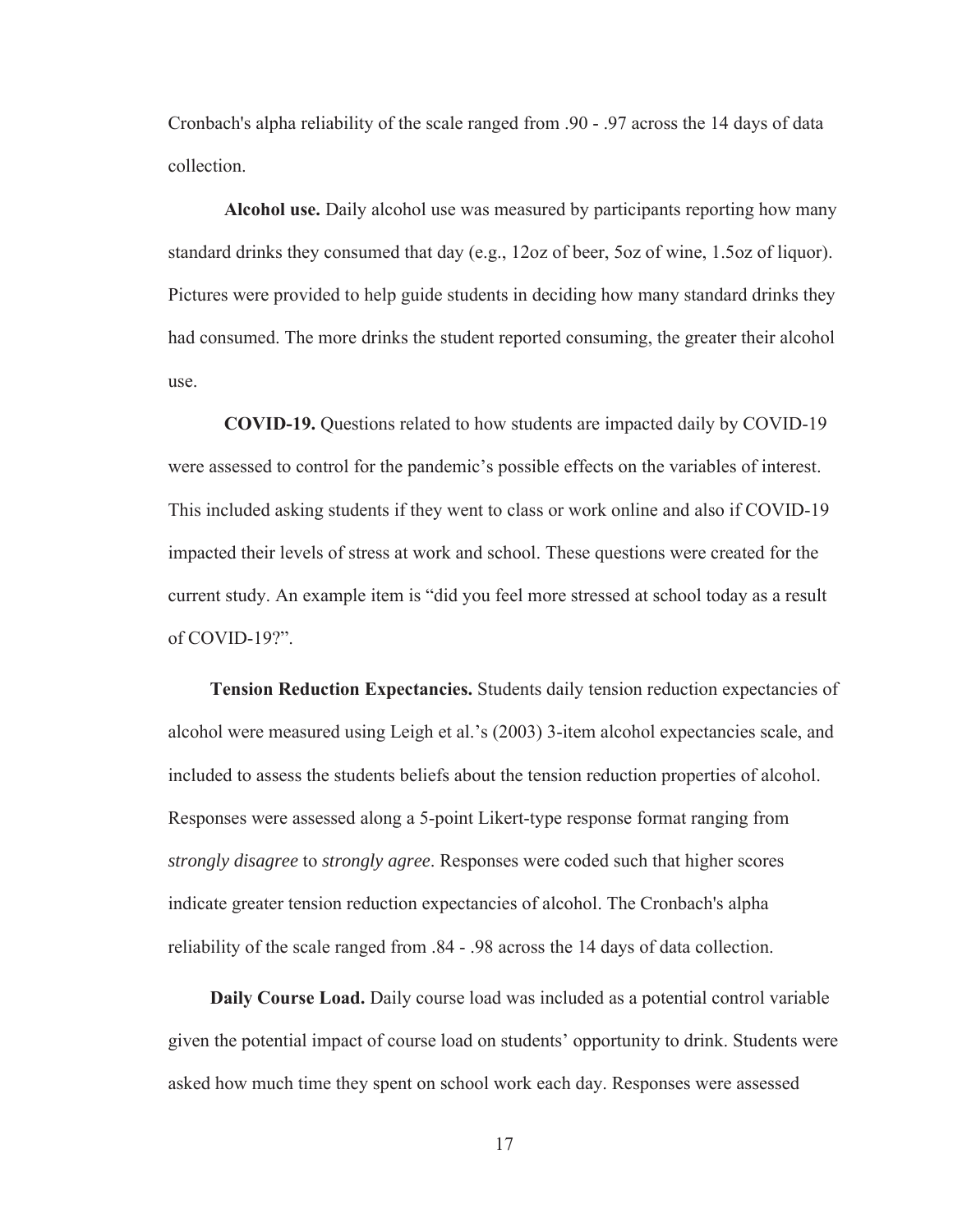along a 5-point Likert-type frequency scale ranging from *none* to *a lot more than I usually have to*. Responses were coded such that higher scores indicate a higher course load that day.

**Classes Attended.** Students were asked whether they went to class, and if so whether their class was online, in-person, or hybrid (i.e., in-person and online). Students who reported they went to class were also asked to report how many classes they attended that day.

**Daily Hours Worked.** Students were asked to report whether they worked each day and if they responded yes, they were also asked how many hours they worked that day.

### **Procedure**

 The entire study took place during the Fall 2020 and early Spring 2021 semesters, while the daily portion of the study specifically took place during the last week of February and the first week of March 2021. Permission from the Institutional Review Board (IRB) at Western Kentucky University was obtained before the start of the study. Participants were recruited via advertisements on campus, social media, student-all emails, and through Study Board, which is an online system for scheduling research participation in psychological studies. All data were collected through participants' smart devices (e.g., cellphone and personal computers) via Qualtrics's survey software.

The baseline/screening survey was distributed to all platforms for the Fall 2020 and Spring 2021 semesters in which students were told they could earn course credit or monetary rewards for their participation. Participants who were eligible based on their responses to the baseline/screening survey were contacted via text and email. The researchers explained the study to the participants and those who were interested were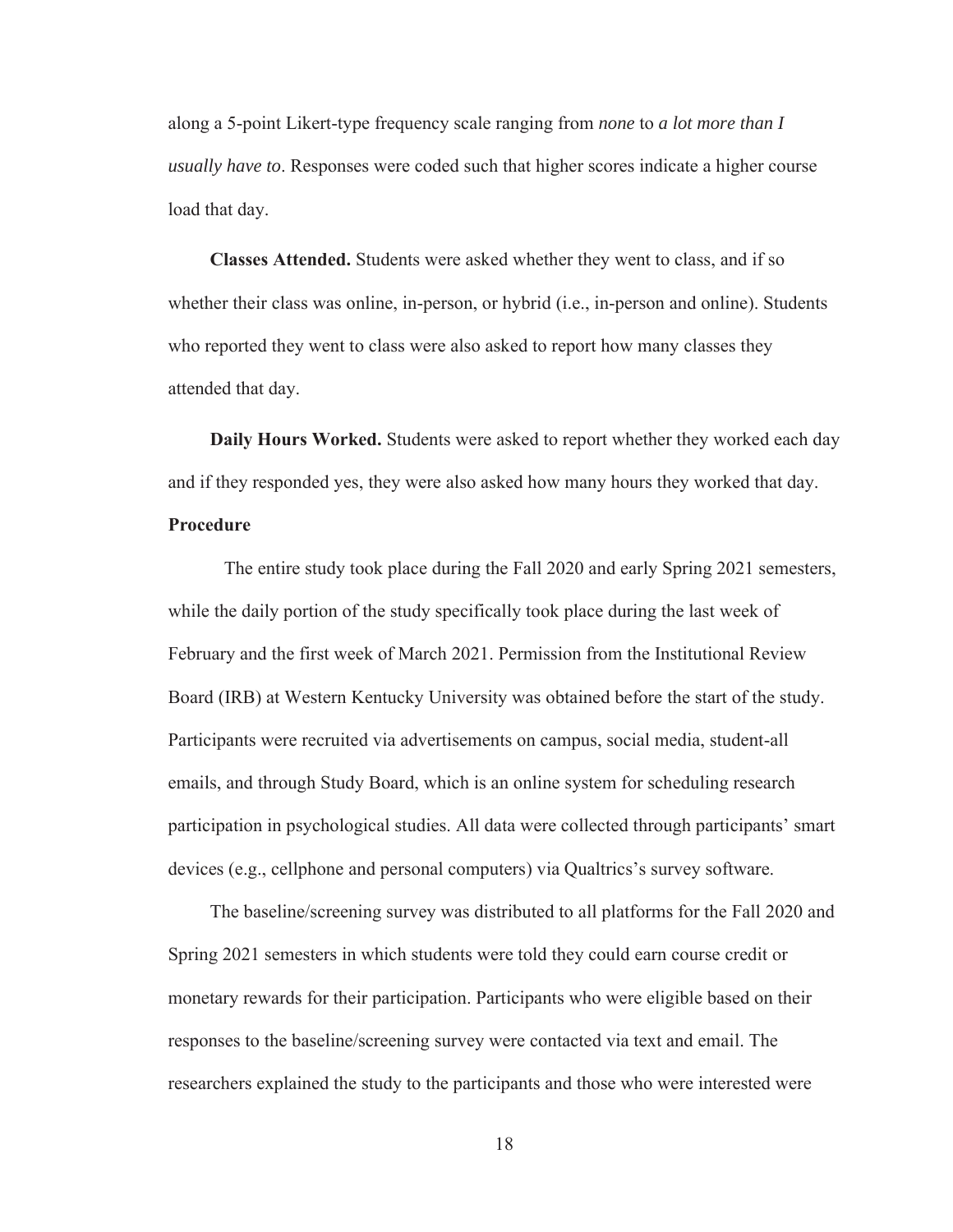included in the daily portion of the study. Prior to completing baseline and daily measures, participants were provided with a consent form and informed of the study's purpose, risks, benefits, compensation, and all other pertinent study details.

Utilizing daily dairy methodology, eligible participants (see Participants above for a description of eligibility) were sent daily questionnaires via text and email, based on their contact preference. Each daily survey took approximately 5 minutes on average to complete. As noted, participants completed the daily measures of WSC, school stress, alcohol use, and other relevant control variables via Qualtrics. All information sent to researchers was encrypted and confidential in a secured drive made by the university information technology for the research lab. Participants were provided with a Google Voice phone number and email address created for this study to answer any of their questions and were also informed that they could discontinue the study at any time.

In order to better ensure adherence to research protocol and avoid possible attrition, monetary incentives were used to encourage participants to complete all daily measures. Past research with college students has shown that these monetary incentives increase participant compliance with completing daily measures (Stone et al., 2002). Participants received \$1 per daily survey and those who completed 13 or 14 surveys received a \$6 bonus. In addition, students were eligible to win one of nine \$50 bonuses if they completed all daily surveys. The winners of the \$50 bonuses were randomly chosen at the completion of the daily diary portion of the study using a random number generator assigned to participants who completed all 14 surveys, only. Alternatively, students were given the option to receive course credit totaling up to 10 course credits for their participation. No students decided to receive this option.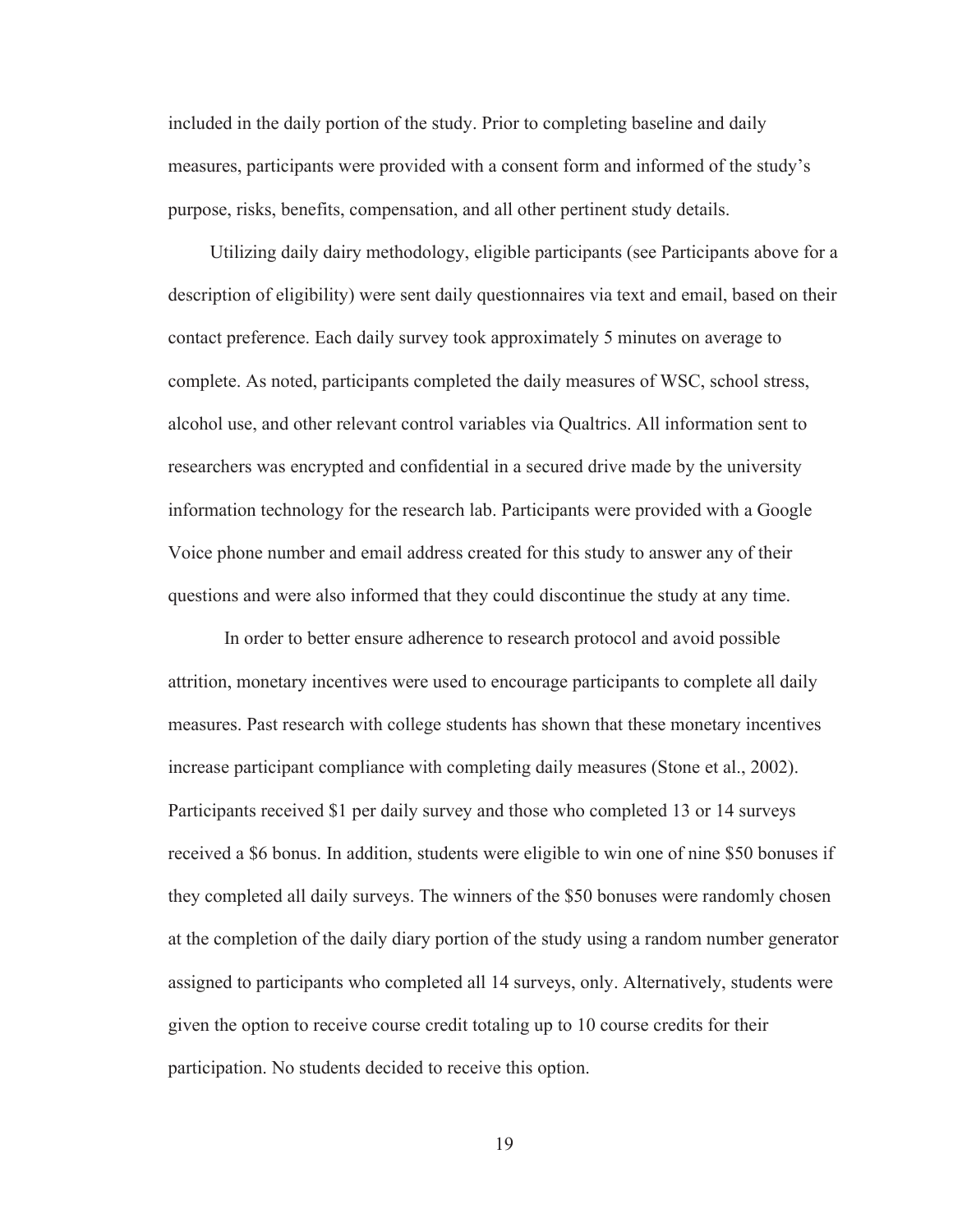All daily surveys were sent at 6:00 PM CST each night using a Google Voice account created for the current study. Depending on which contact option the students preferred, they would receive either a text or email each time with their daily survey. Participants were encouraged to complete their daily survey by 12pm CST the day after they received their survey for that day. All participants were courteously reminded at 9 AM the next morning to complete their daily survey by noon. Based on the participants' completion of the surveys, the participants were rewarded either cash or an Amazon eGift Card for their time.

#### **Results**

 Prior to conducting substantive analyses, preliminary analyses were conducted in order to examine the data for any patterns of missingness. No patterns of missing data were noted and the data were assumed to be missing at random (MAR). Multilevel random coefficient modeling (MRCM) was utilized due to the hierarchical nature of the proposed data. Daily observations (level 1) were nested within people (level 2). Level 1 and Level 2 variables included in the models were modeled as fixed effects, unless otherwise specified. Fixed effects models use within-person variation from the data to identify effects of time-varying variables. For example, the current study is primarily concerned with how daily WSC and daily school stress predict changes in daily alcohol use. Furthermore, within-person associations refer to using the person as his or her own control; therefore, modeling the variables of interest as fixed effects indicates that changes in the outcome variable co-occur with changes in the predictor variable(s). All level 1 variables were person-mean centered, with the aggregate means of those variables entered at level 2. Doing this allows for clean partitioning of the variance into within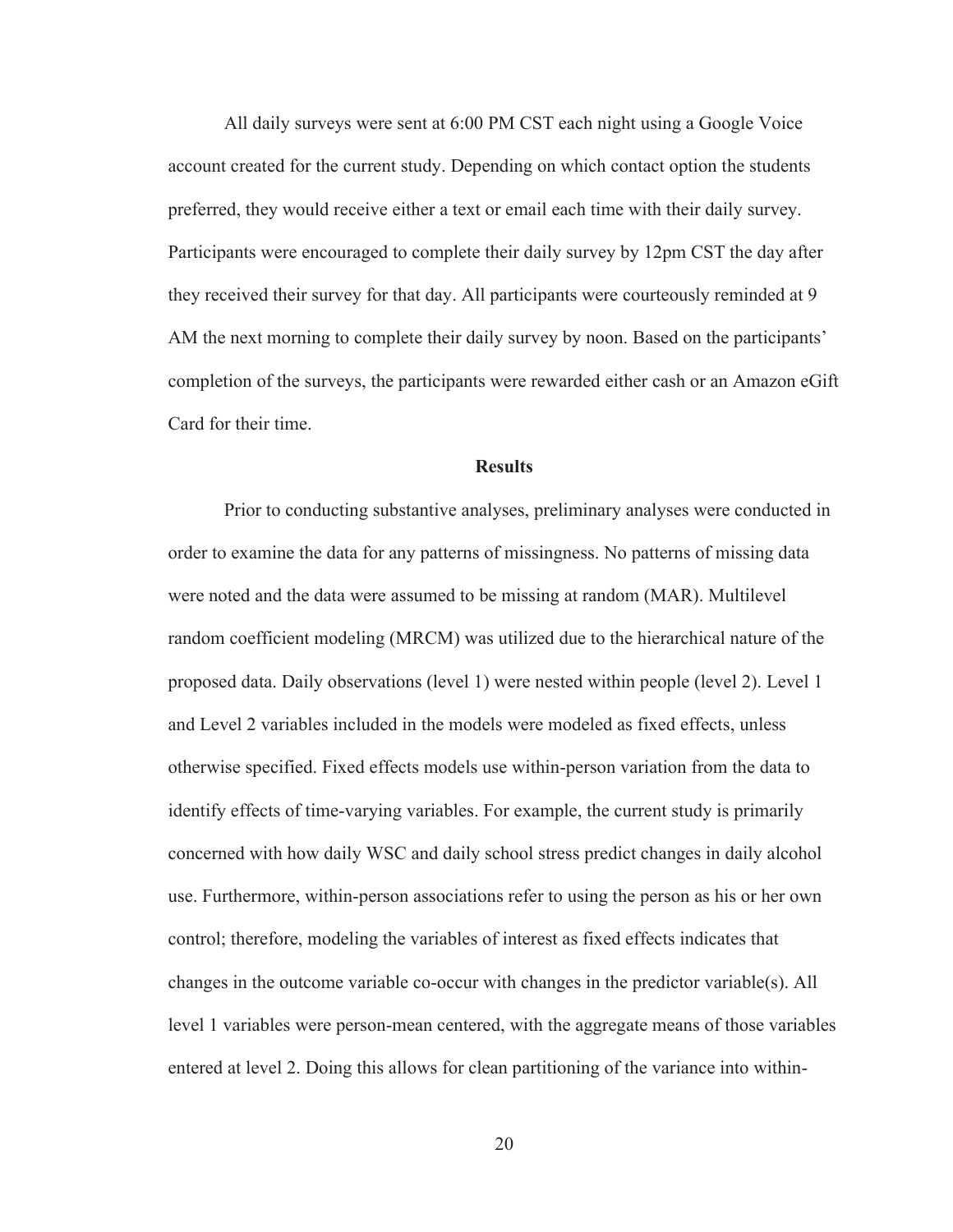person and between-person. Level 2 variables were grand-mean centered. All hypotheses were tested in Mplus, a statistical modeling program that allows for the analysis of multilevel data.

 Hypotheses 1, 2, and 3 were examined using multilevel regression. To examine Hypothesis 4, multilevel mediation was utilized according to the steps laid out by Mathieu and Taylor (2007). The magnitude and significance of variance that resides within- and between- level 2 variables for each level 1 criterion and mediator was examined. Thus, the variance within- and between- daily alcohol use and stress was examined. To assess a full mediation, it is recommended that: (1) the significance of WSC on daily alcohol use be evaluated, this relationship must be supported in order for mediation to be supported; (2) test the influence of WSC on school stress; (3) test the influence of school stress on daily alcohol use; and finally, add WSC to the equations containing the test of the relationship between school stress and daily alcohol use (Mathieu & Taylor, 2007). In order for full mediation to be established, the influence of daily WSC on daily alcohol use must not be significant with school stress in the model as the mediating variable.

In order to examine cross-level moderation, the relationship of daily WSC on daily school stress was modeled as a random effect. Student role salience, as the crosslevel moderator (in other words, a level 2 variable moderating a level 1 relationship), was regressed onto the slope of the level 1 relationship (i.e., daily WSC and daily school stress). See Hypothesis Testing section below for a description of these results. **Descriptive Analyses**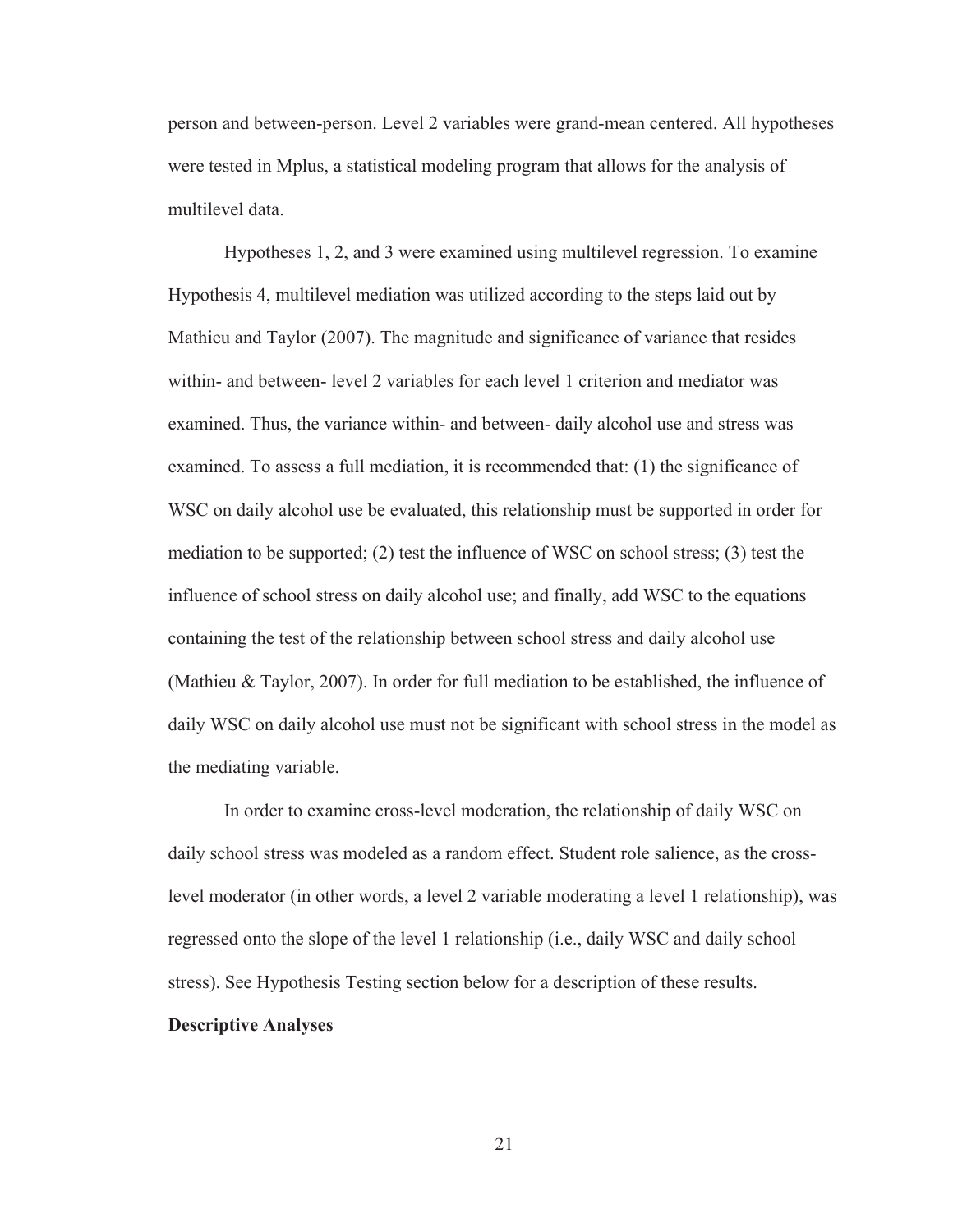All descriptive analyses were conducted in SPSS version 26.0 (IBM Corp., 2019). The means, standard deviations, and correlations at the within and between person constructs are reported in Table 1. Correlations are based on composite scores calculated for each construct. Zero-order correlations between potential control variables and the outcome variable of interest were examined to determine whether they (e.g., core-self evaluations) should be included in the substantive models of interest. Results of zeroorder correlation analyses indicated that daily course load as well as average course load across participants should be included as a control variable. No other potential control variables were included based on correlational analyses.

#### **Unconditional Model**

Prior to conducting analyses, an unconditional model (intercepts only) was estimated so that partitions of the total variance into variability at level 1 (day level) and level 2 (person-level) could be assessed. The unconditional model for daily drinking yielded significant  $ICC(1) = .38$  and  $ICC(2) = .87$  values at  $p < .05$ , indicating that observations within subjects are not independent and warrant the utilization of MRCM. Additionally, partitioning of the variance into variability at level 1 (12.6%) and level 2 (80.4%) was done. Although the level 1 variance was lower than expected, we continued with the analysis in order to examine the hypotheses of interest. Moreover, because mediation is hypothesized, following recommendations put forth by Mathieu and Taylor (2007), the ICC(1) and ICC(2) values were examined for the mediator variable (school stress). School stress exhibited sufficient between (64%) and within (36%) person variance. Additionally, the  $ICC(1) = .09$  and  $ICC(2) = .51$  values were significant ( $p <$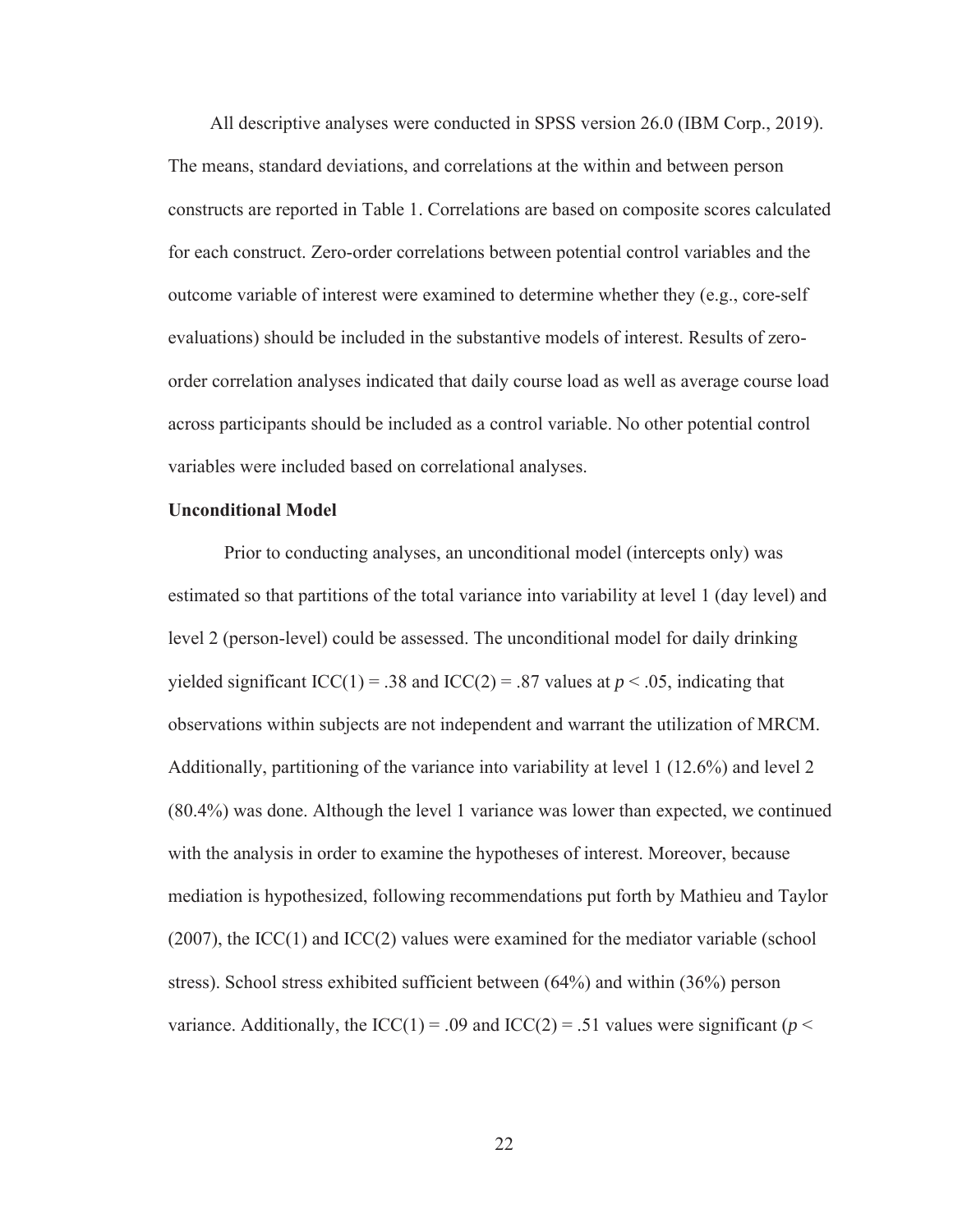.05), again indicating that observations within subjects are not independent and thus warrant MRCM.

#### **Hypothesis Testing**

Hypothesis 1 indicated that daily WSC would be positively associated with daily alcohol use and was tested using multilevel regression. Daily alcohol use was regressed on daily WSC, controlling for daily workload at Level 1 and the aggregate means of the variables of interest at Level 2. Results indicated that the relationship between daily work-to-school conflict and daily alcohol use, while positive, was not significant (*β* = .26,  $p = .45$ ).

Hypothesis 2 indicated that daily WSC would be positively associated with daily school stress and was tested using multilevel regression. Daily school stress was regressed onto daily WSC, controlling for daily workload at Level 1 and the aggregate means of the variables of interest at Level 2. Results indicated support for Hypothesis 2, indicating that on days when participants experienced more work-to-school conflict, they also experienced more school stress ( $\beta$  = .09,  $p$  = .01). Results further indicated that 12% of the variance in daily school stress was attributed to daily WSC.

Hypothesis 3 indicated that daily school stress would be positively associated with daily alcohol use and was tested using multilevel regression. Daily alcohol use was regressed onto daily school stress, controlling for daily course load and the aggregate means of the variables of interest at Level 2. Results indicated that the relationship between daily school stress and daily alcohol use was positive, but not significant ( $\beta$  = .10,  $p = .73$ ). See Table 2 to review the results found for hypotheses 1, 2, and 3.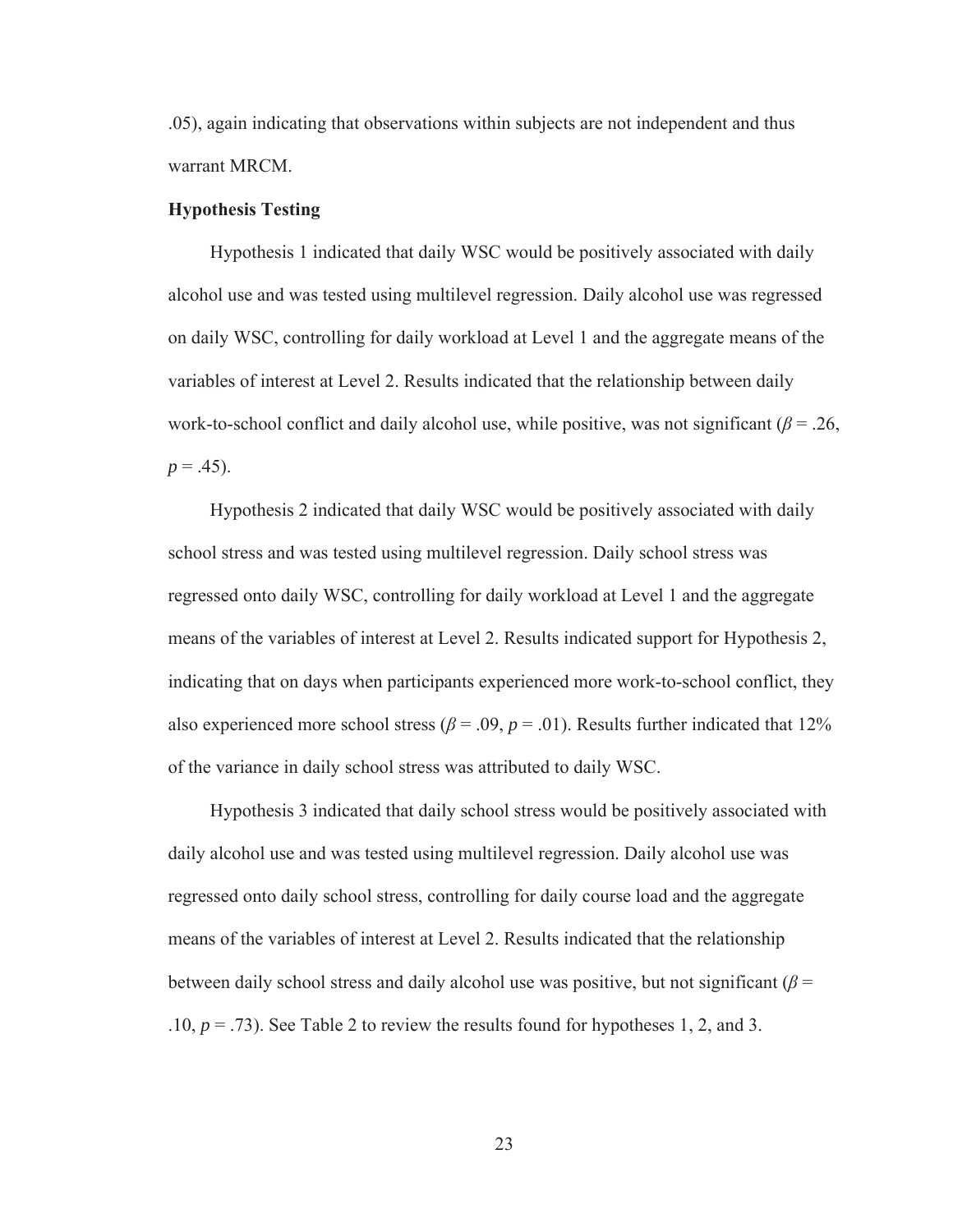Hypothesis 4 indicated that daily school stress would mediate the relationship between daily WSC and daily alcohol use and was tested using multilevel mediation according to the steps laid out by Mathieu and Taylor (2007; see above). Results indicated no support for Hypothesis 4 (indirect effect = .001,  $p = .44$ , 90% Bayes CI = -.01, .01), controlling for daily course load and the aggregate means of the variables of interest at Level 2 (see Table 3).

Hypothesis 5 indicated that student role salience, a Level 2 variable, would moderate the relationship between daily WSC and daily school stress. In order to examine the cross-level moderation, the effect at level 1 (i.e., the relationship between daily WSC and daily school stress) was modeled as a random effect, with student role salience at Level 2 regressed onto the slope of the relationship at Level 1. Results indicated no support for Hypothesis 5 ( $\gamma$  = -.05, *p* = .16).

Finally, the full path model was examined as shown in Figure 1, controlling for daily course load and the aggregate means of the variables of interest. After examining the model, the results indicated that there is not a significant moderated mediation as expected, thus the hypothesized full path model was not supported. This is to be expected given the above results for individual hypotheses.

#### **Supplemental Analysis**

After testing all hypotheses, the results indicated that daily alcohol use was not significantly associated with daily WSC and daily school stress. It is important to note that daily alcohol use had very little variability in the sample, leading to low correlations with the study variables of interest. In order to get a better picture of the dependent variable's relationship with the substantive predictors (i.e., daily WSC and daily school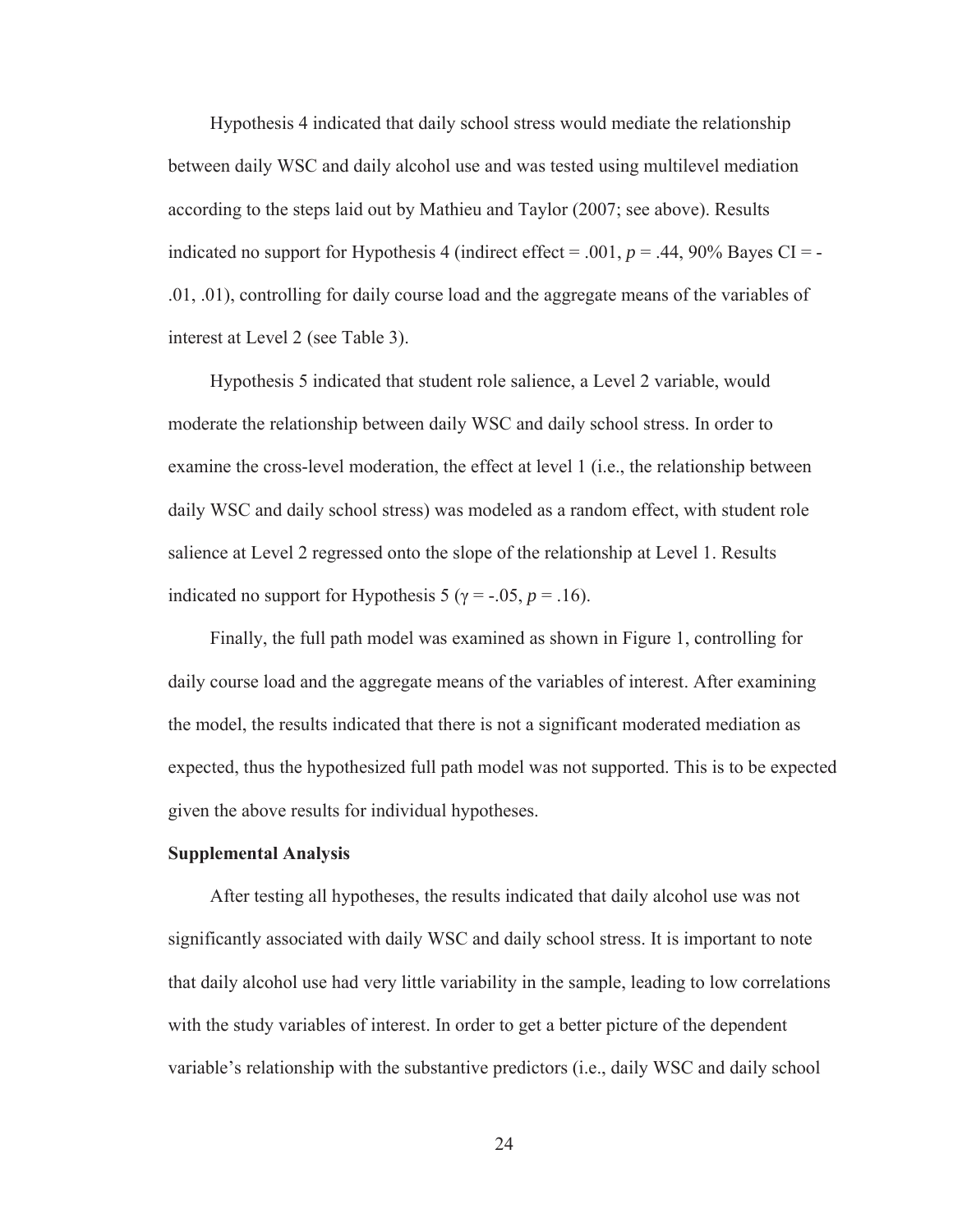stress), further analyses were conducted using weekly alcohol use as the outcome variable of interest, rather than daily alcohol use. Testing the model with weekly alcohol use modeled at Level 2 (the person level) rather than the daily level (level 1) may better illuminate the relationships of interest.

To examine alcohol use at the between-person level of analysis, scores from the Daily Drinking Questionnaire (DDQ) included on the baseline were summed to create a aggregate variable that depicts each participant's weekly alcohol use  $(M = 8.05, SD =$ 5.66). This measure of alcohol use was examined in the supplemental analysis rather than the weekly average of students' daily drinks reported given that the DDQ provides an overall better depiction of the students' average weekly drinking that is not limited by the time-period in which the study was conducted. It is also important to note that there was a concern in using the students' daily drinks for an overall weekly average given that if students completed the daily questionnaire before they engaged in drinking, these drinks may have not been reported. Overall, this measure of average weekly drinking by the DDQ was significantly related to weekly drinking as reported by participants during the daily portion of the study  $(r = .91, p < .001)$ .

Each of the hypotheses that included daily alcohol use as an outcome variable of interest were examined by replacing level 1 daily drinking with level 2 average weekly drinking. Therefore, Hypotheses 1, 3, and 4 were examined with weekly alcohol use modeled as a Level 2 outcome variable. Hypothesis 1 was examined by regressing weekly drinking on daily WSC, controlling for daily course load. Results indicated that there was no relationship between daily WSC and weekly alcohol use ( $\gamma = .06$ ,  $p = .38$ ). Hypothesis 3 was examined by regressing weekly drinking on daily school stress,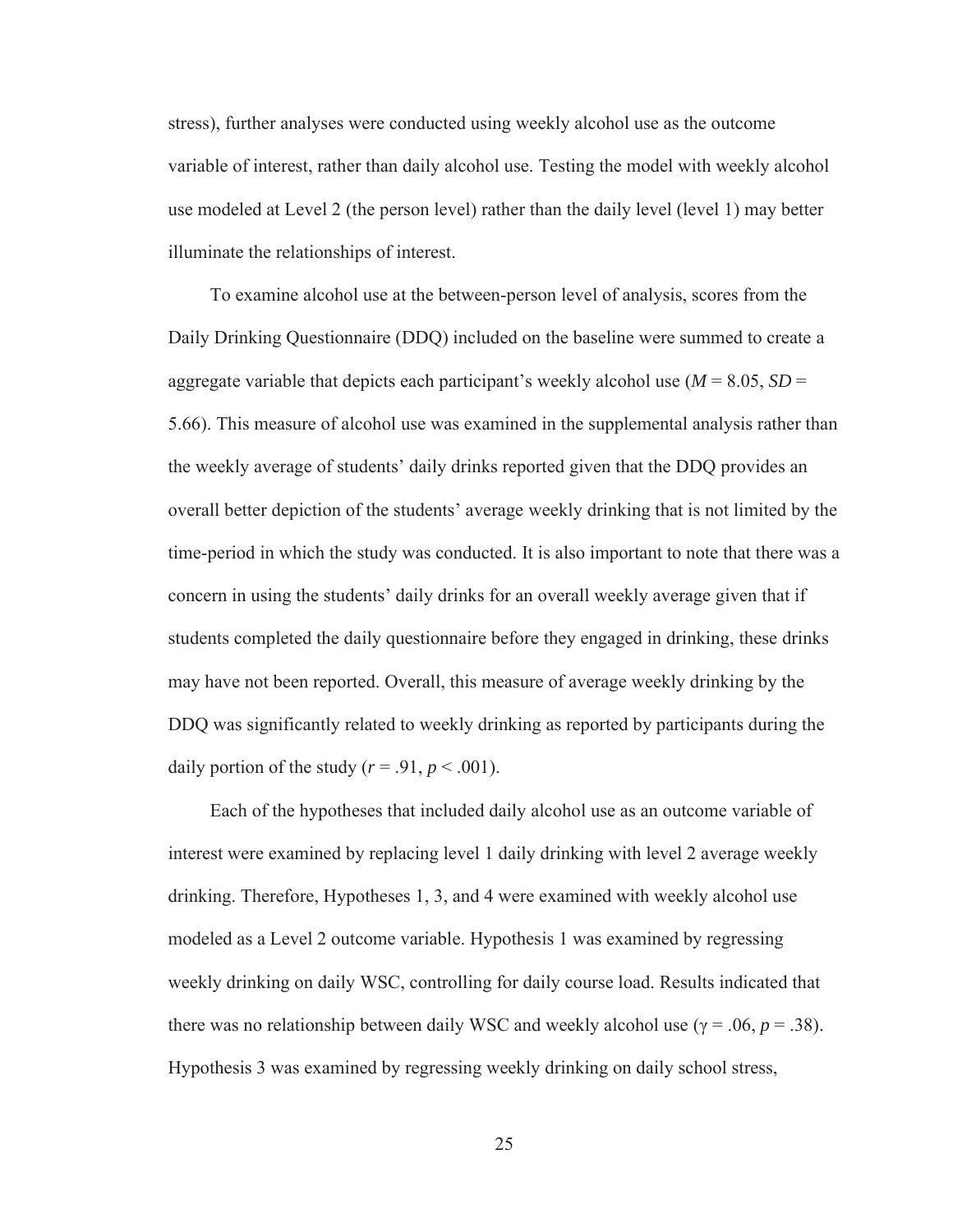controlling for daily course load. Results indicated that daily school stress was positively associated with weekly drinking behavior ( $\gamma = .35$ ,  $p = .02$ ).

Given the significant relationship between daily WSC and daily school stress, as well as daily school stress and weekly drinking, the mediating effect of stress on the relationship between daily WSC and weekly alcohol use was also examined. To test whether daily school stress mediates the relationship between daily WSC and weekly alcohol use, the technique to examine cross-level mediation described Preacher et al. (2010; 2011) that draws on the multilevel mediation techniques proposed by Mathieu and Taylor (2007) was used. All cross-level effects were modeled as fixed effects within the model. Results indicated that there was a significant indirect effect of daily WSC on weekly drinking, as mediated by daily school stress (*ab* = .72, *p* = .04, *90% CI* = .07, 1.76). In order to give a more accurate estimate of the indirect effect, Bayes Credibility Intervals (CI) were examined due to both the non-normally distributed standard errors and the small sample size. The 90% Bayes CI did not contain a zero-value (.070, 1.76), lending further support for the significant of the indirect effect of daily WSC on weekly alcohol use.

In order to further examine how the variables of interest are possibly related to alcohol use, students' heavy episodic drinking in the past month (also measured via the baseline survey) was assessed in relation to daily WSC and daily school stress. These supplemental analyses yielded non-significant results after controlling for daily course load (daily WSC and heavy episodic drinking: *γ* = -.08, *p* = .34; daily school stress and heavy episodic drinking:  $\gamma = .22$ ,  $p = .085$ ).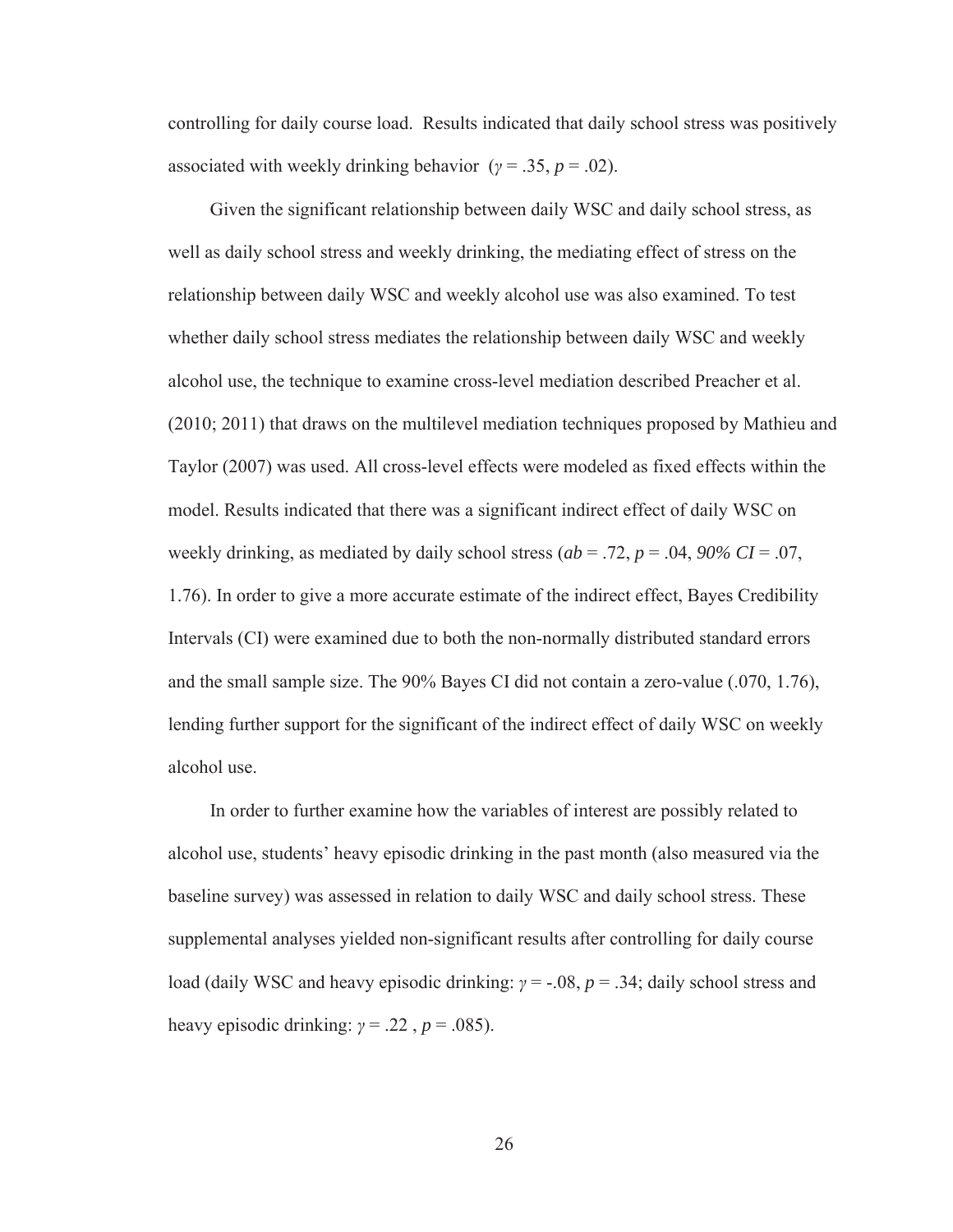#### **Discussion**

The purpose of this study was to examine the effects that daily WSC and daily school stress have on daily alcohol use. Daily diary methodology was used, which allowed for the collection of data each day over the course of 14 consecutive days. This method was chosen in order to investigate the effects of different constructs across levels and time. Associations between daily WSC, daily school stress, and daily alcohol use were examined, as well as the moderating effect of student role salience on the relationship between WSC and daily school stress. The potential mediation of daily school stress on the relationship between daily WSC and daily alcohol use was also examined.

Of the five hypotheses tested, the only significant relationship found was that of daily WSC and daily school stress. Importantly, results indicated that when students experienced more daily WSC conflict, they also experienced more stress emanating from the school domain. This relationship is supported by prior studies, which have found that at the between-level, or the person level, average WSC is associated with stress (e.g., Kremer, 2016; Park & Sprung, 2013). My research further elucidates prior studies by demonstrating that the relationship between WSC and school stress also exhibits withinperson effects. Although student role salience was not identified as a significant moderator of this relationship, it can still be implied that school stress in particular is an important outcome of daily WSC for students who participate in the work domain while in college.

As previously mentioned, alcohol use at the daily level was not significantly associated with daily WSC and daily school stress, however the relationships of interest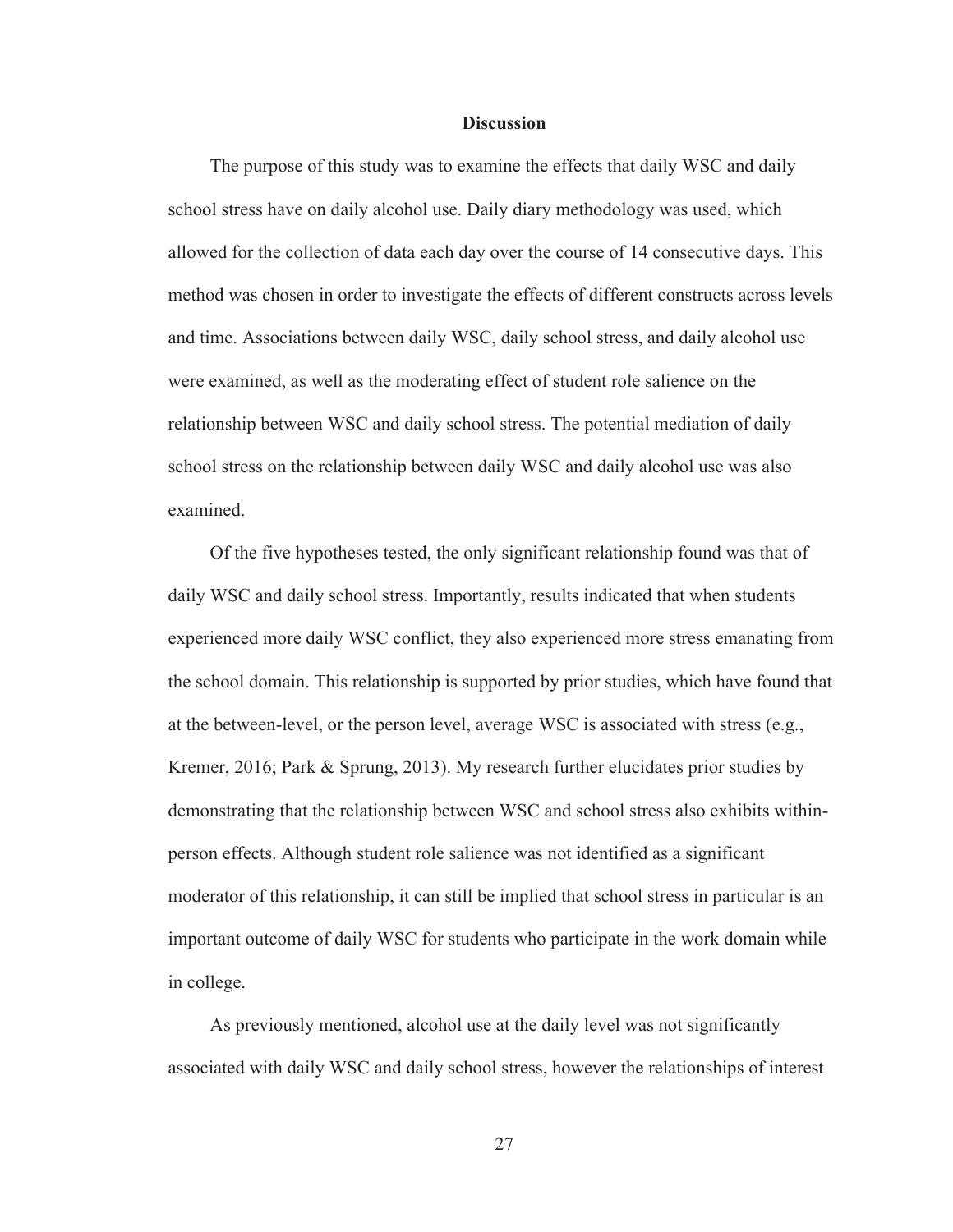were trending in the positive direction. This finding is in slight opposition to prior research by Butler et al. (2010), which suggested that students who experience daily WSC and daily school stress is associated with less alcohol use.

#### **Daily and Weekly Alcohol Use**

At the daily level, it was hypothesized that daily WSC and daily school stress would predict daily drinking given that research has indicated WSC is a form of inter-role conflict that is empirically similar to WFC, which has been shown to be predictive of daily drinking behaviors (Wang et al., 2010). The current study aimed to examine the mechanisms by which WSC may similarly lead to alcohol use with students. It was hypothesized there would be a positive relationship between the variables of interest based on the theoretical underpinnings of tension reduction theory. The tension reduction theory supports that students who manage conflicting demands in both their student and work roles may be more likely to alleviate the stress associated with these conflicting demands through alcohol use. In the current study there was in fact a positive significant relationship between tension reduction expectancies and daily alcohol use which lends supports this theory  $(r=.43, p<.01)$ .

As noted, the findings of the study indicate that daily WSC is predictive of daily school stress, however neither daily WSC, nor daily school stress, was associated with daily alcohol use. These nonsignificant findings with daily alcohol use may be attributed to the explanation posited by Butler et al. (2010) that daily alcohol use in response to daily WSC is unlikely given that students are more likely avoid drinking in order to successfully manage their demands in both domains. For example, research by Skidmore and Murphy (2011) has found that students' drinking behaviors are highly sensitive to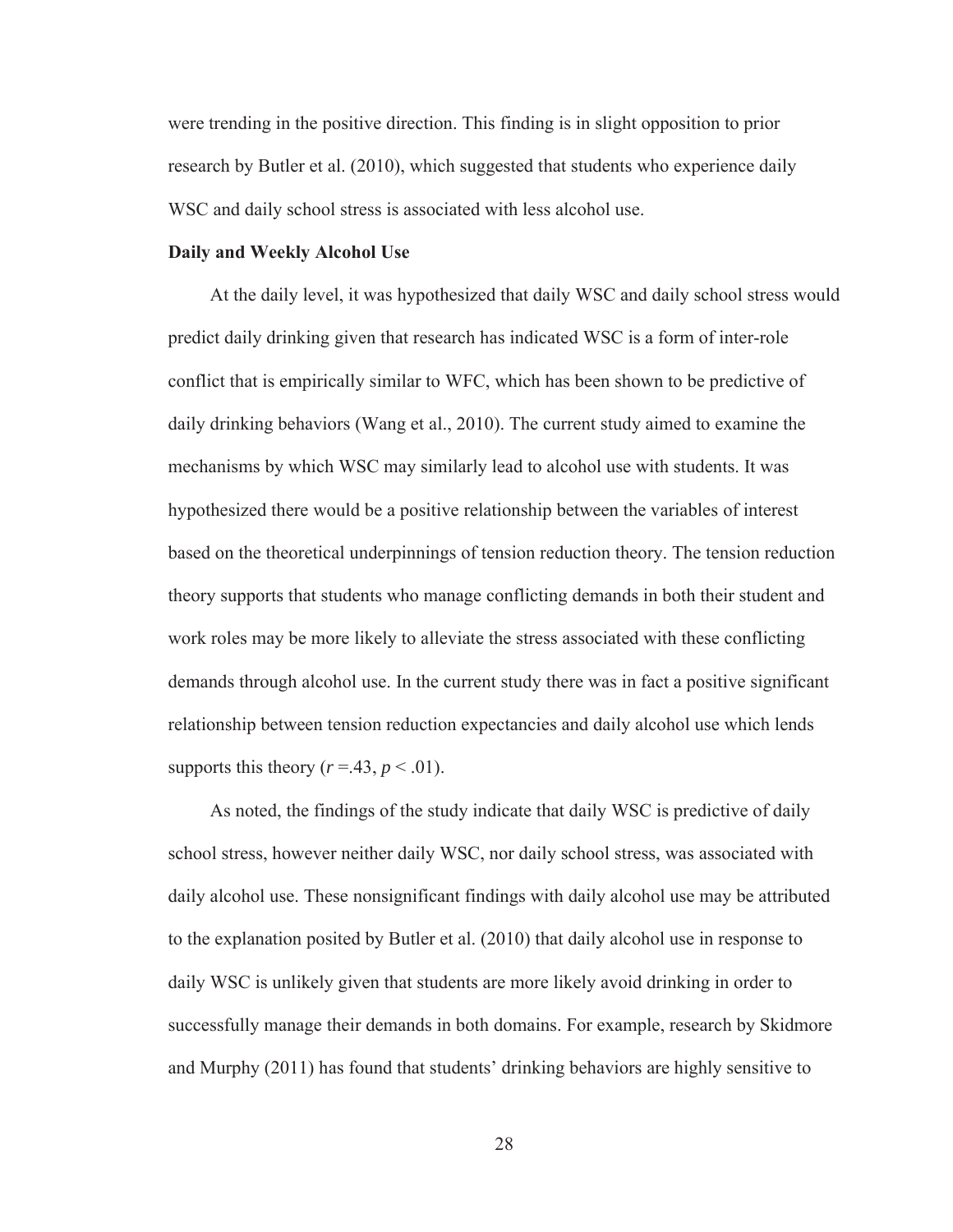next-day responsibilities; that is, students are less likely to drink on evenings they have work or class the following day. Future research would benefit from comparing how employed students engage in drinking on a daily level compared to their non-employed counterparts to further clarify these results.

Participants in this study drank an average of 1.21 alcoholic drinks per a day, with a greater degree of variability in this behavior across all individuals  $(SD = 2.05)$ . It was observed that drinking was more frequent over the weekends as expected, with fewer alcoholic drinks consumed during the school week. During the week students are likely to experience more WSC given they are more likely to have to manage their responsibilities in both their school and work domains during this time frame. In addition, the sample size for analyses was smaller than intended (power analyses indicated a sample size of approximately 100 was needed to detect a small effect), complicating the ability to find potential significant effects. Moreover, there was less-than-desirable within-person variance in daily alcohol use.

In order to further examine the relationship between alcohol use, daily WSC, and daily school stress, supplemental analyses were conducted using weekly alcohol use as an outcome variable. Weekly alcohol use was modeled as a person-level variable, so crosslevel analyses were conducted in order to determine whether within-person variation on daily WSC and daily school stress were associated with between-person variation in weekly alcohol use. Although initial hypothesis testing indicated that daily school stress did not significantly predict daily alcohol use, supplemental analyses indicted that daily school stress was positively associated with weekly average alcohol use. This result suggests that within-person variation in school stress is associated with between-person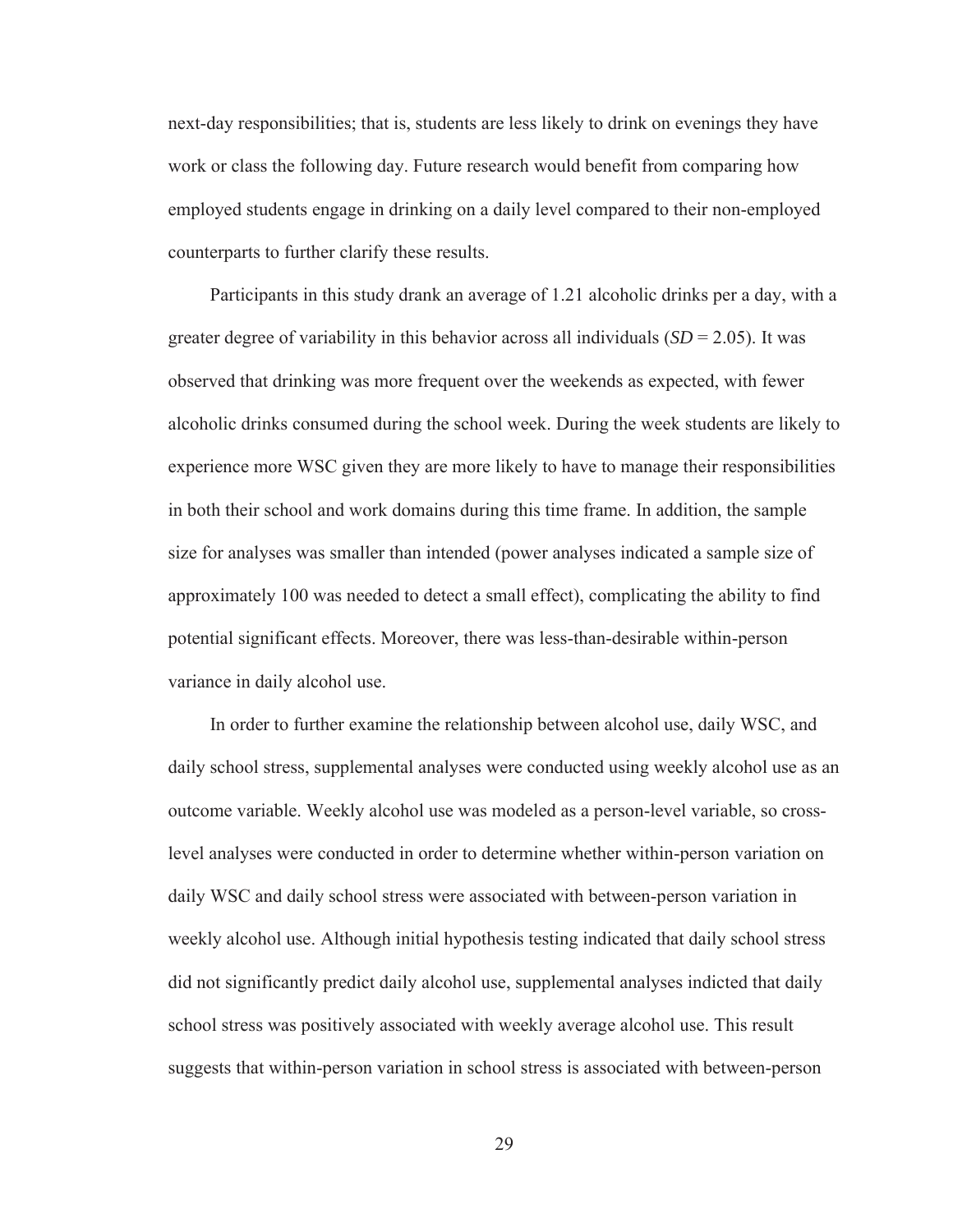variation in weekly average alcohol use. Put another way, daily school stress is significantly associated with average weekly alcohol use among students. This finding implies that the variation in school stress on a daily level has a larger impact on overall drinking behaviors that likely occurs during periods of time students have more opportunities to drink as a means of coping with this stress (i.e., on the weekends and during breaks).

The most interesting finding from the supplemental analyses using weekly average drinking was that a significant indirect effect of daily WSC on weekly drinking was found through student's daily school stress. This indirect effect was initially surprising given that daily WSC was not found to be significantly related to weekly drinking when examining the cross-level direct relationship between daily WSC and weekly alcohol use. Mathieu and Taylor (2006) maintain it is possible that two variables may not be directly related but can have a relationship via the indirect effect of a mediating variable. It is suggested that this type of relationship is not specifically a mediated effect, but instead finding that there is a relationship between the two variables via a mediation analysis should be referred to as an indirect effect.

This indirect effect of daily WSC on weekly alcohol use via daily school stress lends support to results found by Oviatt et al. (2017), which suggested that there is a pattern of greater drinking behaviors for those that experience more WSC overtime. The indirect and direct effect of daily school stress on weekly alcohol use suggests that students' stress in the school domain is likely the mechanism by which working students engage in alcohol use. In other words, it can be argued that the stress students experience in the school domain may likely influence students drinking behaviors in response to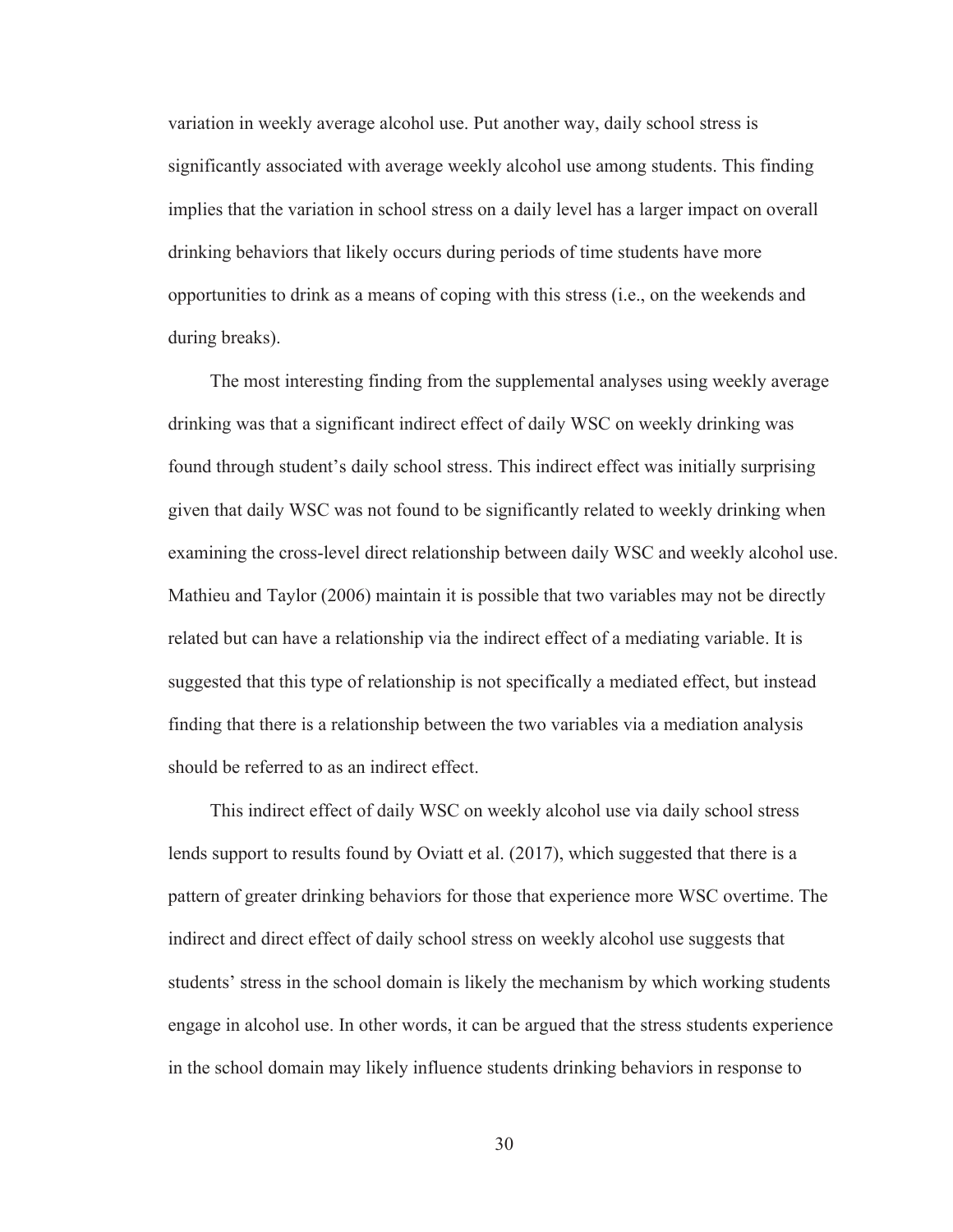WSC as a coping mechanism. Taken together, my findings, as well as the findings by Oviatt et al. (2017), suggest that there are likely daily mechanisms in the school domain that do influence alcohol use in students. Although no mediation was found between daily WSC and alcohol use at the daily level of analysis possibly due to the aforementioned limitations related to power and the nature of the school domain, it may be the case that there is a complex relationship on a daily level that warrants future research.

#### **Strengths and Limitations**

This study has several strengths related to its design. Conducting a longitudinal daily diary study allowed for a more accurate depiction of the within person variation on the constructs of interest, specifically daily WSC and school stress that were shown to vary within-individuals based on their daily experiences. It was found that daily WSC does indeed predict daily school stress which highlights that these variables do warrant daily measurement when examining their effect on other variables of interest. Conducting the study over a 14-day period allowed for an adequate capture of the variance among the variables on a daily level. Although collecting self-reported data is a disadvantage of this study given that self-serving biases can systematically distort results, there is research that supports that this bias is less pressing when using daily dairy studies given that participants are more likely to accurately recall information about their behavior if it is reported daily (Midanik, 1988).

As mentioned, there were some limitations in the study that possibly led to multiple non-significant findings due to a lack of power in the analyses. The biggest limitation was that the small sample size of the current study prevented us to observe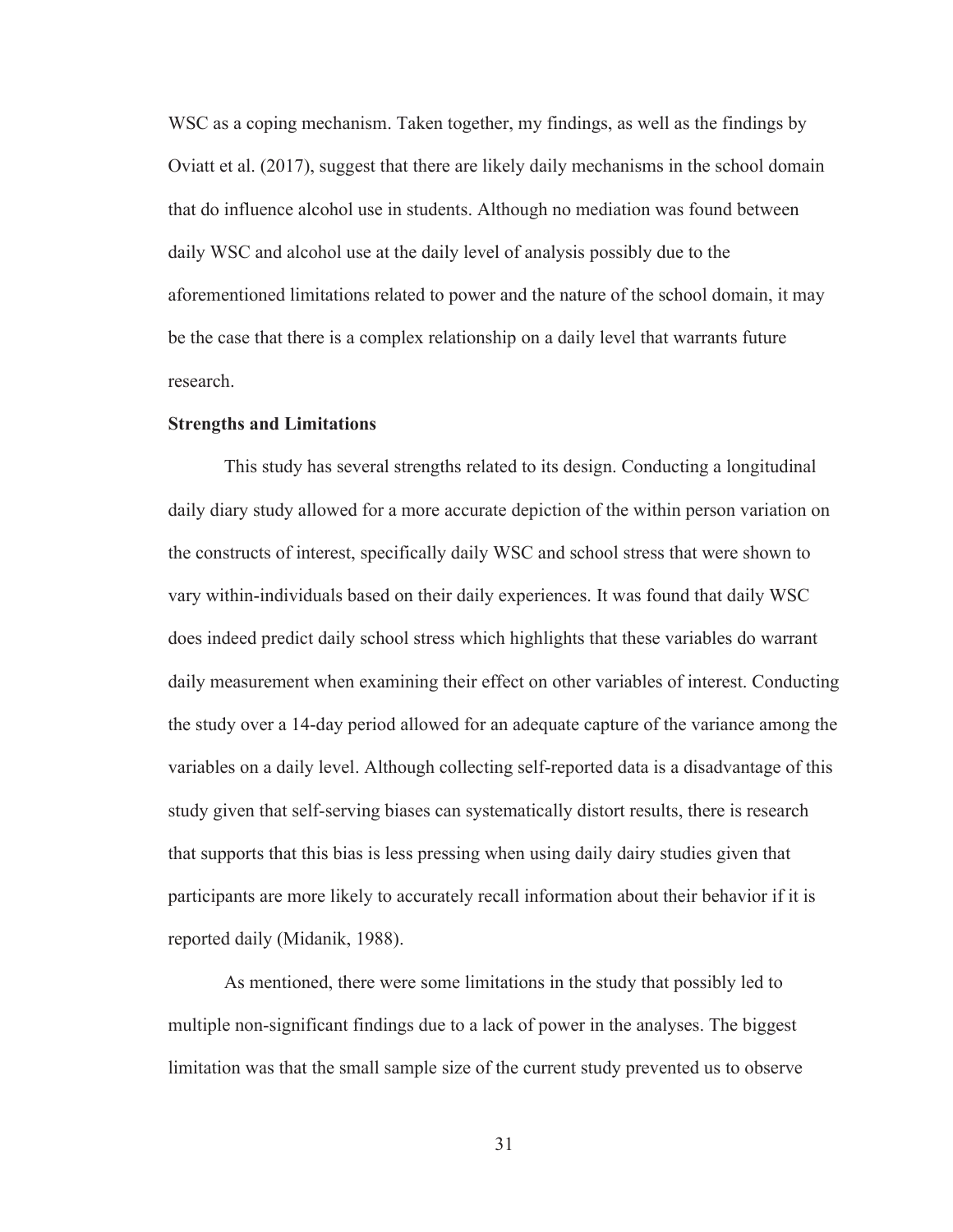more accurate and significant correlations between the constructs of interest as they exist in the population of working students, thus increasing the probability of type II error in our analyses. Large sample sizes with adequate power are needed to assess moderating variables such as role salience in the current study. Given the small sample obtained, likely due to the daily requirements of the study and lack of full completion of all daily surveys from participants, the moderating effect of role salience was insignificant.

This issue of sample size can also account for the problematic p-values observed when examining daily alcohol use's relationship with all other variables. Given the small average number of drinks observed on a daily basis, the measure of this variable made it difficult to assess its daily relationship with the variables included in the model. Although the measure of daily alcohol use did not significantly correlate with the predictor variables as expected, the measure of weekly drinking provided by the DDQ allowed for a supplemental analysis in examining alcohol use's relationship with both WSC and school stress. Including this measure of the dependent variable allowed for an examination of alcohol use's relationship to the daily variables and thus provided interesting findings that elucidates how alcohol use is related to daily school stress in the WSC literature.

#### **Future Research and Practical Implications**

The findings from the current study add to the current college student employment literature, as well as research examining possible predictors of college drinking behaviors. Given that the relationship between student employment and alcohol use has mostly been examined in adolescent samples, there has been a paucity of research on drinking behaviors of employed students in the college student population. The results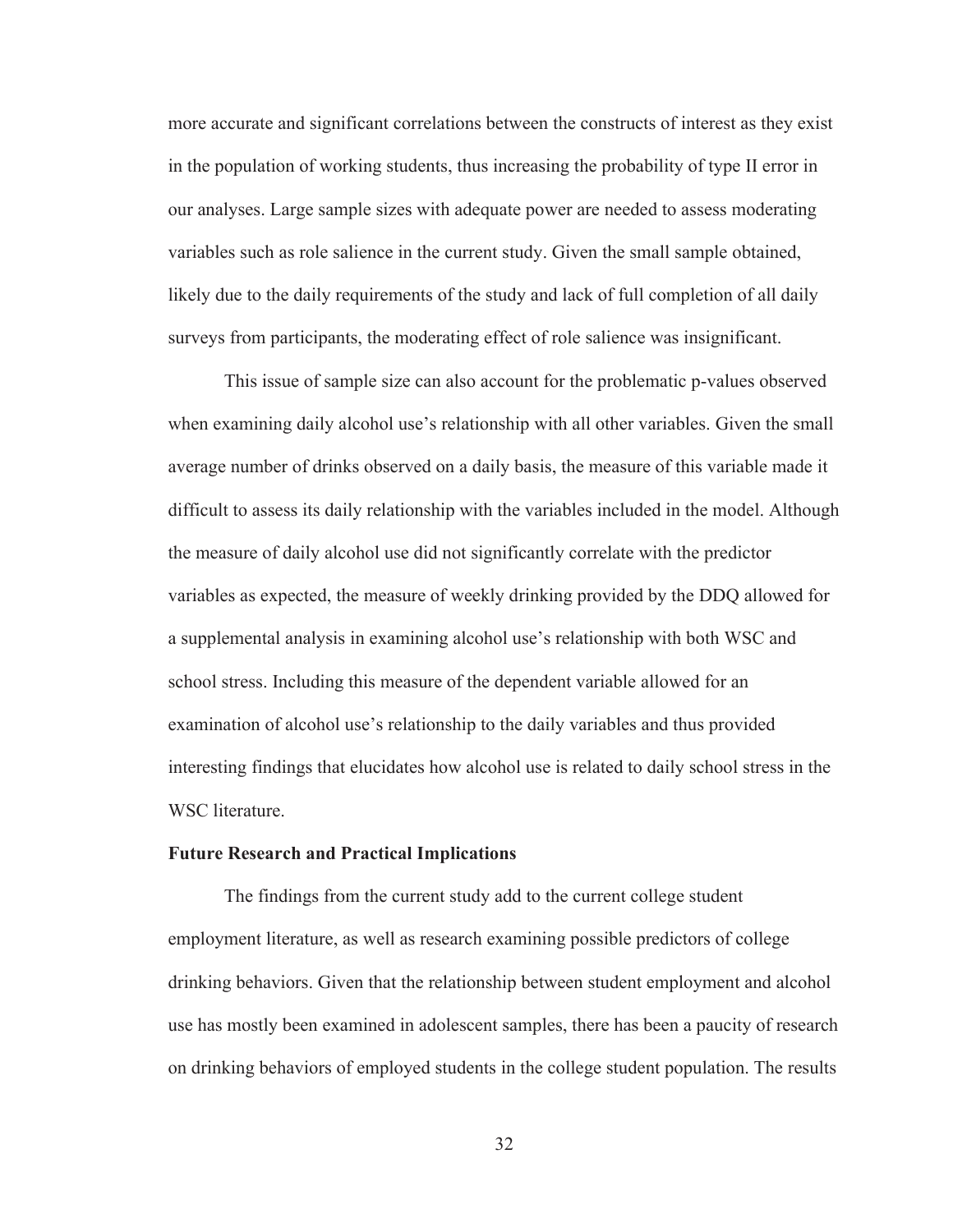of this study advance the literature on what is known about WSC given the implications WSC has on student outcomes found in the study, especially student school stress.

Results from the current study support the proposed stressor-stress-strain model in that the school stress extending from WSC may be predictive of subsequent behavioral strain expressed as alcohol use. Although there was not enough power to elucidate the relationship between WSC and alcohol use at the daily level, the between-person level analysis of alcohol use suggested that daily WSC does indeed indirectly affect average weekly alcohol use via the school stress that students experience from this conflict. This significant and positive relationship supports the stressor-stress-strain model in that overtime people who experience greater WSC are more likely to drink in response to the stress both working and studying can have within their school role. Again, it cannot be implied that stress mediates the relationship between daily WSC and weekly alcohol use given that a direct relationship was not observed between the variables, but the results did indicate that there is a significant indirect effect of daily WSC on average weekly drinking. Therefore, future research that seeks to understand the relationship between WSC and drinking behavior in college students should seek to incorporate other possible mediating and moderating mechanisms that may better explain this relationship. For example, students with disengaging coping styles may be more likely to use alcohol as a maladaptive coping mechanism in response to role conflict as opposed to students who trend toward more adapting coping styles, such as planning and active coping.

It is important to note the nature of WSC compared to WFC may account for some of the inconsistencies found in the relationship between daily WSC and alcohol use in the current study and in the daily study conducted by Butler el al. (2015). It has been found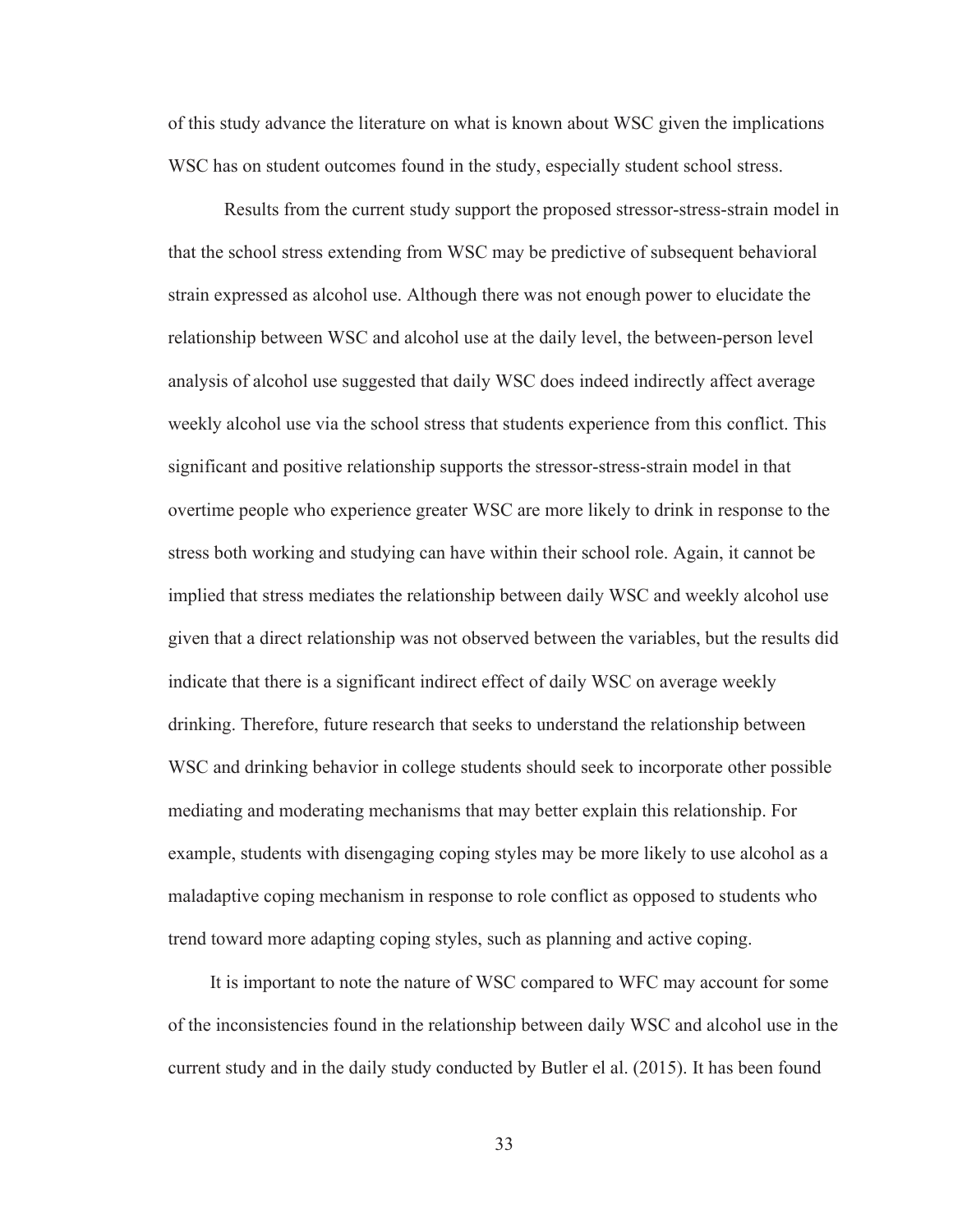in the WFC literature that many of the responsibilities in the family domain that conflict with one's work include social duties such as supporting one's family members or providing for children (Butler et al., 2010). On the other hand, the school domain requires more cognitively challenging tasks, such as keeping up with school work and studying for exams. Given that students may have more cognitively challenging responsibilities throughout the week in the school domain, this may account for the implication that employed college students are more likely to drink on the weekends after completing their school work, thus complicating the daily variation observed in alcohol use in relation to the WSC experienced in this study. Future research should examine the role that daily WSC has on daily drinking during the weekends and breaks in which students with high WSC may be more likely to drink in response to the stress this conflict places on them.

Furthermore, in order to better understand how daily school stress is related to daily WSC and daily drinking, future research should compare students who work during the semester to those who are unemployed. For example, it may be the case that students who work are unable to drink during the week because of their greater responsibilities compared to students who do not work, thus their employment may be best described as a protective factor. It may also be the case that employed students are inherently different compared to their unemployed counterparts in that they are more responsible and thus do not engage in alcohol use as often as other students who do not have to work during the semester. These questions should be investigated in future studies.

It is important to note when interpreting the results of this research that engaging in excessive alcohol use is expensive for both society and organizations, with a study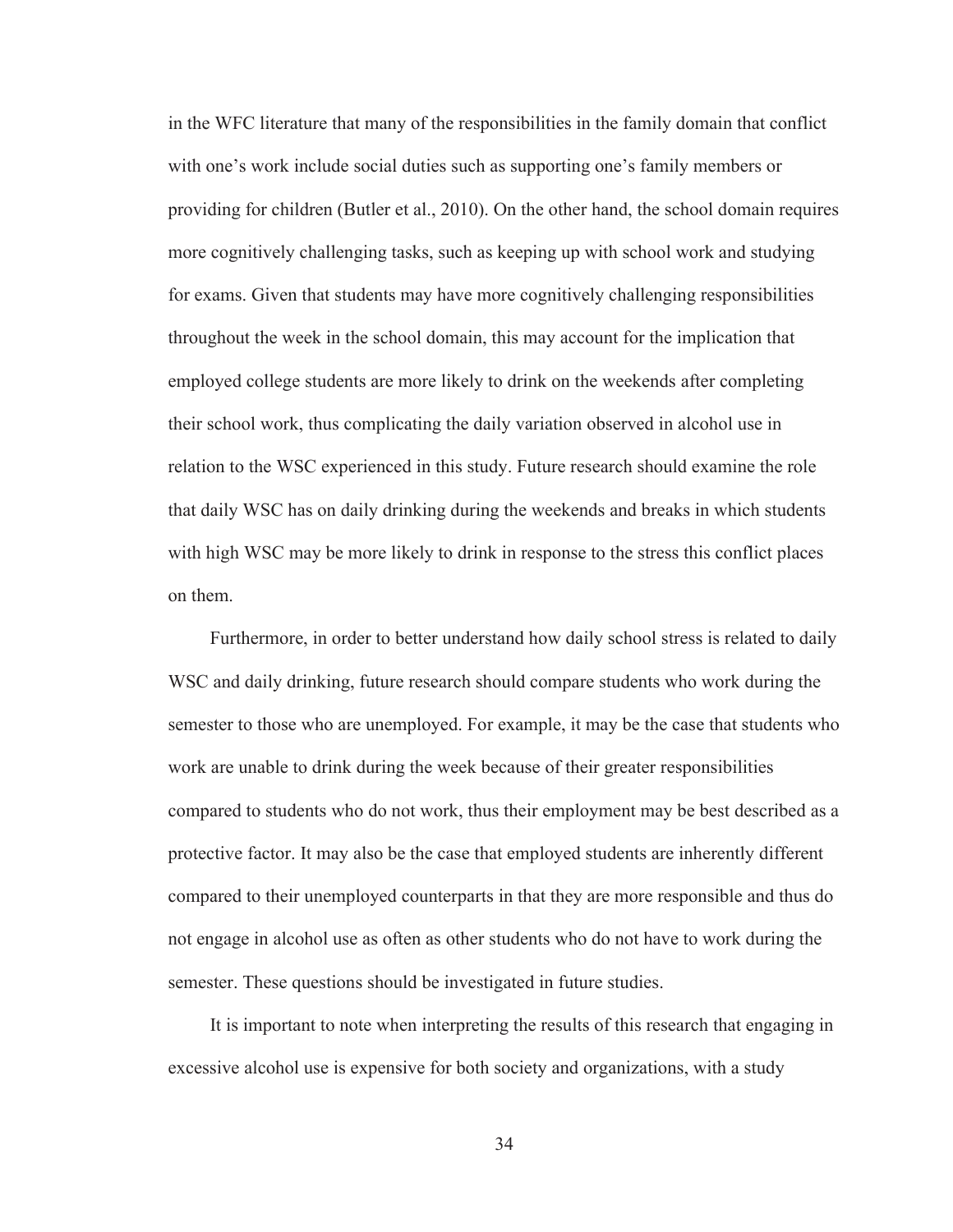conducted by the CDC finding that in 2010, excessive drinking cost the U.S. \$249 billion, with 71.9% of cost being related to losses in workplace productivity (Sacks et al., 2015). Specifically, this excessive alcohol use is related to many negative organizational consequences such as lower task performance and increased workplace accidents and injuries, with the most well-documented organizational outcome being absenteeism (Frone, 2008). Given the magnitude of this problem and the cost it brings to organizations, employers have been encouraged to obtain different methods of predicting which job candidates are likely to engage in substance use behaviors (Johansson et al., 2007).

Learned and problematic drinking habits that students engage in during college may make them more likely to be employees that have problematic drinking behaviors in their careers after they graduate. This may be especially true for students who are at greater risk of misusing alcohol. Furthermore, employed students may be more likely to normalize alcohol consumption as an employee than students who do not have to manage paid employment during the school year. Given that college graduates consist of a large number of new employees who enter the labor force, and that many students now work while attending school, this issue is of concern for organizational researchers and practitioners alike (National Association of Colleges & Employers, 2016).

Overall, the results of the proposed study are valuable in informing universities and employers of college students about the risks student employment imposes on student's stress, as well as possible negative drinking behaviors and outcomes. For example, the indirect effect daily stress has on the relationship between daily WSC and weekly drinking has implications that could impact future university policies when it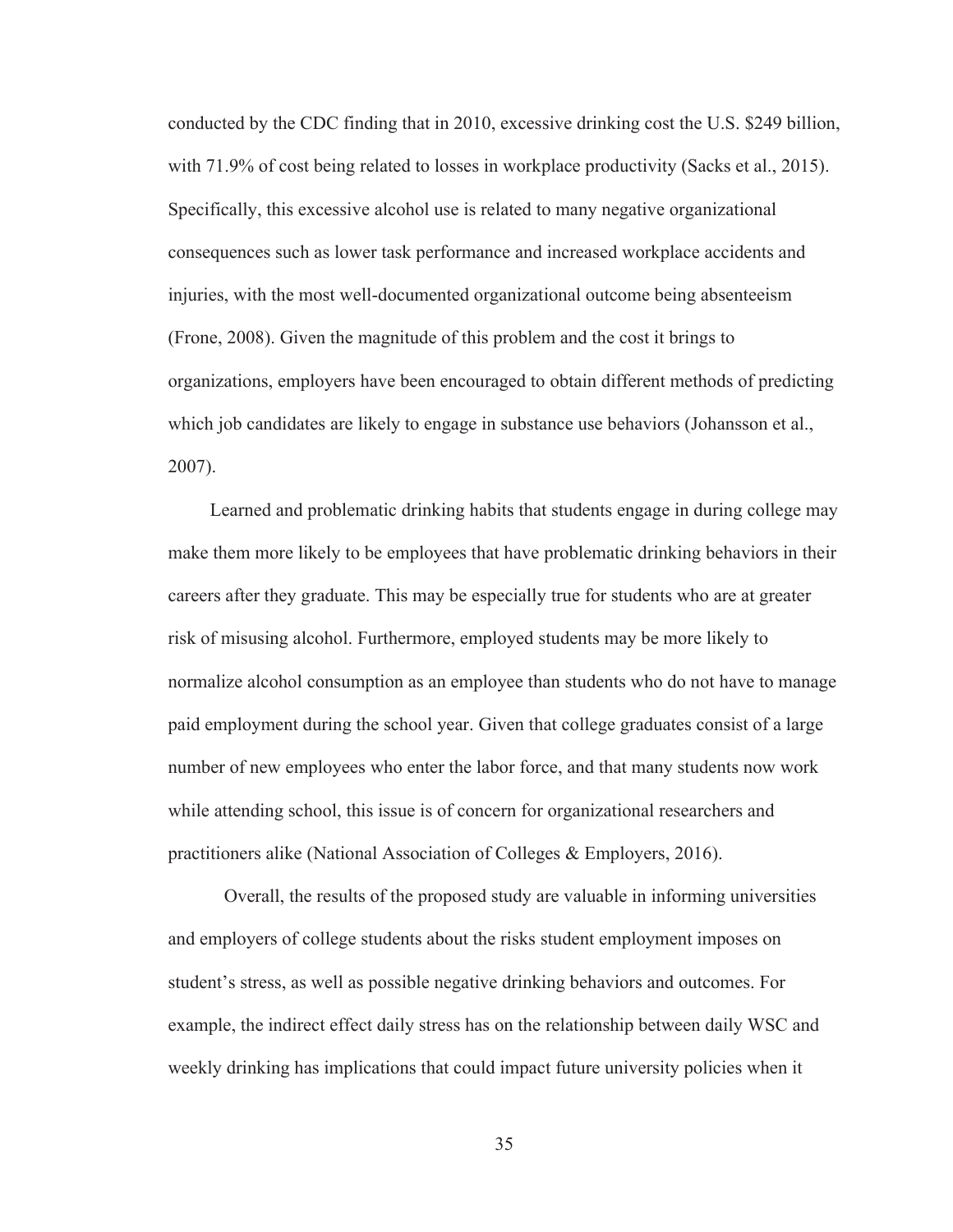comes to decisions such as determining which type of resources should be offered to students who must work to afford tuition. Given the finding that WSC leads to greater school stress specifically, this reiterates that universities also should continue to offer flexible learning options such as hybrid courses to decrease the demands and thus the stress students experience in the school domain. In student's work settings, these results could be used to help motivate employers in also providing flexible work arrangements and possibly to implement means of targeting negative drinking behaviors such as promoting a culture that does not encourage employee drinking in or outside of the workplace.

#### **Conclusion**

 Utilizing MRCM, the current study examined the relationships between daily WSC, daily school stress, and daily alcohol use. The moderation of student role salience on the relationship between daily WSC and daily school stress, as well as the indirect effect of daily WSC on daily alcohol use via school stress, were also assessed. The results supported a significant positive relationship between daily WSC and daily school stress, but the other hypotheses, including the mediation of daily school stress on daily WSC and drinking, were not supported. Although these hypothesized relationships were not statistically supported, supplemental analyses indicated that daily school stress is positively related to weekly drinking on the between-person level, and also that there is a cross-level indirect effect of daily WSC on weekly alcohol use through student's school stress.

The results of this study contribute to a better understanding of the impact WSC has on college students' substance use behaviors, although more longitudinal research is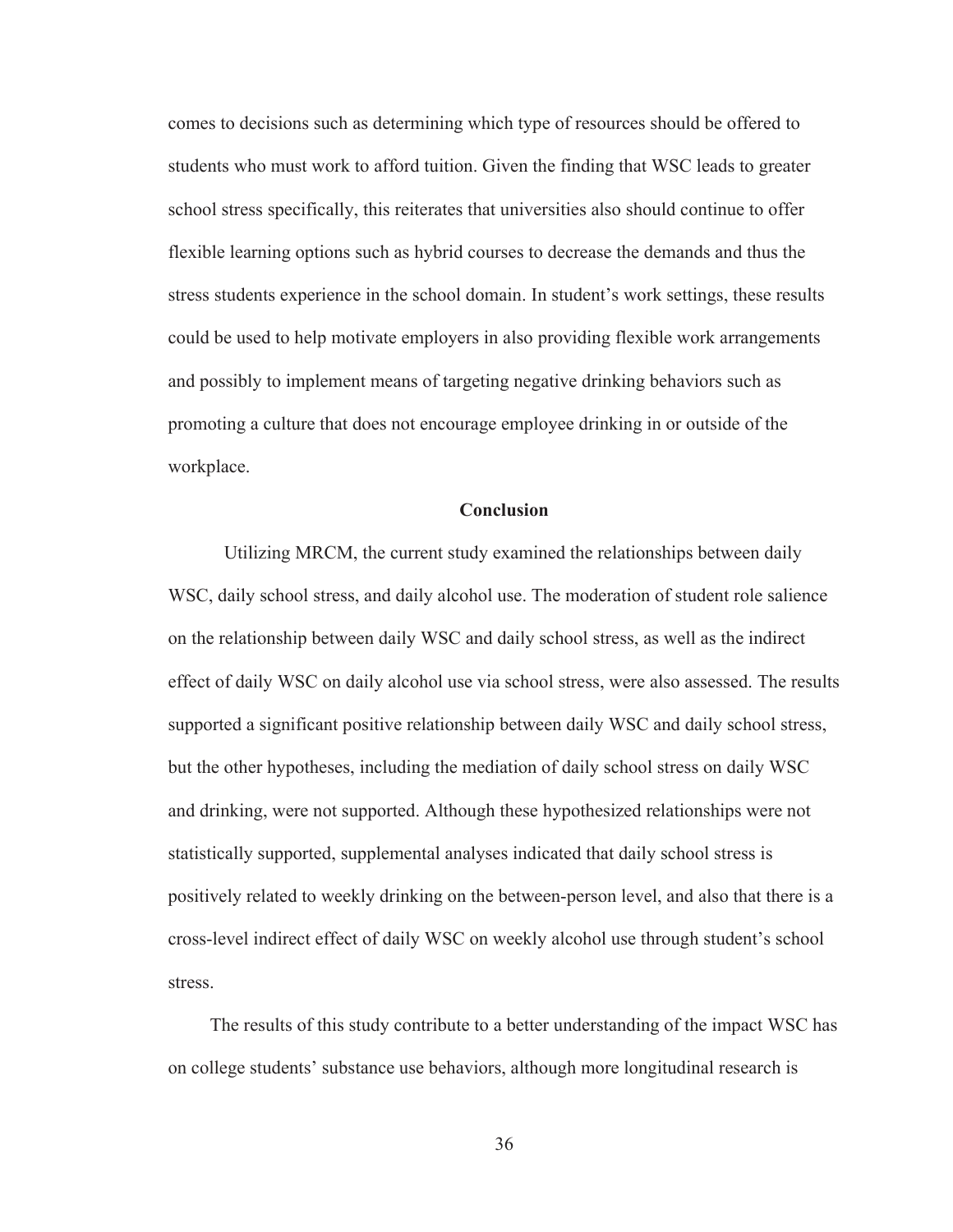needed at the daily level to better understand how WSC impacts these behaviors. As stated, future research should focus on comparing both employed and unemployed college students to better clarify the impact WSC has on students' alcohol use as a means of coping with their school related stress. If future research does find evidence that working students develop potentially negative drinking behaviors during periods of college employment, this may mean that these students are more susceptible to engage in such behavior throughout their careers after graduation. Given that students' developed patterns of alcohol use during college can result in many potential issues for organizations who hire them, these findings, as well as other research related to this topic, should be used as grounds to create an intervention for working students to refrain from developing negative drinking habits in response to the elicited stress from WSC.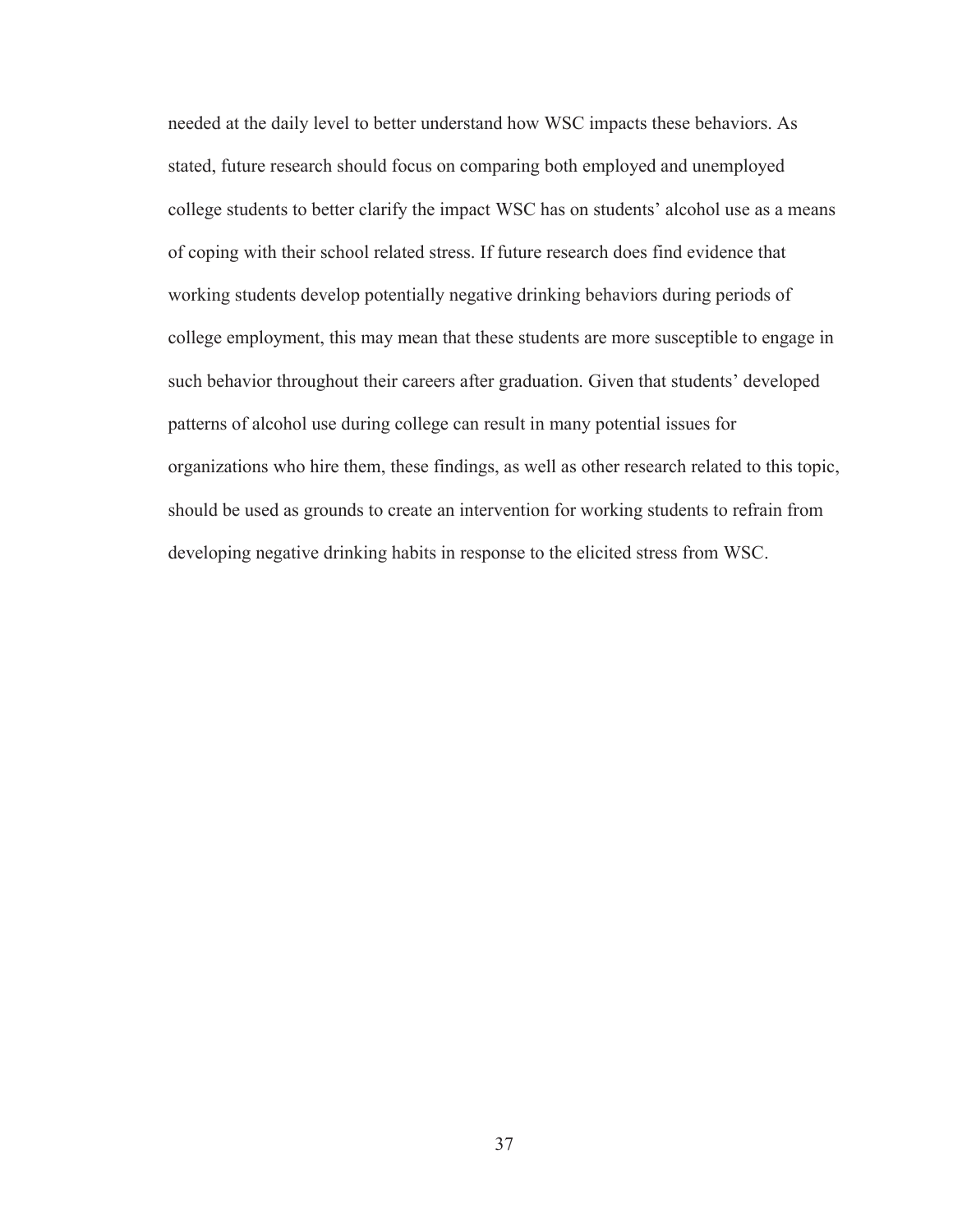#### **References**

- Adebayo, D.O. (2006). Workload, social support, and work-school conflict among Nigerian nontraditional students. *Journal of Career Development, 33*(2), 125-141.
- Amstad, F. T., Meier, L. L., Fasel, U., Elfering, A., & Semmer, N. K. (2011). A metaanalysis of work–family conflict and various outcomes with a special emphasis on cross-domain versus matching-domain relations. *Journal of Occupational Health Psychology*, *16*(2), 151.
- Armeli, S., Conner, T. S., Cullum, J., & Tennen, H. (2010). A longitudinal analysis of drinking motives moderating the negative affect-drinking association among college students. *Psychology of Addictive Behaviors*, *24*(1), 38.
- Arnett, J. J. (2000). Emerging adulthood: A theory of development from the late teens through the twenties. *American Psychologist, 55*(5), 469–480.
- Beutell, N. J. (1983). *An investigation of conflict between work and nonwork roles. Workrole salience, family role expectations, and satisfaction.* Paper presented at the annual meeting of the Academy of Management, Dallas, Texas.
- Brody, J. L. (2012). The drinking habits of first year college students: Halloween and other holiday spikes. Retrieved November 29, 2019, from https://youthresearchhub.wordpress.com/2012/10/31/the-drinking-habits-of-firstyear-college-students-halloween-and-other-holiday-spikes/.
- Burke, P., & Reitzes, D. (1991). An identity theory approach to commitment. *Social Psychology Quarterly, 54*(3), 239-251.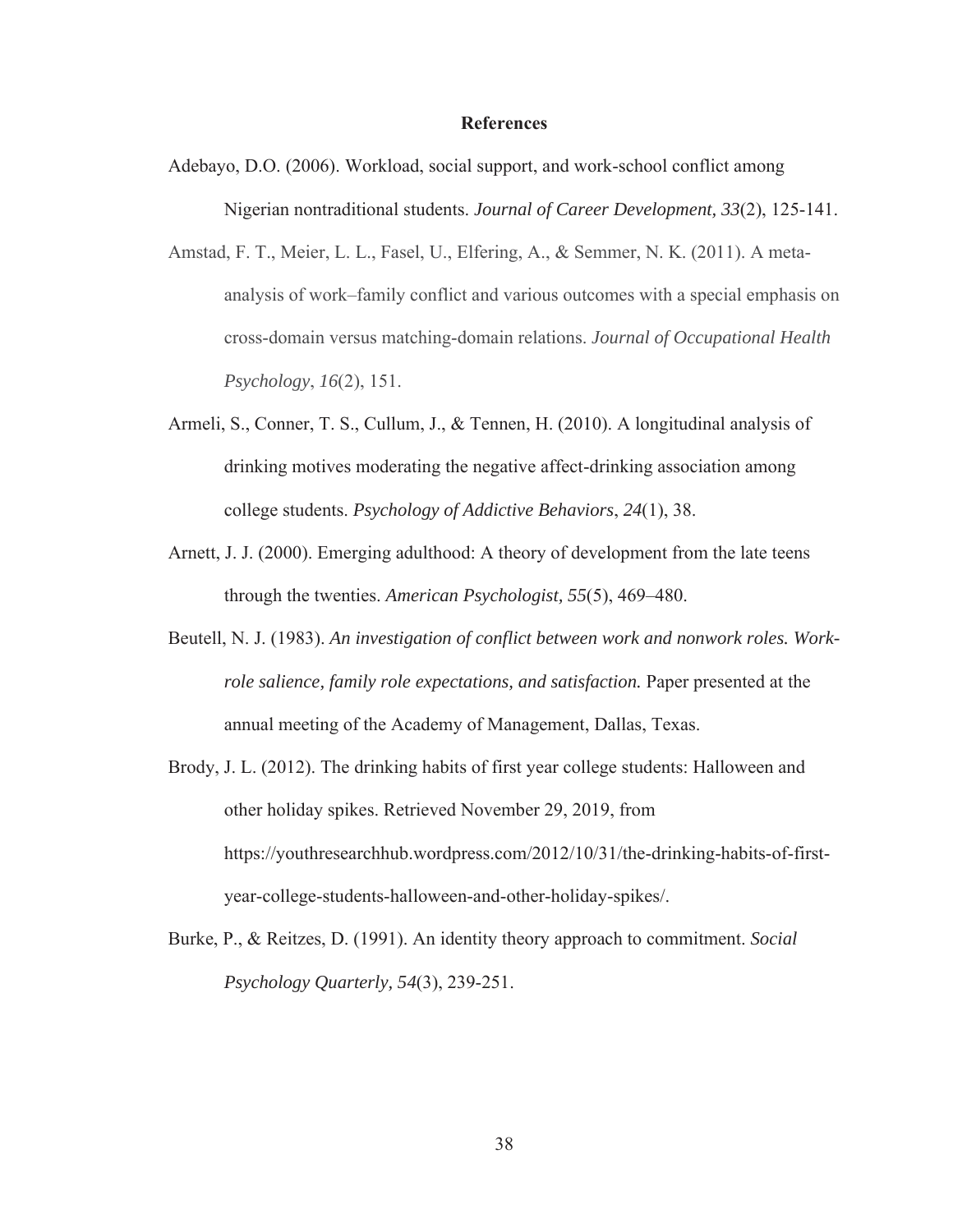- Butler, A. B. (2007). Job characteristics and college performance and attitudes: A model of work-school conflict and facilitation. *Journal of Applied Psychology, 92*, 500– 510.
- Butler, A. B., Dodge, K. D., & Faurote, E. J. (2010). College student employment and drinking: a daily study of work stressors, alcohol expectancies, and alcohol consumption. *Journal of Occupational Health Psychology*, *15*(3), 291–303.
- Butler, A. B., Grzywacz, J. G., Bass, B. L., & Linney, K. D. (2005). Extending the demands‐control model: A daily diary study of job characteristics, work‐family conflict and work‐family facilitation. *Journal of Occupational and Organizational Psychology, 78*, 155-169. doi:10.1348/096317905X40097
- Calderwood, C., & Gabriel, A. S. (2017). Thriving at school and succeeding at work? A demands-resources view of spillover processes in working students. *Journal of Vocational Behavior*, *103*, 1-13.

Callero, P. (1985). Role-identity salience. *Social Psychology Quarterly, 48*(3), 203-215.

- Cinamon, R. G. (2010). Anticipated work-family conflict: Effects of role salience and self-efficacy. *British Journal of Guidance & Counselling, 38*(1), 83-99.
- Collins, R. L., Parks, G. A., & Marlatt, G. A. (1985). Social determinants of alcohol consumption: The effects of social interaction and model status on the selfadministration of alcohol. *Journal of Consulting and Clinical Psychology*, *53*(2), 189.
- Cooper, M. L., Russell, M., Skinner, J. B., Frone, M. R., & Mudar, P. (1992). Stress and alcohol use: Moderating effects of gender, coping, and alcohol expectancies. *Journal of Abnormal Psychology, 101*, 139-152.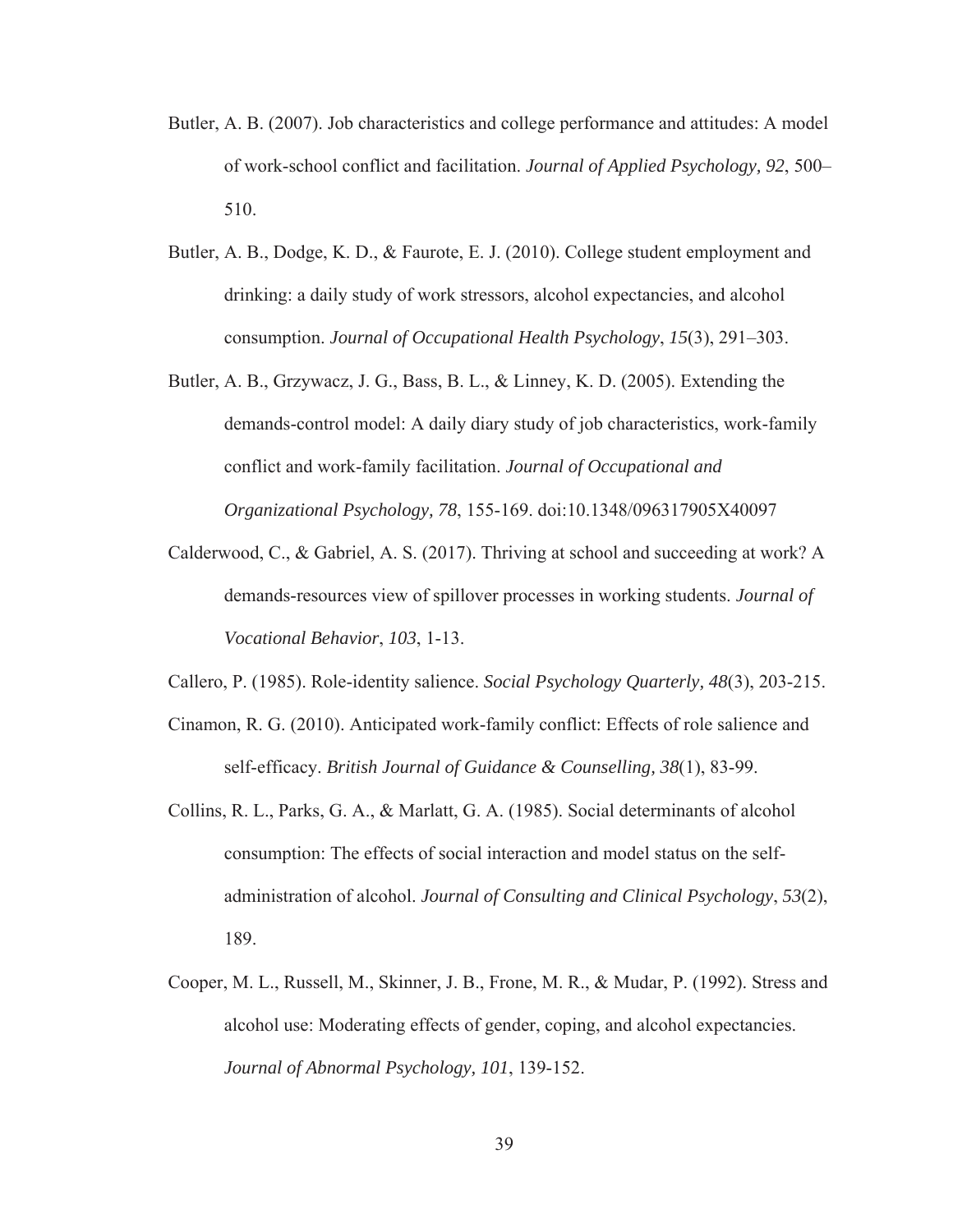- Curtis, S., & Williams, J. (2002). The reluctant workforce: Undergraduates' part-time employment. *Education and Training*, 44, 5–10.
- Dundes, L., & Marx, J. (2006). Balancing work and academics in college: Why some students working 10 to 19 hours per week excel? *Journal of College Student Retention: Research, Theory, and Practice, 8*(1), 107-120.
- Fisher, C. D., & To, M. L. (2012). Using experience sampling methodology in organizational behavior. *Journal of Organizational Behavior*, *33*(7), 865-877.
- Frone, M. R. (1999). Work stress and alcohol use. *Alcohol Research & Health, 23*, 284– 291.
- Frone, M. R. (2003). Predictors of overall and on-the-job substance use among young workers. *Journal of Occupational Health Psychology*, *8*(1), 39.
- Frone, M. R. (2008). Employee alcohol and illicit drug use: Scope, causes, and organizational consequences. *Handbook of Organizational Behavior*, *1*, 519-540.
- Frone, M. R., Barnes, G., & Farrell, M. (1994). Relationship of work-family conflict to substance use among employed mothers: The role of negative affect. *Journal of Marriage and Family, 56*(4), 1019-1030.
- Frone, M. R., Russell, M., & Cooper, M.L. (1993). Relationship of work-family conflict, gender, and alcohol expectancies to alcohol use/abuse. *Organizational Behavior, 14,* 525-558.
- Frone, M. R., Russell, M. & Cooper, M. L. (1997). Relation of work–family conflict to health outcomes: A four‐year longitudinal study of employed parents. *Journal of Occupational and Organizational Psychology, 70*, 325-335.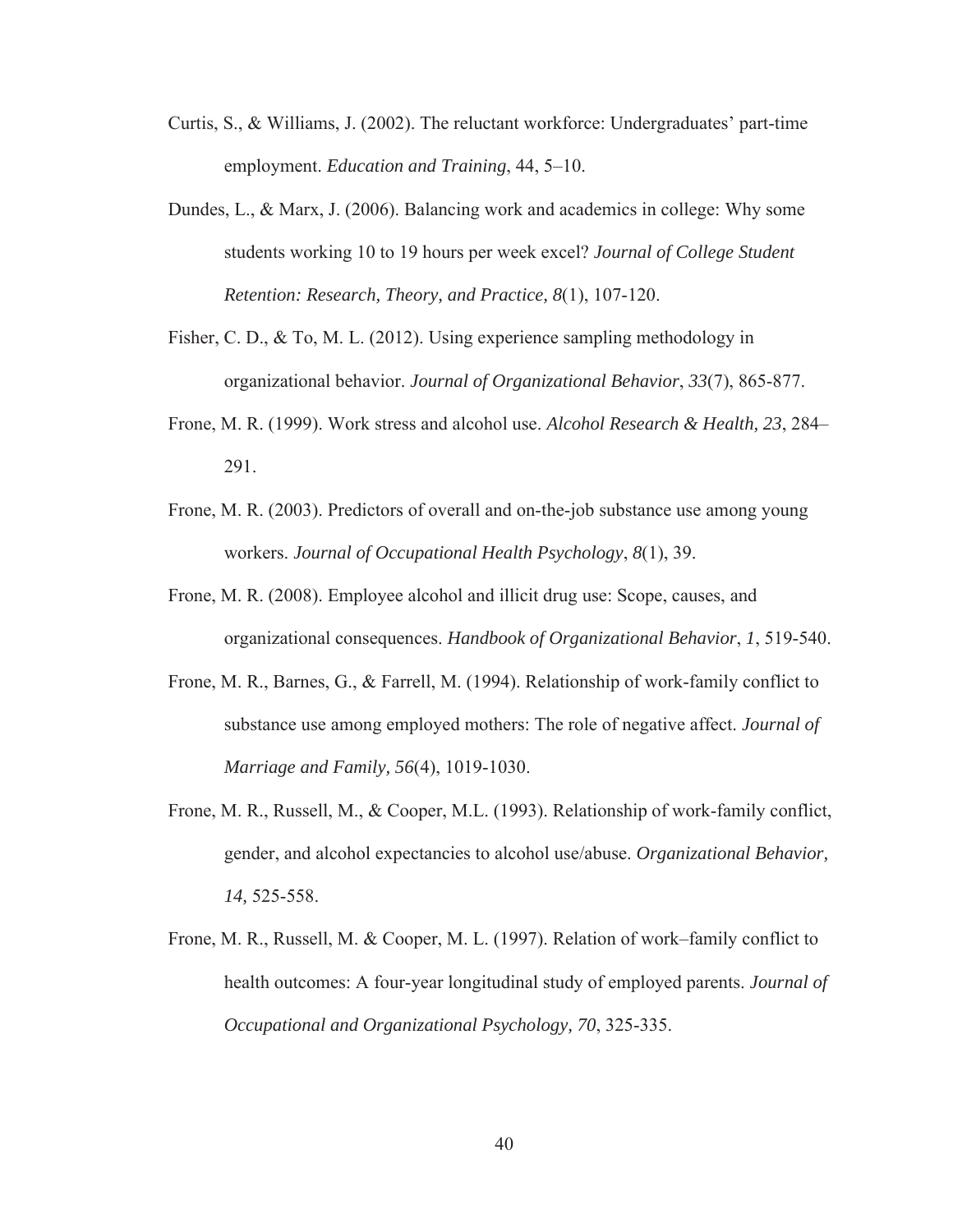- Georgetown University. (2015). Seventy percent of college students work while enrolled, new Georgetown University research finds. *Center on Education and the Workforce.*
- Greenhaus, J. H., & Kopelman, R. E. (1981). Conflict between work and nonwork roles: Implications for the career planning process. *Human Resource Planning, 4*, 1-10.
- Gutek, B. A., Searle, S., & Klepa, L. (1991). Rational versus gender role explanations for work-family conflict. *Journal of Applied Psychology*, *76*(4), 560.
- IBM Corp. (2019). IBM SPSS statistics for windows, version 26.0. Armonk, NY: IBM Corp.
- Johansson, E., Alho, H., Kiiskinen, U., & Poikolainen, K. (2007). The association of alcohol dependency with employment probability: Evidence from the population survey 'Health 2000 in Finland'. *Health Economics*, *16*(7), 739-754.
- Judge, T. A., Erez, A., Bono, J. E., & Thoresen, C. J. (2003). The core self-evaluations scale: Development of a measure. *Personnel Psychology*, *56*(2), 303-331.
- Kremer, I. (2016). The relationship between school-work-family-conflict, subjective stress, and burnout. *Journal of Managerial Psychology*, *31*(4), 805-819.
- Lee, N. K., Greely, J., Oei, T. P. (1999). The relationship of positive and negative alcohol expectancies to patterns of consumption of alcohol in social drinkers. *Addictive Behaviors, 24*(3), 359-369.
- Leigh, B. C., & Stacy, A. W. (1993). Alcohol outcome expectancies: Scale construction and predictive utility in higher order confirmatory models. *Psychological Assessment*, *5*(2), 216.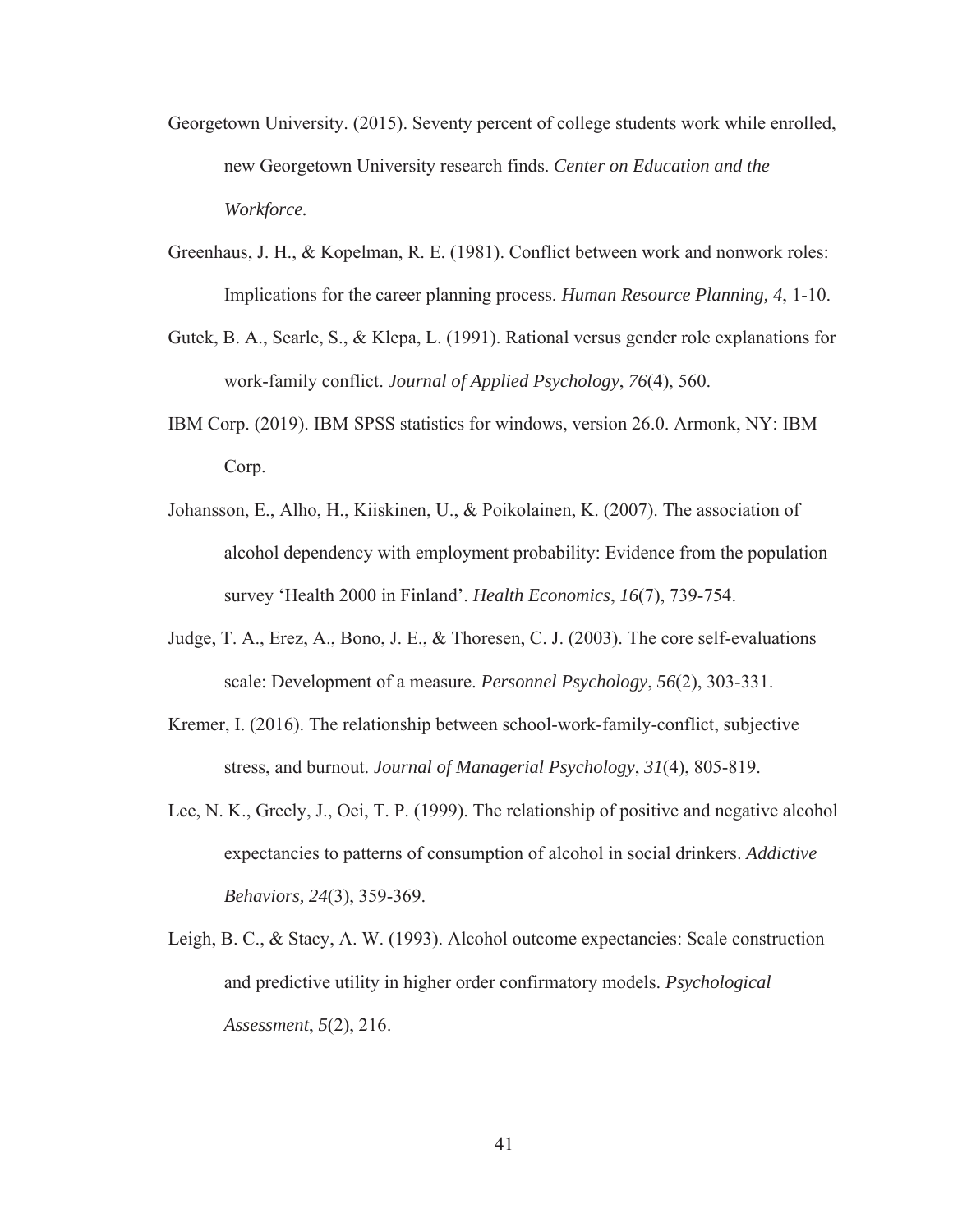- Leppel, K. (2006). College binge drinking: Deviant versus mainstream behavior. *The American Journal Of Drug And Alcohol Abuse*, *32*(4), 519-525.
- McNall, L. A., & Michel, J. S. (2011). A dispositional approach to work–school conflict and enrichment. *Journal of Business and Psychology*, *26*(3), 397-411.
- Markel, K. S., & Frone, M. R. (1998). Job characteristics, work-school conflict, and school outcomes among adolescents: Testing a structural model. *Journal of Applied Psychology, 83,* 277-287.
- Mathieu, J. E., & Taylor, S. R. (2006). Clarifying conditions and decision points for mediational type inferences in organizational behavior. *Journal of Organizational Behavior, 27*(8), 1031-1056.
- Mathieu, J. E. & Taylor, S. R. (2007). A framework for testing meso-mediational relationships in organizational behavior. *Journal of Organizational Behavior, 28*, 141-172.
- Midanik, L. T. (1988). Validity of self‐reported alcohol use: A literature review and assessment. *British Journal of Addiction*, *83*(9), 1019-1029.
- Muraven, M., Collins, R. L., Shiffman, S., & Paty, J. A. (2005). Daily fluctuations in self-control demands and alcohol intake. *Psychology of Addictive Behaviors, 19*, 140–147.
- Mroczek, D. K. & Almeida, D. M. (2004). The effect of daily stress, personality, and age on daily negative affect. *Journal of Personality, 72*, 355-378.
- National Association of Colleges and Employers. The Class of 2016 Student Survey Report. Bethlehem, PA: National Association of Colleges and Employers; 2016.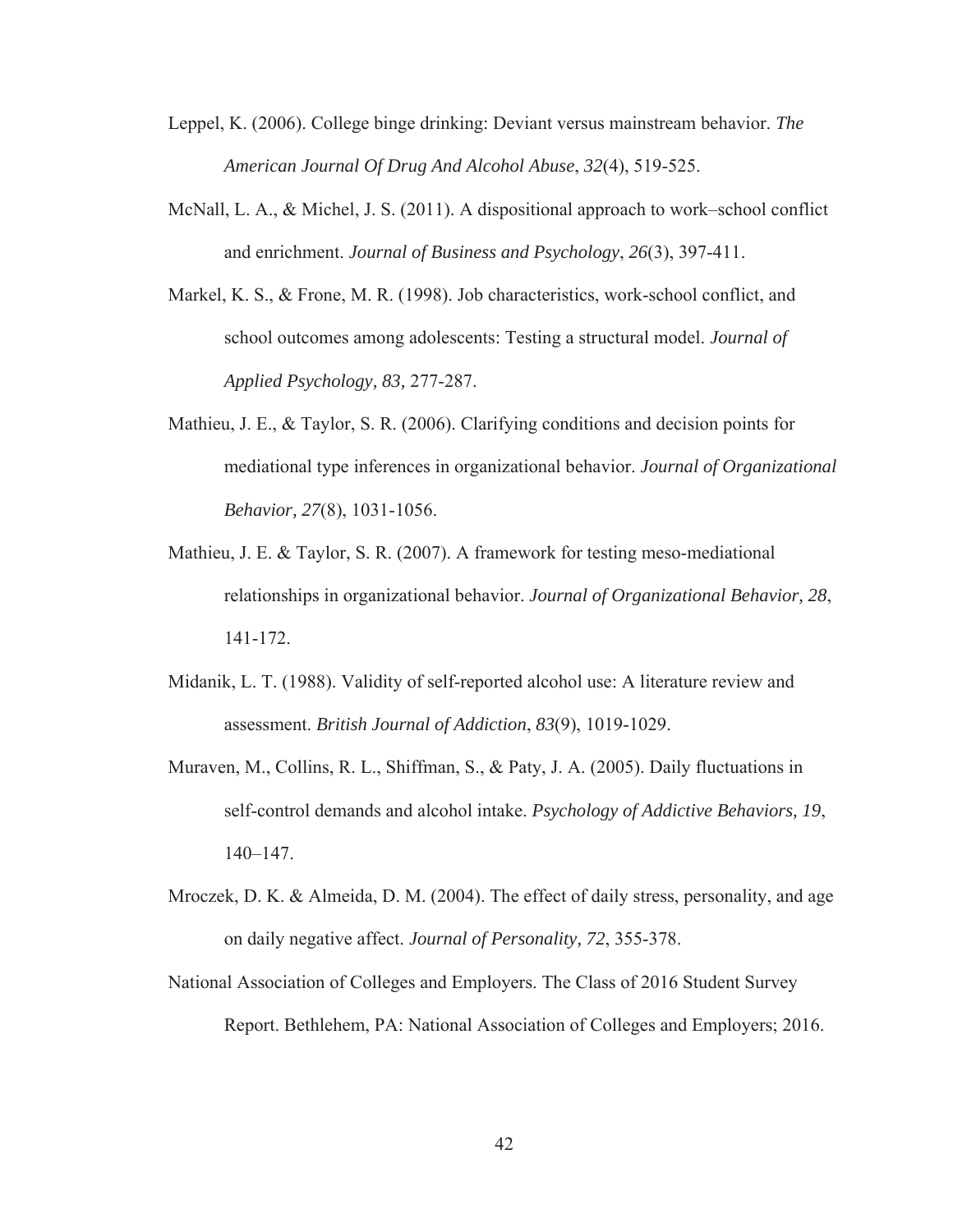- Nevill D. D., Super D. E. (1986). *The salience inventory: Theory, application, and research.* Palo Alto, CA: Consulting Psychologists Press.
- Office of Applied Studies. DHHS Publication No. SMA 06–4194, NSDUH Series H-30. Rockville, MD: Substance Abuse and Mental Health Services Administration; 2006. Results from the 2005 National Survey on Drug Use and Health: National findings.
- Olson, K.J. (2014). Development and initial validation of a measure of work, family, and school conflict. *Journal of Occupational Health Psychology, 19(1),* 46-59.
- Osberg, T.M., Atkins, L., Buchholz, L., Shirshova, V., Swiantek, A., Whitley, J., & Oquendo, N. (2010). Development and validation of the college life alcohol salience scale: A measure of beliefs about the role of alcohol in college life. *Psychology of Addictive Behaviors, 24*(1), 1–12.
- Oviatt, D. P., Baumann, M. R., Bennett, J. M., & Garza, R. T. (2017). Undesirable effects of working while in college: Work-school conflict, substance use, and health. *The Journal of Psychology*, *151*(5), 433-452.
- Park, C.L., Armeli, S., & Tennen, H. (2004). The daily stress and coping process and alcohol use among college students. *Journal of Studies on Alcohol and Drugs, 65*(1), 126-135.
- Park, Y., & Sprung, J. M. (2013). Work-school conflict and health outcomes: Beneficial resources for working college students. *Journal Of Occupational Health Psychology*, *18*(4), 384-394.
- Preacher, K. J., Zyphur, M. J., & Zhang, Z. (2010). A general multilevel SEM framework for assessing multilevel mediation. *Psychological Methods, 15*, 209.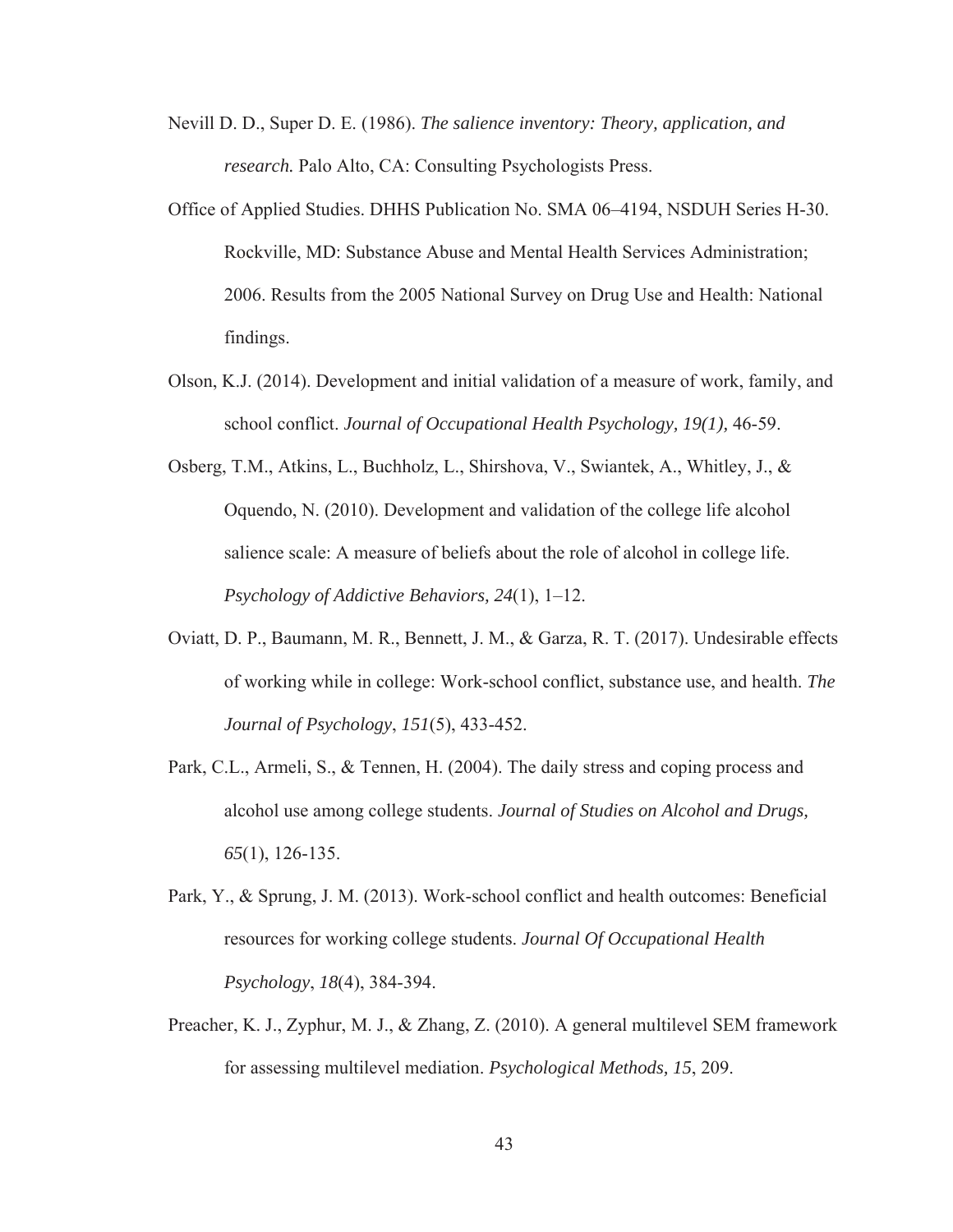- Preacher, K. J., Zhang, Z., & Zyphur, M. J. (2011). Alternative methods for assessing mediation in multilevel data: The advantages of multilevel SEM. *Structural Equation Modeling, 18*, 161-182.
- Radloff, L. S. (1977). CES-D scale: A self-report depression scale for research in the general populations. *Applied Psychological Measurement*, 1, 385-401.
- Raudenbush, S. W., Spybrook, J., Congdon, R., Liu X., Martinez, A., Bloom, H., et al. (2011). Optimal design software for multi-level and longitudinal research (Version3.01) [Software]. *Retrieved from.* http:www.wtgrantfoundation.org/.
- Robotham, D. (2008). Stress among higher education students: Towards a research agenda. *Higher Education*, *56*(6), 735-746.
- Rice, K. G., & Van Arsdale, A. C. (2010). Perfectionism, perceived stress, drinking to cope, and alcohol-related problems among college students. *Journal of Counseling Psychology*, *57*(4), 439.
- Russell, M. A., Almeida, D. M., & Maggs, J. L. (2017). Stressor-related drinking and future alcohol problems among university students. *Psychology of Addictive Behaviors*, *31*(6), 676.
- Sacks, J. J., Gonzales, K. R., Bouchery, E. E., Tomedi, L. E., & Brewer, R. D. (2015). 2010 national and state costs of excessive alcohol consumption. *American Journal of Preventive Medicine*, *49*(5), e73-e79.
- Skidmore, J. R., & Murphy, J. G. (2011). The effect of drink price and next-day responsibilities on college student drinking: A behavioral economic analysis. *Psychology of Addictive Behaviors*, *25*(1), 57.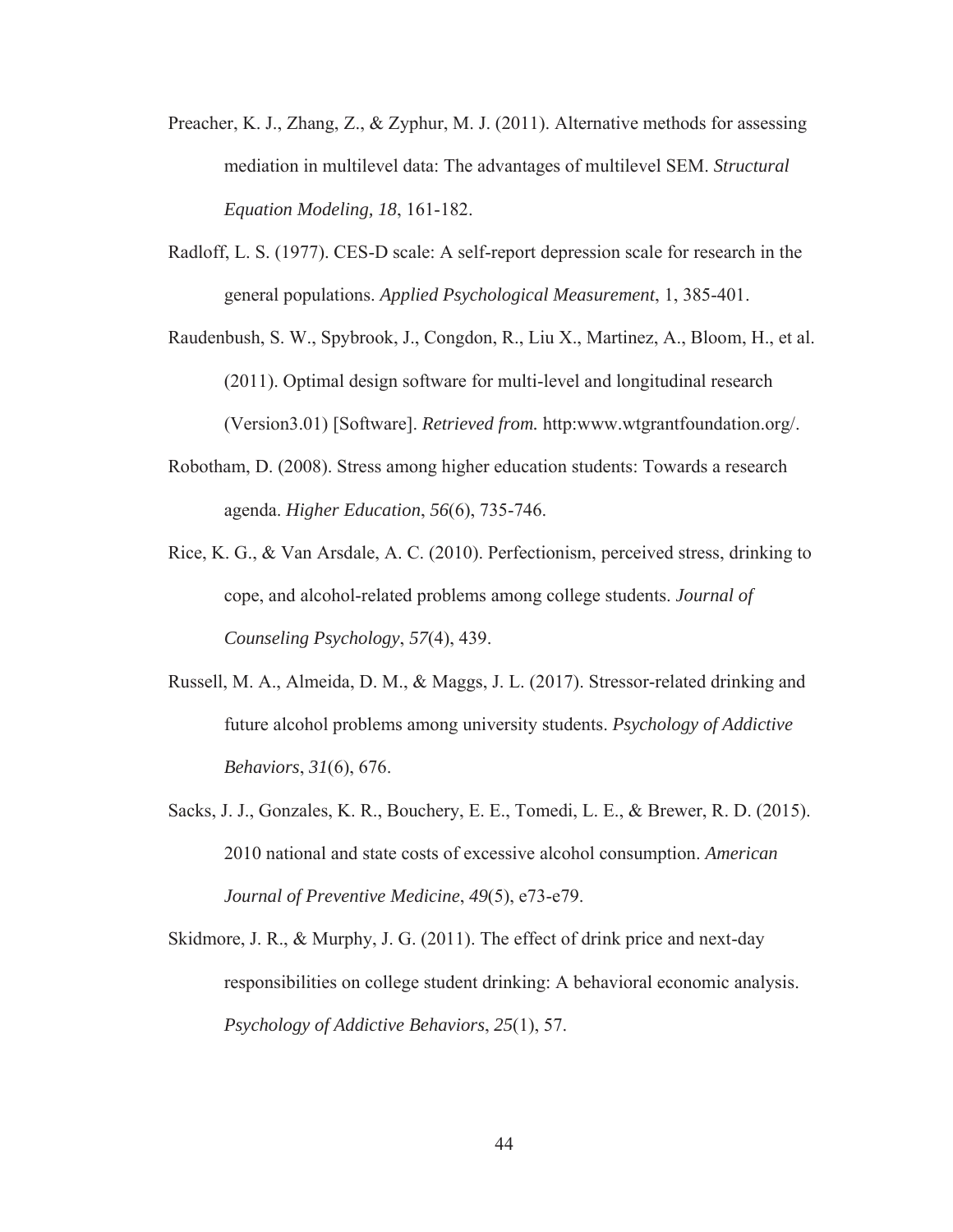- Stanton, J., Balzer, W., Smith, P., Parra, L., & Ironson, G. (2001). A general measure of work stress: The stress in general scale. *Educational and Psychological Measurement*, *61*(5), 866-888.
- Stone, A.A., Shiffman S.S., Schwartz J.E., Hufford M., & Broderick J.B. (2002). Patient non-compliance with paper diaries. *British Medical Journal, 324*, 1193–1194.
- Thompson, E.R. (2007). Development and validation of an internationally reliable shortform of the positive and negative affect schedule (PANAS). *Journal of Cross-Cultural Psychology, 38*(2), 227-242.
- Stress. (2019). In *Oxford Dictionary* (2nd ed.). Retrieved from https://www.oed.com/.
- Valois, R. F., Oeltmann, J. E., Waller, J., & Hussey, J. R. (1999). Relationship between number of sexual intercourse partners and selected health risk behaviors among public high school adolescents. *Journal of Adolescent Health*, *25*(5), 328-335.
- Vasse, R. M., Nijhuis, F.J.N., & Kok, G. (1998). Associations between work stress, alcohol consumption, and sickness absence. *Addiction, 93*, 231–241.
- Wang, M., Liu, S., Zhan, Y., & Shi, J. (2010). Daily work-family conflict and alcohol use: Testing the cross-level moderation effects of peer drinking norms and social support. *Journal of Applied Psychology, 95*(2), 377-386.
- Wechsler, H., Dowdall, G. W., Davenport, A., & Rimm, E. B. (1995). A gender-specific measure of binge drinking among college students. *American Journal of Public Health*, *85*(7), 982-985.
- Wechsler H., Lee J.E., Kuo M., Seibring M., Nelson T.F.,& Lee H. (2002). Trends in alcohol use, related problems and experience of prevention efforts among US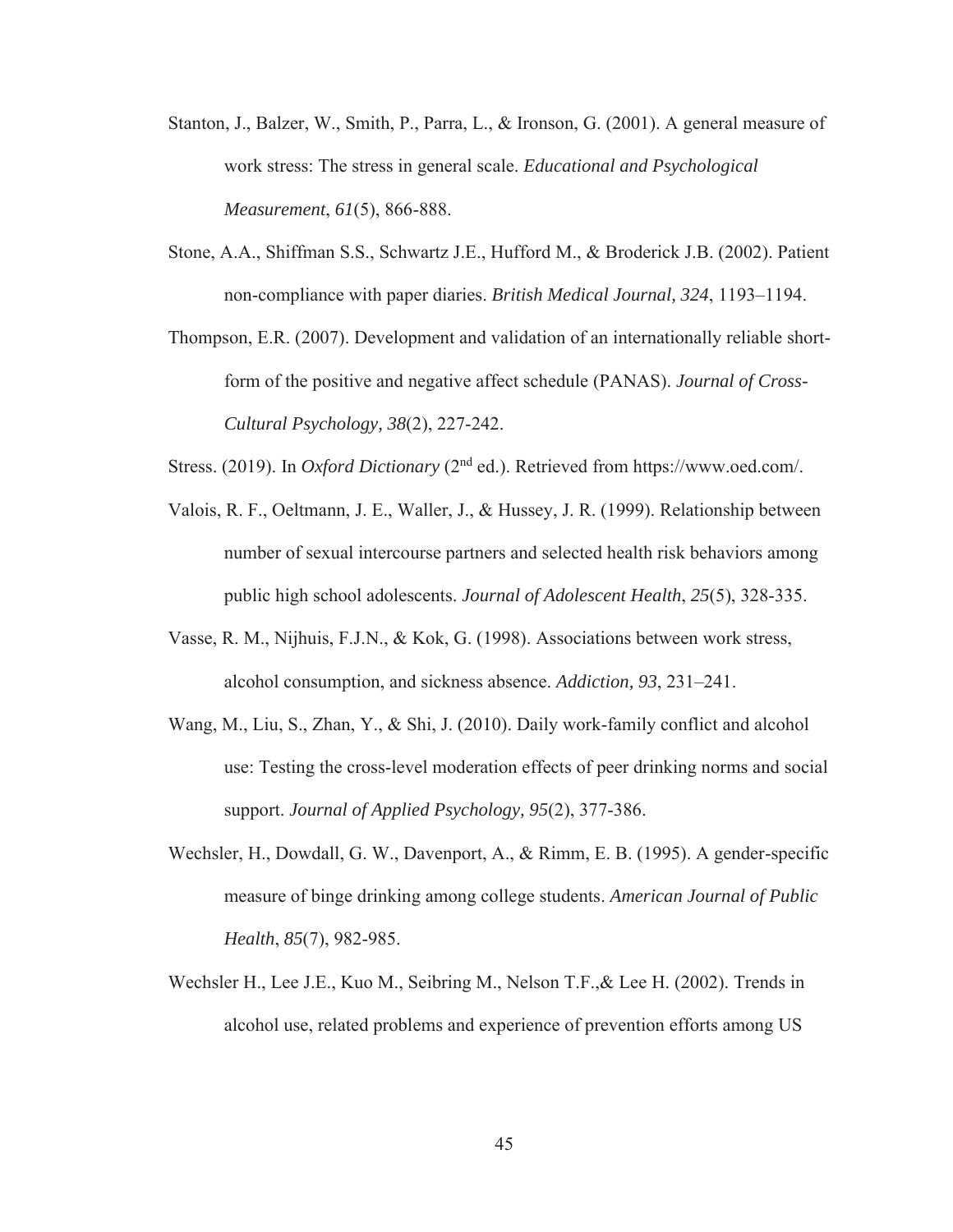college students 1993–2001: Results from the 2001 Harvard School of Public Health College Alcohol Study. *Journal of American College Health, 50*, 203–217.

Wolff, J. M., Rospenda K. M., Richman J. A., Liu, L., & Milner L. A. (2013). Workfamily conflict and alcohol use: Examination of a moderated mediation model. *Journal of Addictive Diseases, 32*(1), 85-98.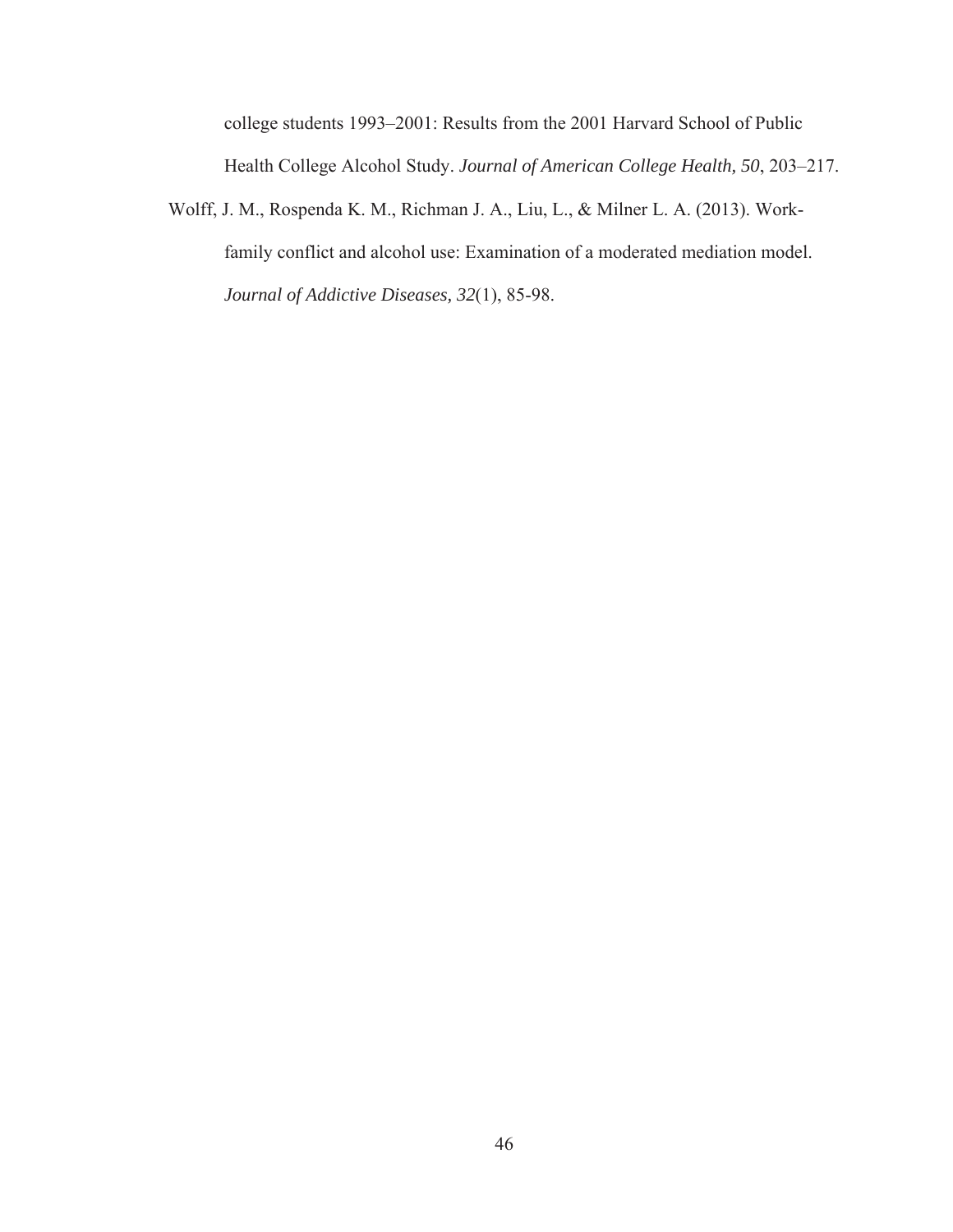# **Figure 1.**

# *Conceptual Model*

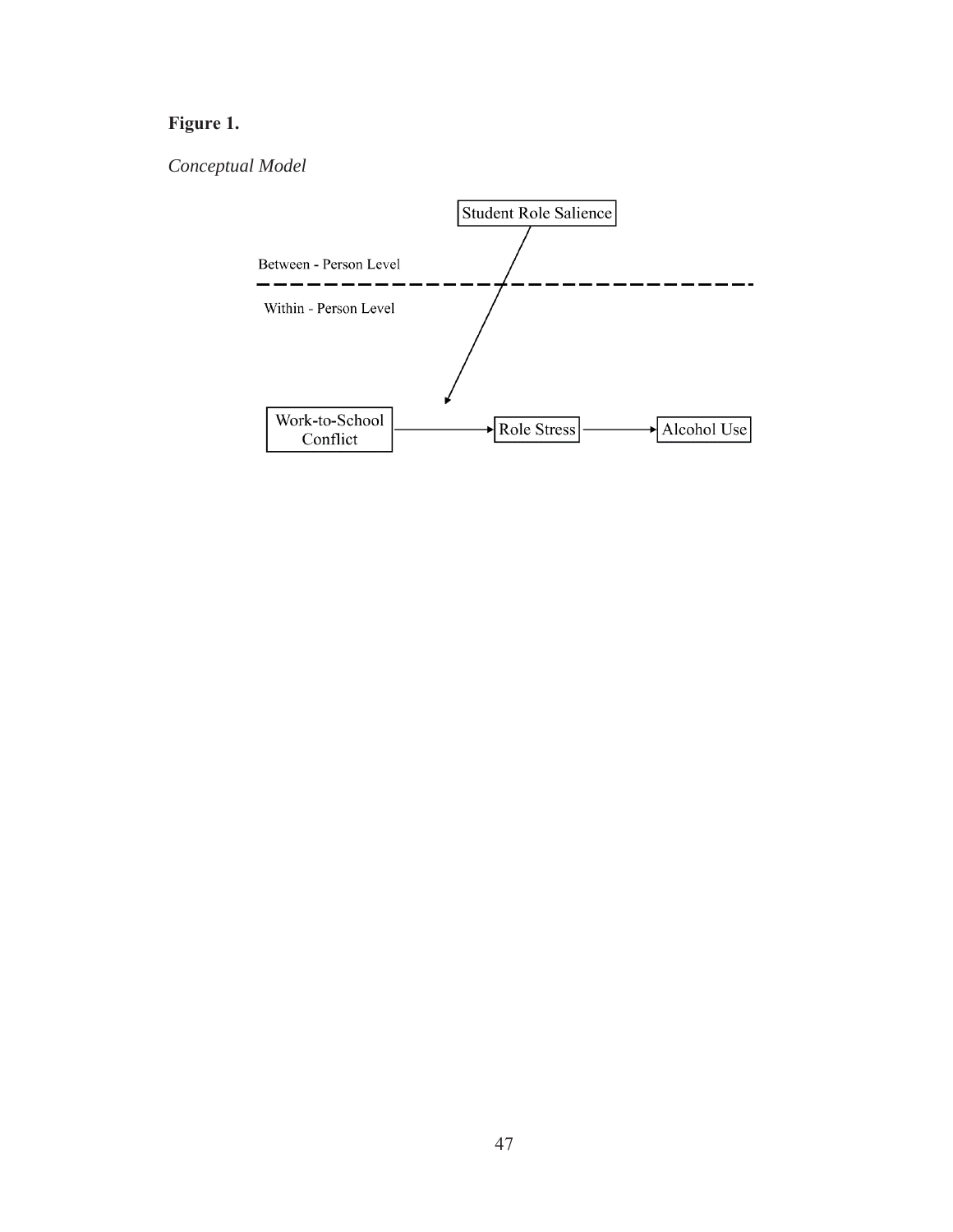| Means Standard Deviations, and Correlations                     |                |                       |                     |                  |                                                                                                     |             |               |               |             |                 |              |              |      |                         |
|-----------------------------------------------------------------|----------------|-----------------------|---------------------|------------------|-----------------------------------------------------------------------------------------------------|-------------|---------------|---------------|-------------|-----------------|--------------|--------------|------|-------------------------|
| Measure                                                         |                | $\mathbf{\tilde{c}}$  | 3                   | 4                | 5                                                                                                   | $\bullet$   | L             | $\infty$      | $\bullet$   | $\overline{10}$ | $\mathbf{I}$ | 12           | Σ    | $\overline{\mathbf{S}}$ |
| 1. Age                                                          | ł              |                       |                     |                  |                                                                                                     |             |               |               |             |                 |              |              | 23.8 | 5.31                    |
| 2. Gender                                                       | $-17$          | $\mathop{!}\nolimits$ |                     |                  |                                                                                                     |             |               |               |             |                 |              |              | 0.53 | 0.93                    |
| 3. PA                                                           | $\frac{5}{1}$  | $-0.4$                | $\frac{1}{1}$       |                  |                                                                                                     |             |               |               |             |                 |              |              | 3.67 | 09.                     |
| 4. NA                                                           | $-30*$         |                       | ∗<br>$-33$          | $\mathfrak l$    |                                                                                                     |             |               |               |             |                 |              |              | 2.44 | .62                     |
| 5. Depression                                                   | $-22$          | $\dot{5}$             | $-35*$              | $50*$            | $\mathsf{I}$                                                                                        |             |               |               |             |                 |              |              | 2.15 | 53.                     |
| 6. CSE                                                          | $30*$          | $-0.06$               | $45*$               | $-52*$           | $-57*$                                                                                              | $\mathsf I$ |               |               |             |                 |              |              | 3.34 | .52                     |
| 7. Course<br>Load                                               | $-12$          | $\overline{10}$       | $\ddot{\mathrm{S}}$ | .07              | $\overline{10}$                                                                                     | $-15$       | $\mathfrak l$ |               |             |                 |              |              | 2.62 | 1.12                    |
| 8. TRE                                                          | $-17$          | $\overline{c}$ .      | ٩<br>Ę              | .09              | $-0.7$                                                                                              | $-16$       | $-0.1$        | ł             |             |                 |              |              | 3.61 | 98                      |
| Salience<br>9. Role                                             | $-0.4$         | $\overline{10}$       |                     | $\overline{.16}$ | $\overline{.}$                                                                                      | $-0.5$      | 05            | 23            | ł           |                 |              |              | 3.73 | .73                     |
| 10. WSC                                                         | $\overline{0}$ | $-0.01$               | $-0.5$              | $-0.2$           | $.09*$                                                                                              | $-0.7$      | $-0.2$        | $\Xi$         | <b>CO</b> . | ł               |              |              | 3.15 | 1.74                    |
| 11. School<br><b>Stress</b>                                     | $-19*$         | $\frac{*}{\cdot}$     | $\odot$             | $\dot{5}$        | $\stackrel{*}{\neq}$                                                                                | $-17*$      | $43*$         | $-0.3$        | .07         | $24*$           | $\mathbf{I}$ |              | 2.36 | .66                     |
| 12. Alcohol<br>Use                                              | $\ddot{q}$     | $.09*$                | $\ddot{9}$          | 50.              | $-0.1$                                                                                              | .03         | $-15*$        | $.33*$        | $-0.1$      | $10*$           | $-0.1$       | $\mathbf{I}$ | 1.21 | 2.05                    |
| <i>Note</i> : * = significant at $p < .05$ , WS<br>$\mathsf{F}$ | $\frac{1}{2}$  | $\mathsf{L}$          |                     | コマて              | $C = W \text{ork-School Comflict}$ ; $PA = Positive Afterct$ ; $NA = Negative Afterct$ ;<br>$\zeta$ | $T$ $T$     |               | $\frac{1}{2}$ |             | i,              |              |              |      |                         |

**Table 1.** 

Table 1.

 $\text{TRE} = \text{Tension Reduction Expectances}; \text{CSE} = \text{Core Self Evaluation}; \text{within-person correlations below dotted line}, \text{between-person correlations above the dotted line}.$ TRE = Tension Reduction Expectancies; CSE = Core Self Evaluation; within-person correlations below dotted line, between-person correlations above the dotted line. Š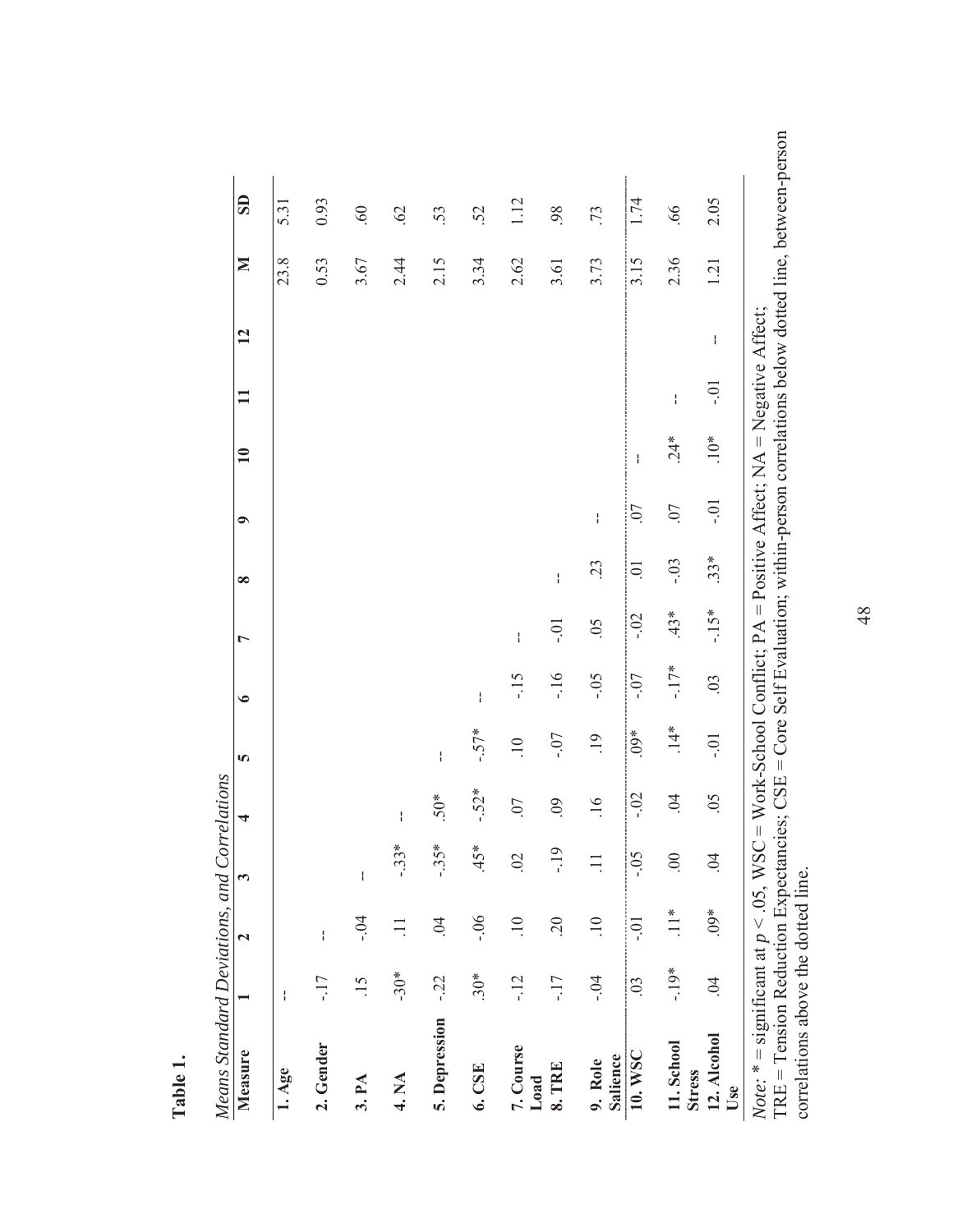# **Table 2.**

|                           |                      |     | <b>School Stress</b> |                |                     |           |                |
|---------------------------|----------------------|-----|----------------------|----------------|---------------------|-----------|----------------|
| Models                    | Variables            | Est | <b>SE</b>            | R <sub>2</sub> | Est                 | <b>SE</b> | R <sub>2</sub> |
| Level 1<br>Direct Effects |                      |     |                      |                |                     |           |                |
|                           | <b>WSC</b>           | .09 | .03                  |                | $.12 \t .26 \t .34$ |           | .02            |
|                           | <b>School Stress</b> |     |                      |                | .10                 | .29       | .02            |
| Control                   |                      |     |                      |                |                     |           |                |
|                           | Course Load          | .35 | .05                  |                | $-.27$              | .08       |                |

*Standardized regression weights for Hypotheses 1,2, and 3* 

*Note:* bold = significant at  $p < .05$ ; WSC = Work-School Conflict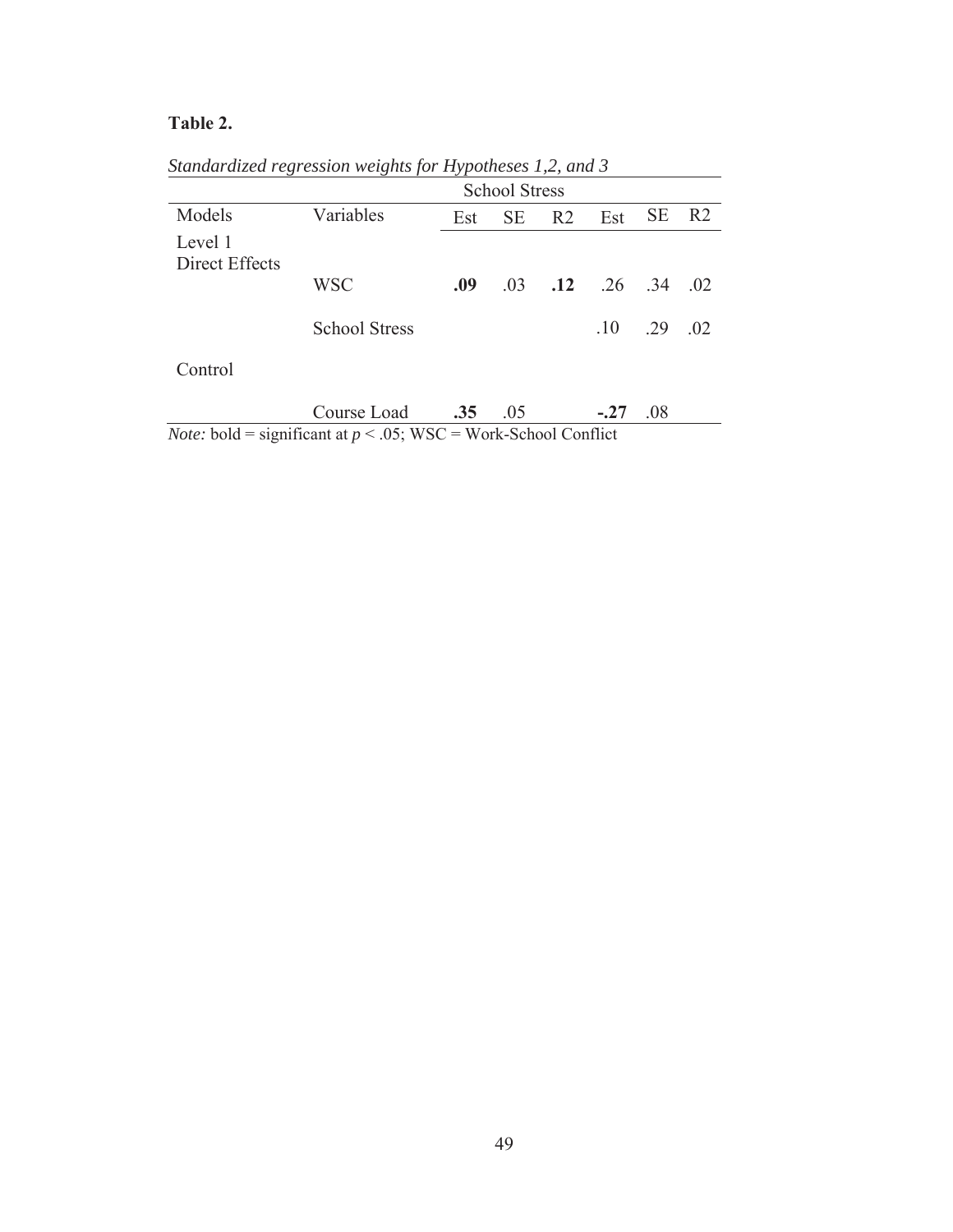# **Table 3.**

|                    |                             |            |            | Alcohol Use<br><b>School Stress</b><br>Effect |        |     |                |      |           | Indirect        |
|--------------------|-----------------------------|------------|------------|-----------------------------------------------|--------|-----|----------------|------|-----------|-----------------|
| Models             | Variables                   | Est        | <b>SE</b>  | R2                                            | Est SE |     | R <sub>2</sub> | Est  | <b>SE</b> | 90%<br>Bayes CI |
| Level 1<br>Direct  |                             |            |            |                                               |        |     |                |      |           |                 |
| Effects            | <b>WSC</b><br><b>Stress</b> | .05<br>.01 | .04<br>.04 |                                               | .07    | .04 |                | .00. | .01       | $-0.01, 0.01$   |
| Indirect<br>Effect | Total                       |            |            | .026                                          |        |     | .005           |      |           |                 |
| Control            | <b>CL</b>                   | $-.14$     | .04        |                                               |        |     |                |      |           |                 |

*Standardized regression weights for Hypotheses 4* 

*Note:* bold = significant at  $p < .05$ ; WSC = Work-School Conflict; Stress = School Stress;  $CL = Course$  Load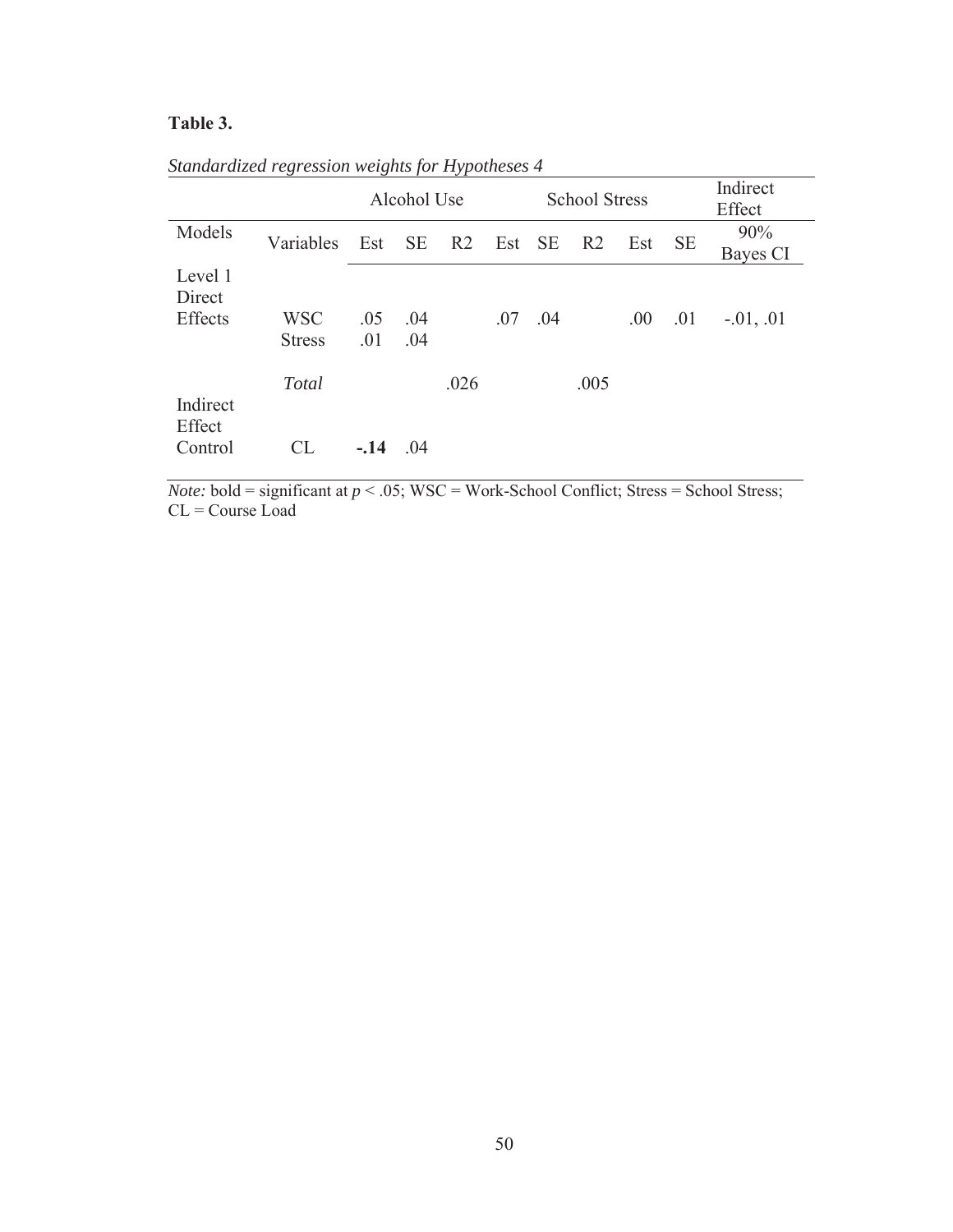# **Appendix**

# **Demographics Items**

| What is your age?       | <b>Response Options</b>                 |
|-------------------------|-----------------------------------------|
| Which of these best     | $1 = Male$                              |
| describes your gender   | $2$ = Female                            |
| identity?               | $3$ = Transgender                       |
|                         | $4 =$ Gender neutral                    |
|                         | $5 = Non-binary$                        |
|                         |                                         |
| What is your racial     | $1 =$ White, European decent            |
| background? (Please     | $2 = Black$ , African American, African |
| select all that apply). | $3$ = American Indian, Alaska Native    |
|                         | $4 = Asian, Asian American$             |
|                         | 5 = Hispanic, Latino/a                  |
| What of these best      | 1=Heterosexual/Straight                 |
| describes your current  | 2=Gay/Lesbian                           |
| sexual orientation?     | 3=Asexual                               |
|                         | 4=Bisexual                              |
|                         | 5=Queer                                 |
|                         | 6=A sexual orientation not listed here  |
|                         |                                         |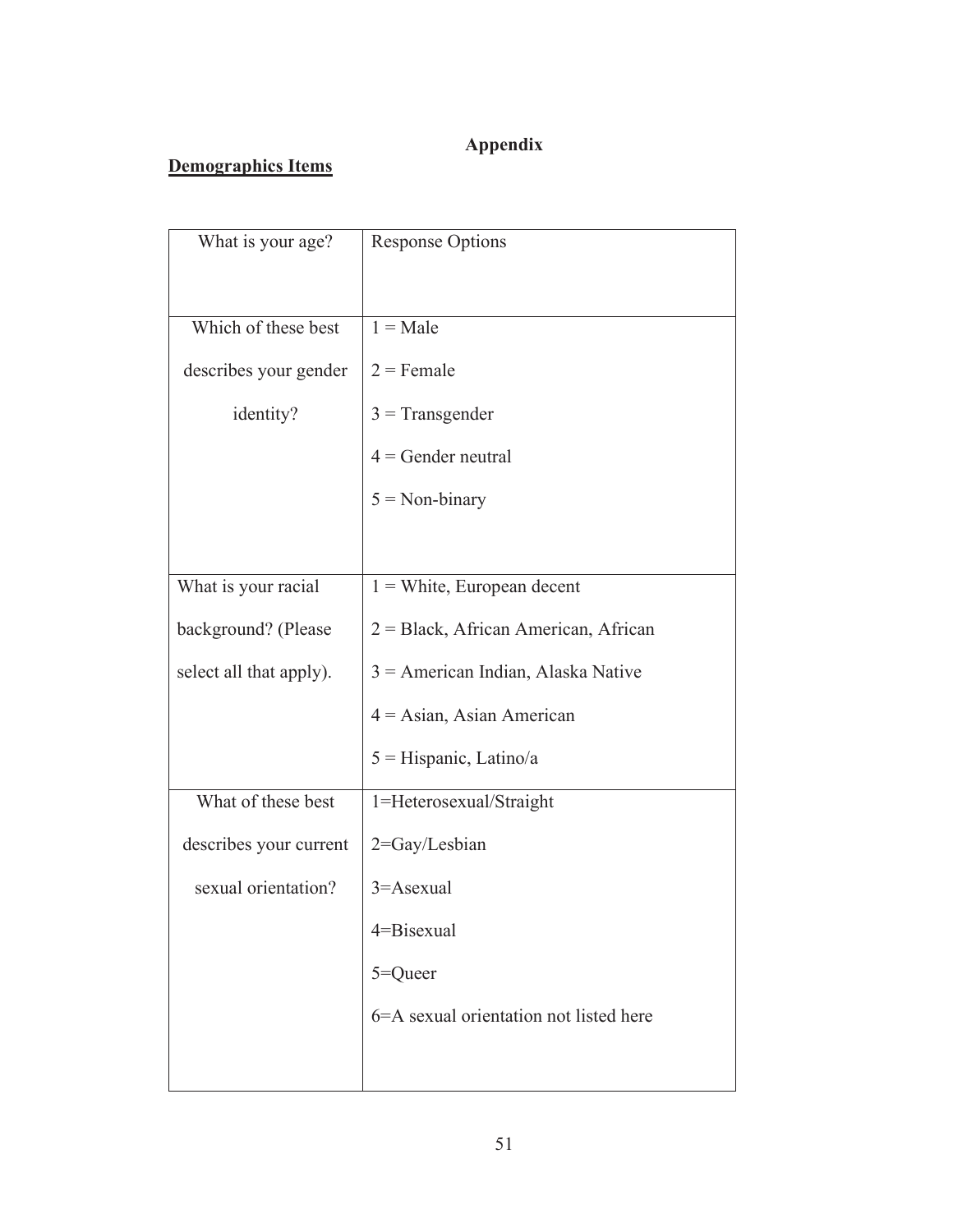| What is your marital   | $1 =$ Single (never married)                     |
|------------------------|--------------------------------------------------|
| status?                | $2 =$ Living with partner (opposite-sex or same- |
|                        | sex)                                             |
|                        | $3$ = Married                                    |
|                        | 4 = Divorced, Separated, or Widowed              |
| How many children 18   | Open                                             |
| and under live in your |                                                  |
| home. (If none, please |                                                  |
| type $'0$ )?           |                                                  |
| What is your           | $1 =$ Under \$25,000                             |
| household's total      | $2 =$ From \$25,000 to less than \$50,000        |
| annual income?         | $3 =$ From \$50,000 to less than \$75,000        |
|                        | $4 =$ From \$75,000 to less than \$100,000       |
|                        | $5 = $100,000$ or more                           |

# **COVID-19 Personal Questions**

**Scale:** 1 = Yes, 2 = No, 3 = OPEN RESPONSE

- 1. Has COVID-19 increased the amount of stress you have experienced in the past 6 months?
- 2. Did any of your family members and/or your spouse lose their job due to reasons related to COVID-19?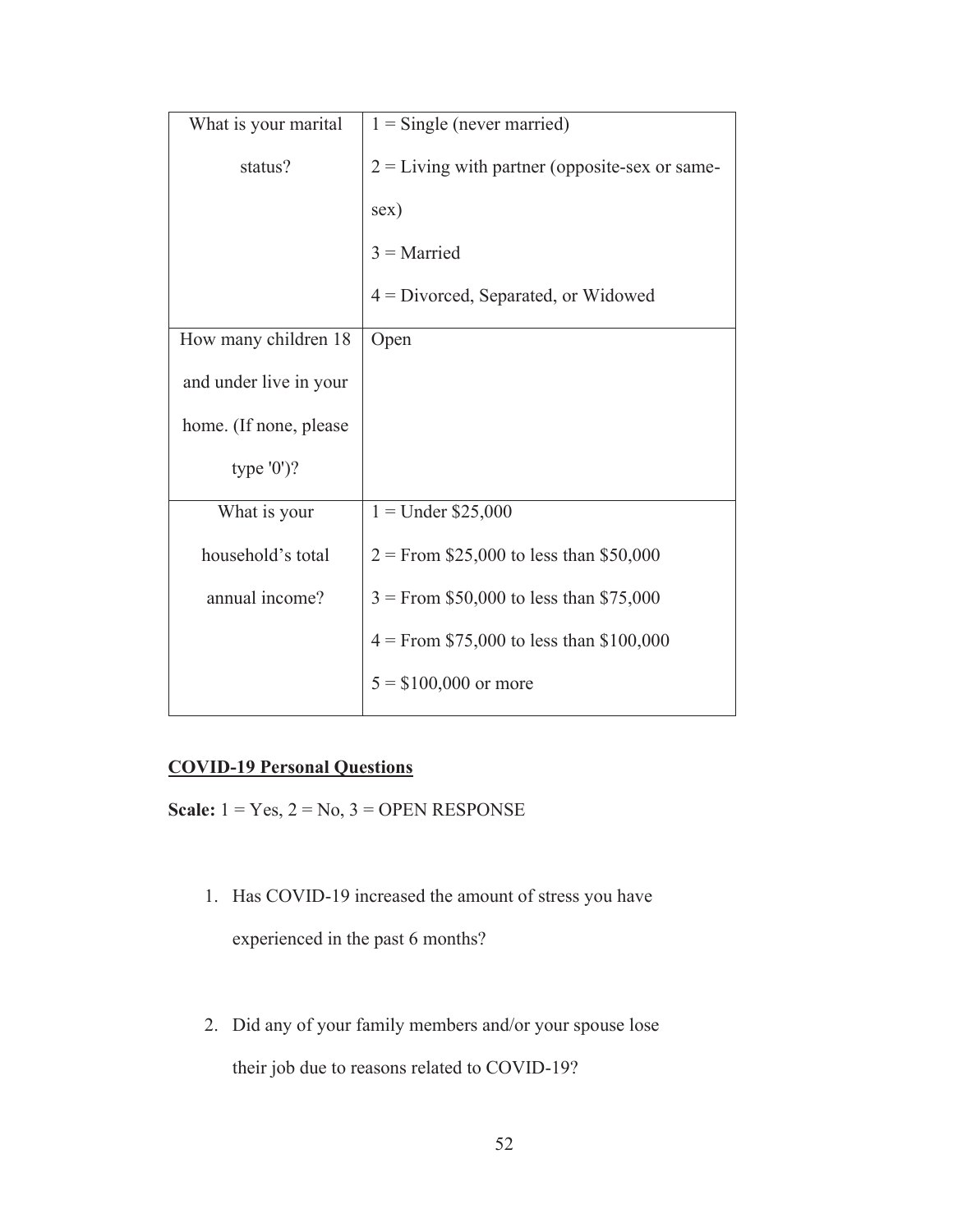- 3. If YES, ask: Which of your family members were laid off due to reasons related to COVID-19 and has their job loss impacted you personally?
- 4. Has the stress related to COVID-19 made it more difficult than usual for you to balance your work, home, and school responsibilities?
- 5. Do you now work from home due to reasons related to COVID-19?
- 6. If YES, ask: Has your work-life balance improved since?

### **COVID-19 Work Questions**

**Scale:**  $1 = Yes, 2 = No, 3 = OPER$  **RESPONSE** 

- 1. Is your workplace considered an "essential" business by the CDC since the onset of the COVID-19 pandemic?
- 2. If YES, ask: How many hours a week do you currently work? [OPEN]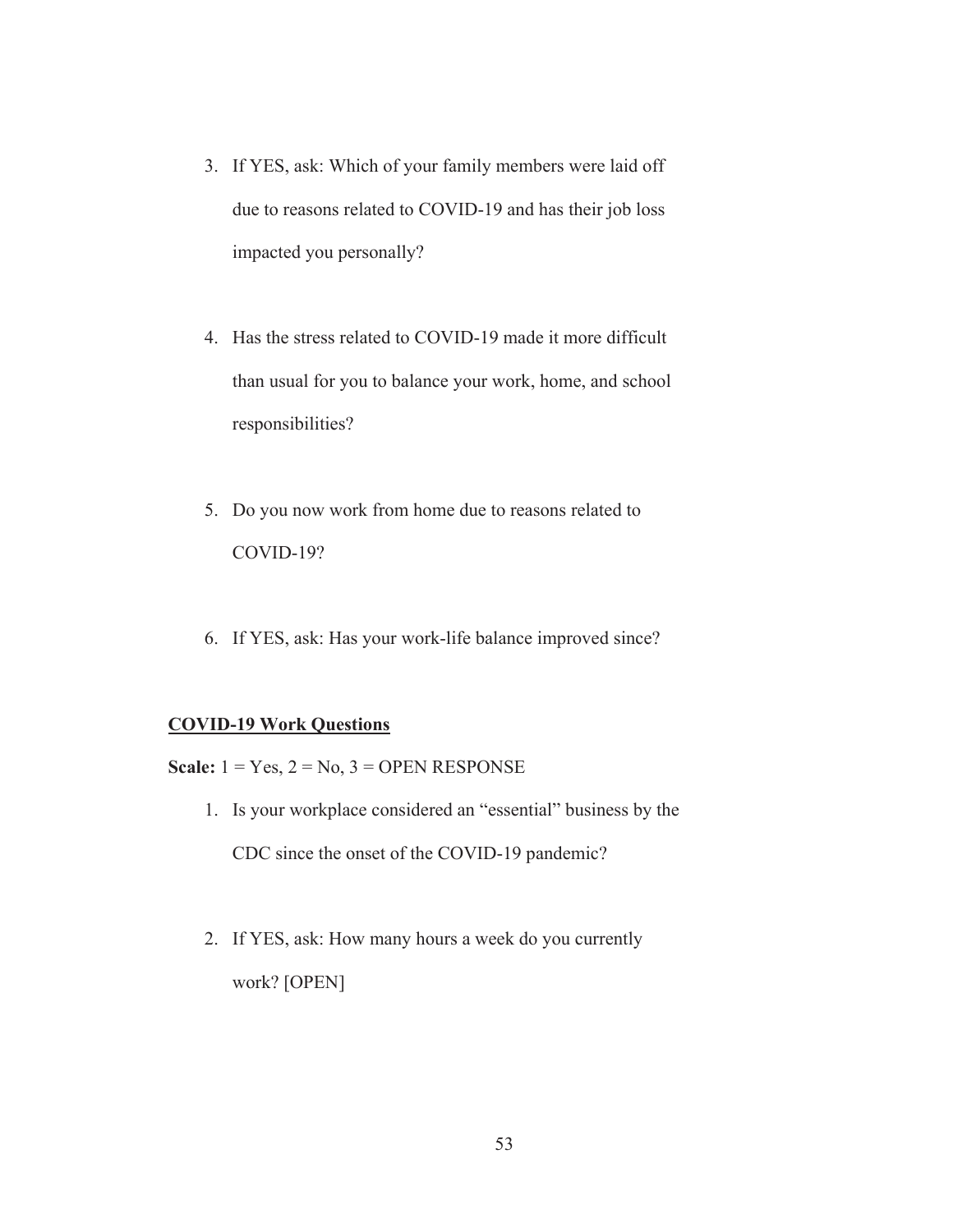- 3. If NO, ask: Is your work permanently shut down due to reasons related to the COVID 19 pandemic?
- 4. If NO, ask: Is your work temporarily shut down due to reasons related to the COVID-19 pandemic?
- 5. Did you lose a job due to reasons related to the COVID-19 pandemic?

6. If YES, ask: Please explain. [OPEN] Have you experienced a pay cut due to reasons related to COVID-19?

Have you received an increase in pay due to reasons related to COVID-19?

If YES ask: Please explain [OPEN]

Has your workplace laid off any staff due to reasons related to

COVID-19?

Has COVID-19 changed your work situation and/or how you perform your work?

If YES, ask: Please explain. [OPEN]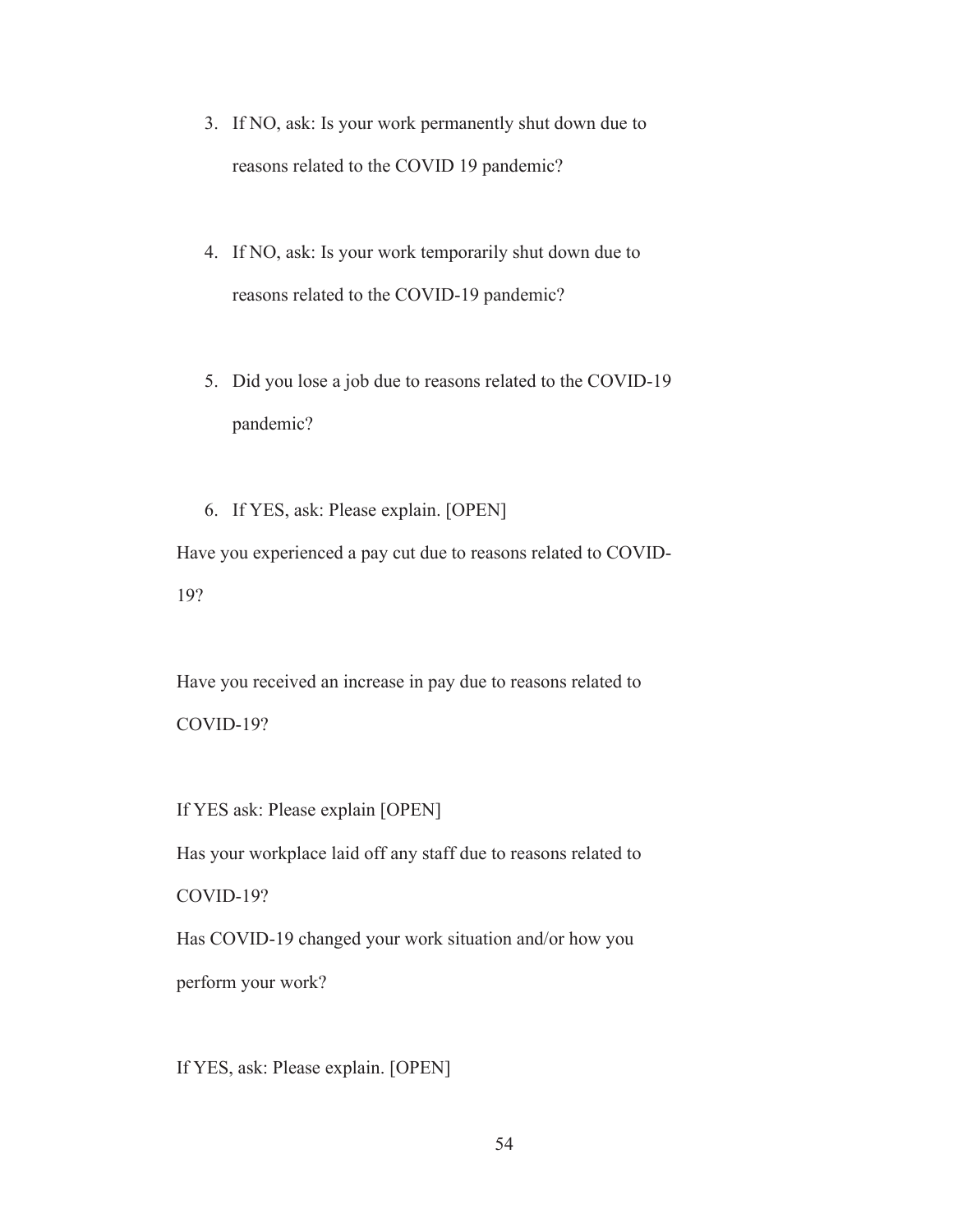#### **Student Identity Salience Scale** from Callero (1985) and Burke and Reitzes (1991).

Please indicate your agreement with the following statements:

**Scale:** 1= strongly disagree 2= disagree 3= neutral 4= agree 5= strongly agree

1. Being a student is something I rarely even think about.

2. For others to know me as I really am, it is important for them to know that I am a student.

3. For me, being a student is an important part of who I am.

4. For me, being a student means more to me than just being a citizen in this

#### society. **CLASS** Measure from Osberg et al. (2010).

**Scale:** 1- strongly disagree 2- disagree 3- neutral 4-agree 5- strongly agree

- 1. Parties with alcohol are an integral part of college life.
- 2. To become drunk is a college rite of passage.
- 3. I would prefer it if my college was not considered a party school. (Reversed)
- 4. The reward at the end of a hard week of studying should be a weekend of heavy drinking.
- 5. I think that the students who do not go out to parties or bars are not enjoying their college experience.
- 6. Missing class due to a hangover is part of being a true college student.
- 7. A college party is not a true college party without alcohol.
- 8. Alcohol is not an important aspect of college life. (Reversed)
- 9. Attending parities with alcohol is the easiest way to make friends.
- 10. Drinking alcohol is a social event in which every college student partakes.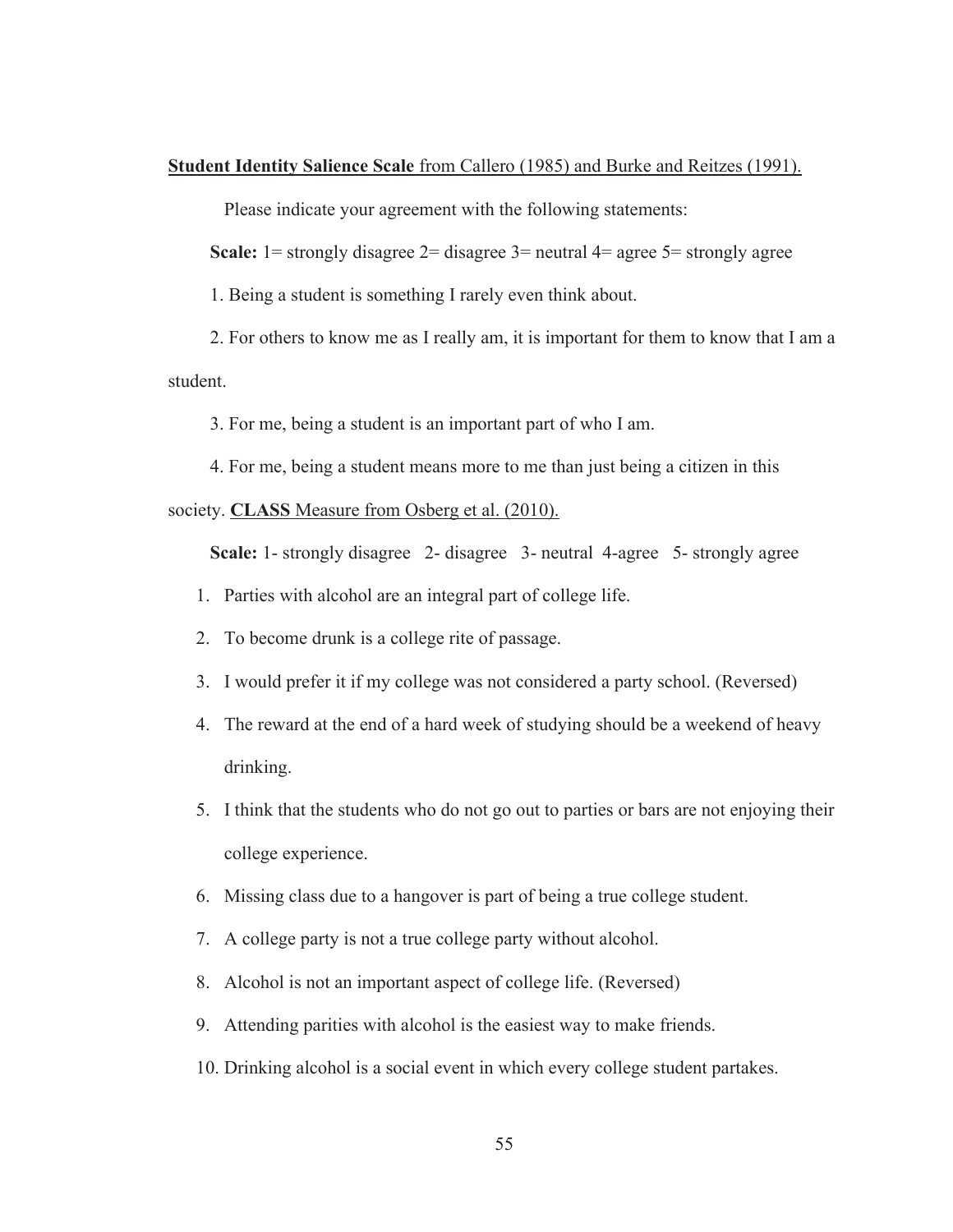- 11. College is a time for experimentation with alcohol.
- 12. A good college party should include drinking games such as beer pong, flip cup, power hour, ect.
- 13. Blacking out or forgetting part or all of the previous night's events is to be expected in college.
- 14. It is okay to drink in college, even if you are underage.
- 15. The chance to drink and party in college is just as important as the academic experience.

#### **Core-Self Evaluation Scale** by Judge et al., (2003).

**Scale:** 1= strongly disagree 2= disagree 3= neutral 4= agree 5= strongly agree

- 1. I am confident I get the success I deserve in life.
- 2. Sometimes I feel depressed. (r)
- 3. When I try, I generally succeed.
- 4. Sometimes when I fail I feel worthless. (r)
- 5. I complete tasks successfully
- 6. Sometimes, I do not feel in control of my work. (r)
- 7. Overall, I am satisfied with myself.
- 8. I am filled with doubts about my competence. (r)
- 9. I determine what will happen in my life.
- 10. I do not feel in control of my success in my career. (r)
- 11. I am capable of coping with most of my problems.
- 12. There are times when things look pretty bleak and hopeless to me. (r)

#### **Positive and Negative Affect Scale** by Thompson (2007).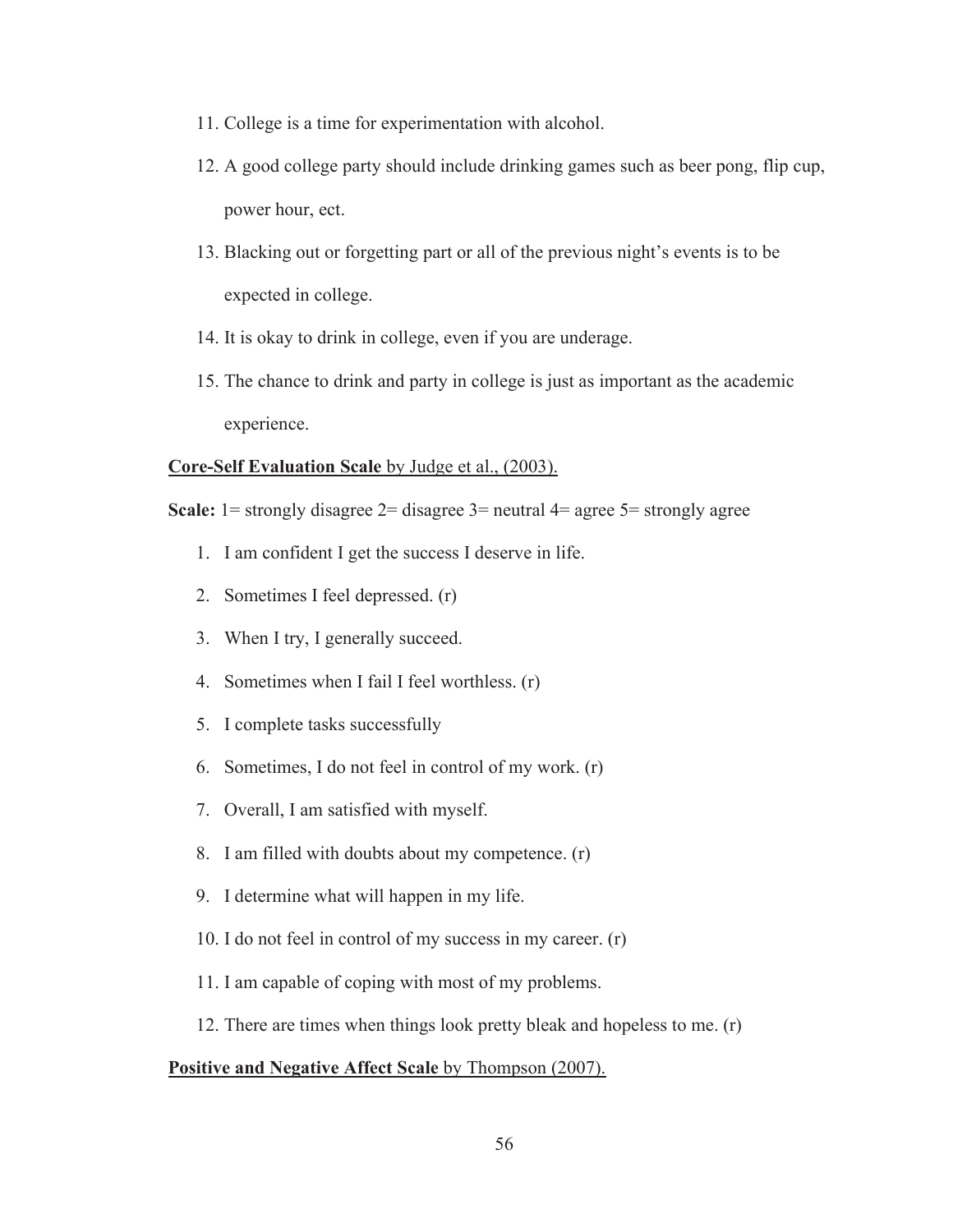**Scale:**  $1 = never, 2 = a$  little,  $3 =$  somewhat,  $4 =$  often,  $5 =$  very often

**Stem:** Please indicate to what extent you generally feel, on average…

- 1. Active
- 2. Determined
- 3. Attentive
- 4. Inspired
- 5. Alert
- 6. Afraid
- 7. Nervous
- 8. Upset
- 9. Hostile
- 10. Ashamed

#### **Depression Scale** by Radloff (1977).

**Scale:**  $0 =$  rarely or none of the time (less than 1 day),  $1 =$  some or a little of the time (1-2) days)  $2 =$  Occasionally or a moderate amount of time (3-4 days),  $3 =$  All of the time (5-7

days)

- 1. I was bothered by things that usually don't bother me.
- 2. I had trouble keeping my mind on what I was doing.
- 3. I felt depressed.
- 4. I felt that everything I did was an effort.
- 5. I felt hopeful about the future. (R)
- 6. I felt fearful.
- 7. My sleep was restless.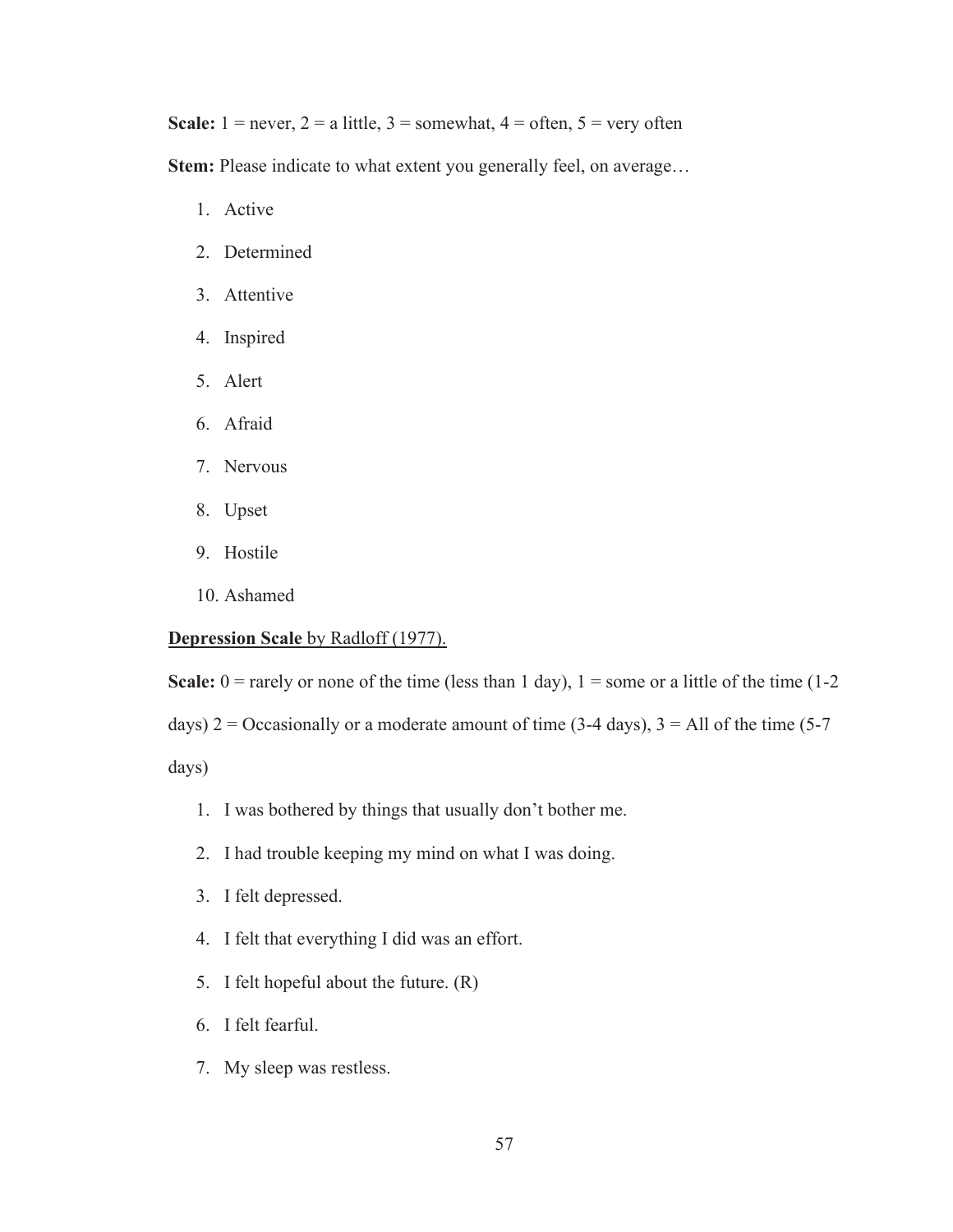- 8. I was happy (R)
- 9. I felt lonely.

10. I could not get "going."

### Olson's (2014) measure of **Work-School Conflict** adapted for daily use.

**Scale:**  $1 =$  strongly disagree,  $2 =$  disagree,  $3 =$  somewhat disagree,  $4 =$  neither agree nor

disagree,  $5 =$  somewhat agree,  $6 =$  agree,  $7 =$  strongly agree

Stem: Please indicate the extent to which you agree with the following items:

1. I was so emotionally drained when I got done with work that it prevented me from doing school activities. WSC1 (strain)

2. I was so pressured at work, when I got to school I was too stressed to do school work. WSC2 (strain)

3. I was so stressed from work responsibilities, I had a hard time concentrating on my schoolwork. WSC3 (strain)

4. The time I spent on work responsibilities interfered with my school responsibilities. WSC4 (time)

5. My job interfered with my ability to get to school on time and/or to finish homework on time. WSC5 (time)

6. The amount of time my job took up made it difficult to fulfill school responsibilities. WSC6 (time)

### Stanton's (2001) measure for **School Role Stress**.

### **School Stress**

**Stem:** *Today*, SCHOOL felt…

**Scale:**  $1 =$  strongly disagree,  $2 =$  disagree,  $3 =$  agree,  $4 =$  strongly agree

- 1. Demanding
- 2. Pressured
- 3. Hectic
- 4. Calm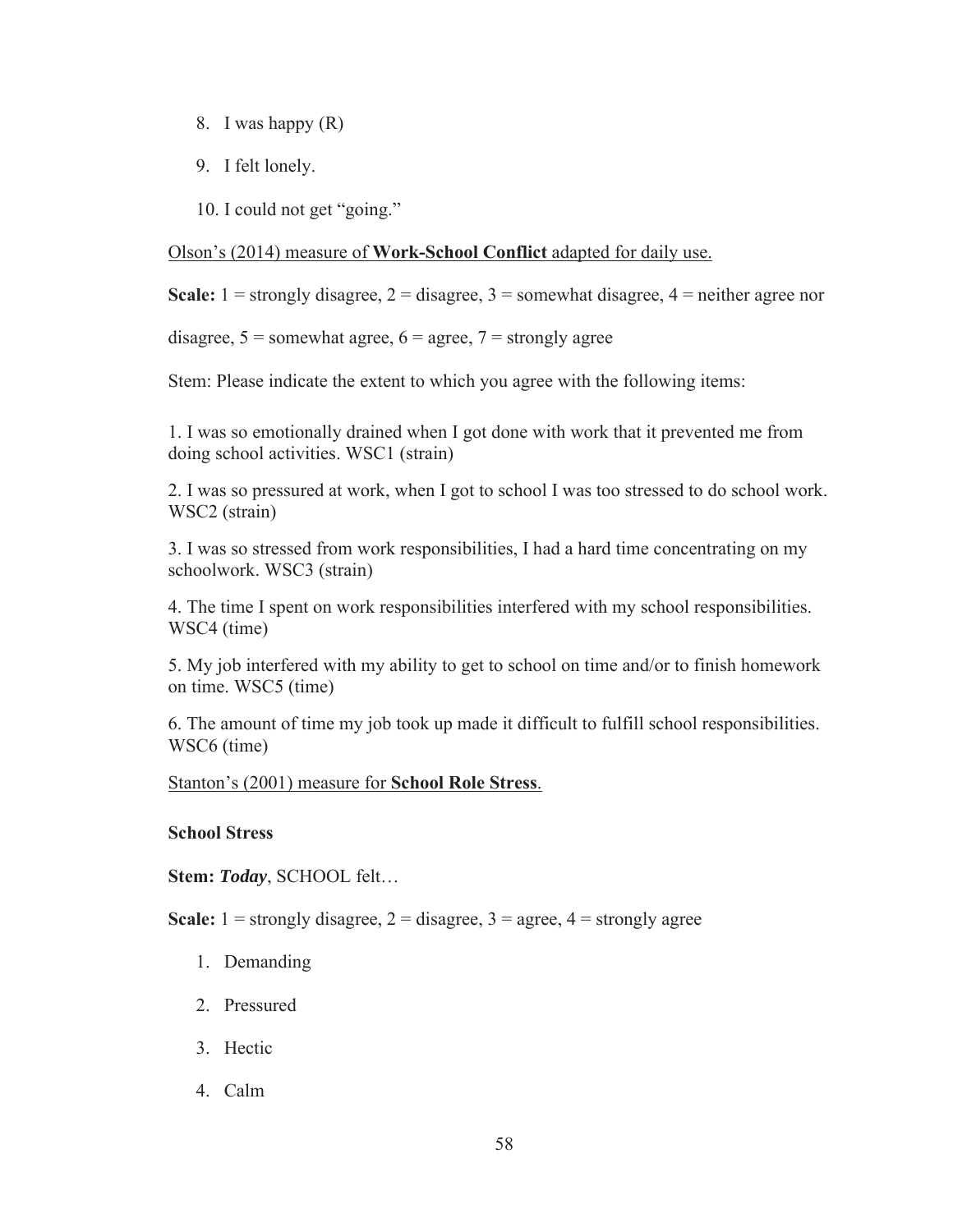- 5. Relaxed
- 6. Stressful
- 7. Pushed
- 8. Irritating
- 9. Under control
- 10. Nerve-wracking
- 11. Hassled
- 12. Comfortable
- 13. More stressful than I'd like
- 14. Smooth running
- 15. Pumped
- 16. Exciting

# **Alcohol Use Measure**

1. How many drinks did you consume today? Please take note of the images below to

refer to what is defined as *one* standard drink. (Brody, 2012)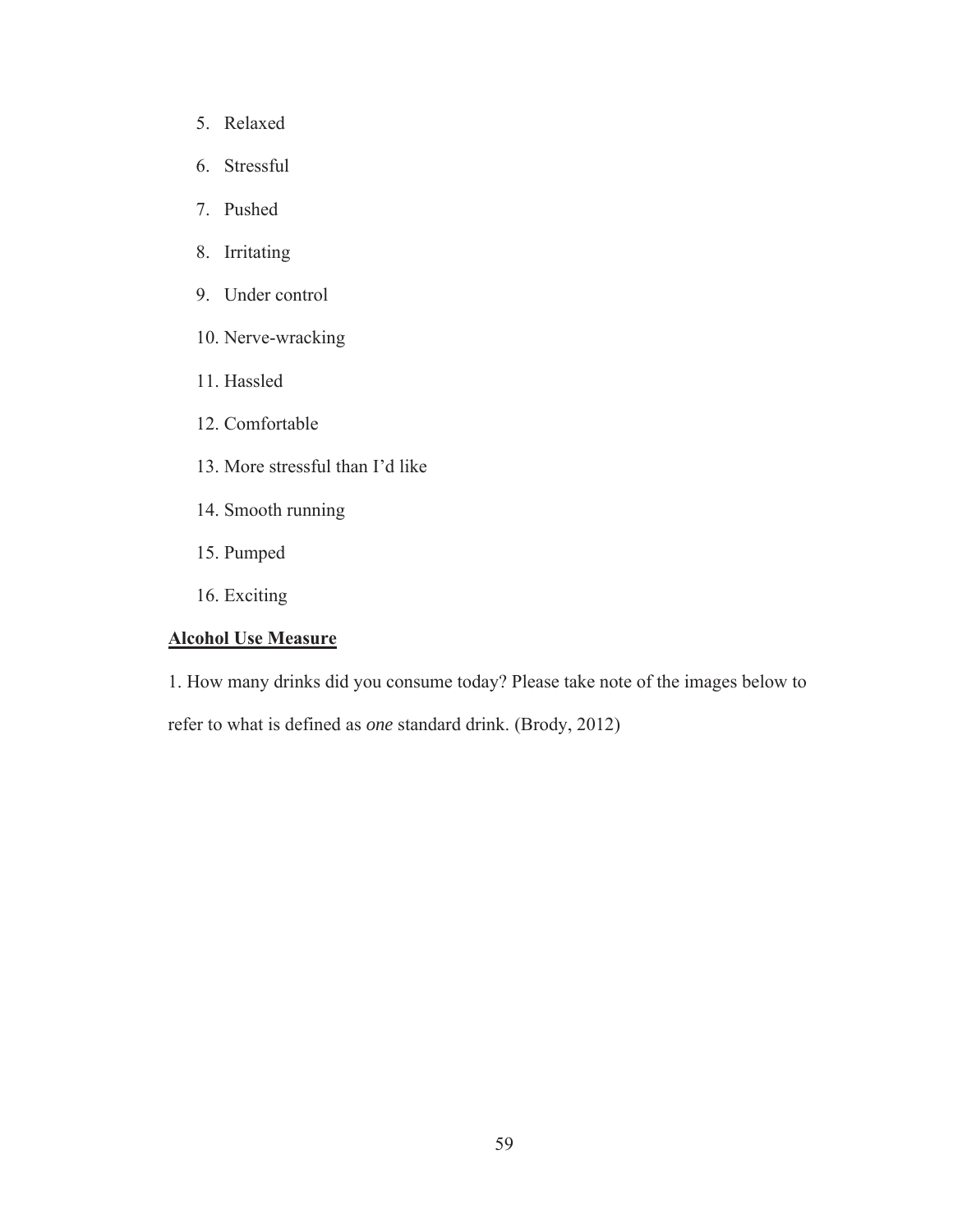

Number of drinks consumed today:

## **COVID School and Work Questions**

**Scale:**  $1 = Yes, 2 = No, 3 = OPERl$  RESPONSE,  $4 = in-person, 5 = online, 6 = hybrid. 7$ 

- = telecommuted
- 1. Today, I attended classes.

IF YES then ask Q2

2. Today, my classes were:

[check all that apply]

3. Did you work today at your place of employment?